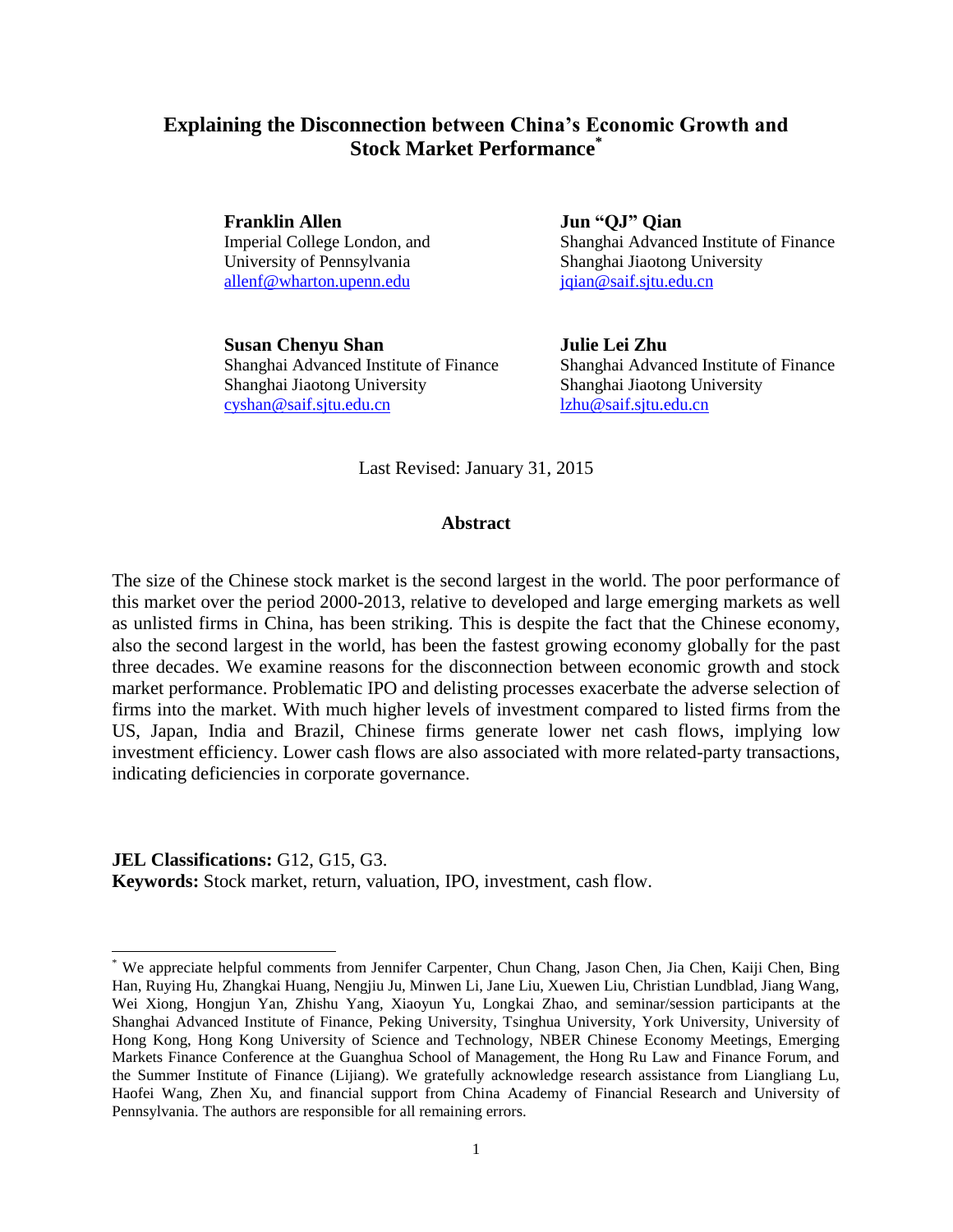# **I. INTRODUCTION**

The Chinese economy has performed extraordinarily well in the past thirty years. At the end of 2014, according to IMF, China has overtaken the U.S. and become the largest economy in the world as measured in Purchasing Power Parity terms (PPP). This is quite remarkable given that in 1980 its GDP was less than 10% of that of the US. In PPP terms, it will have *doubled* the US GDP around 2035 as long as it maintains an average growth rate that is at least twice as high as that of the US.

The Chinese stock market started in 1990 with the establishment of two domestic stock exchanges: the Shanghai Stock Exchange (SSE hereafter) and Shenzhen Stock Exchange (SZSE). The market has been growing fast since its inception with a large number of firms being added over the years. Each firm listed at SHSE and SZSE (the "A share" market) must be approved by the Chinese Securities Regulation Commission (CSRC, equivalent to the SEC in the US). In addition, now over 60% of the total market capitalization of the Hong Kong Stock Exchange (HKSE), which follows rules and regulations similar to those in the UK and US and is open to global investors, comprises of companies from (mainland) China ("H share" market). Combining the firms listed and traded in all three exchanges, the Chinese stock market is the second largest in the world, only trailing the US equity markets.

However, the performance of the Chinese equity market has been disappointing, especially compared to the growth of GDP. We start from December 31, 1991 as on December 31, 1990 hardly any stocks were listed*.* Figure 1, Panel A shows that the real GDP performance of China eclipses that of a number of other large developed and emerging economies*.* By contrast, the Shanghai composite has been one of the worst performing indexes in the world. In fact, as shown in Figure 2, the real value of the index at the end of 2013 is almost the same as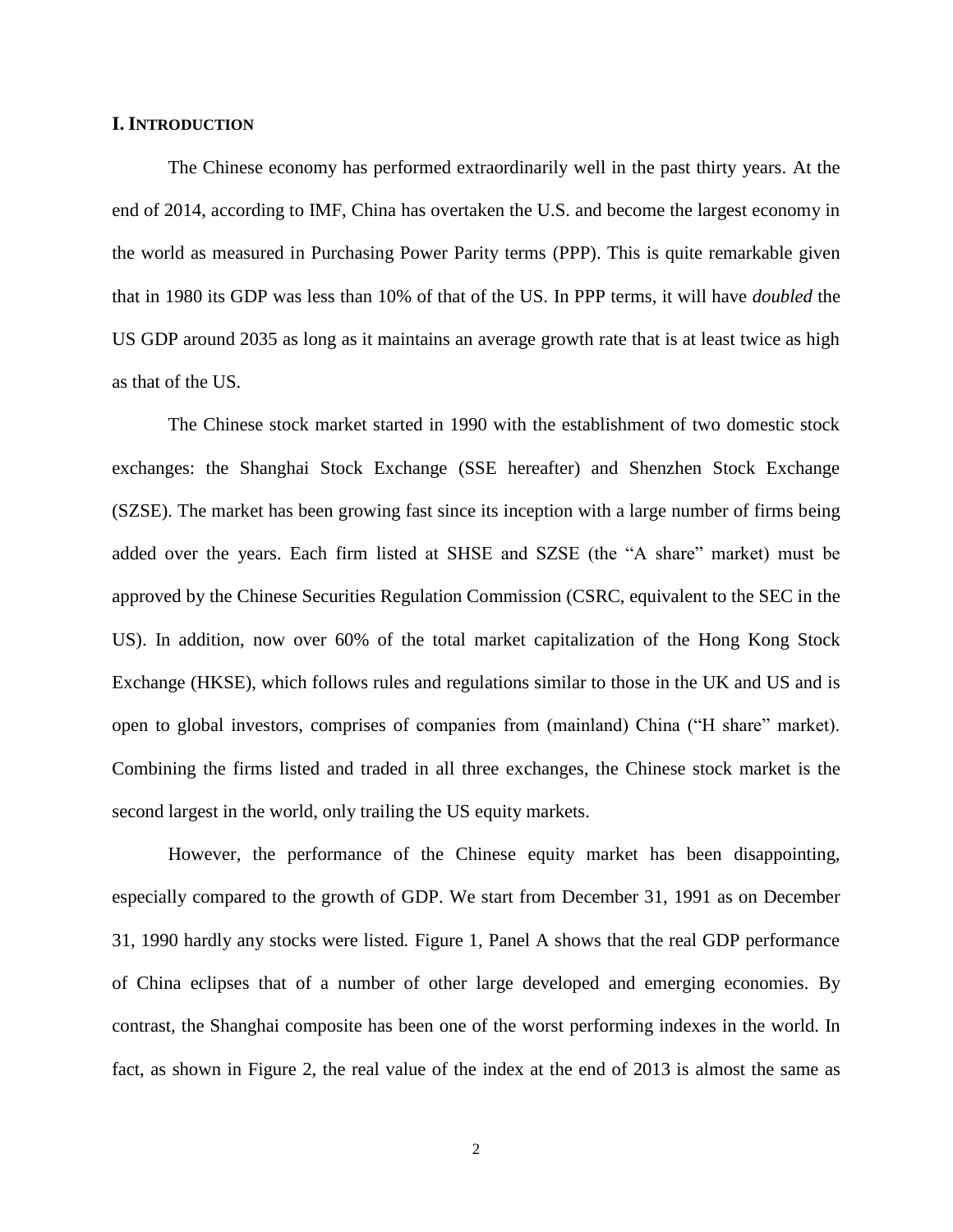then; only the Nikkei in Japan and the RTS in Russia have performed nearly as badly. A simple measure to gauge the link between economic growth and stock market performance is the correlations between the two. In this regard, stock market returns in both developed economies, such as the US, UK, Japan, Korea and Taiwan, and large emerging economies, such as South Africa and Brazil, are strong predictors of GDP growth in the following year (Table III). The correlation between market returns and future GDP growth for China, however, is much lower and statistically insignificant.<sup>1</sup>

What are the factors contributing to the disconnection between the world's largest and fastest growing economy, where real GDP has grown by a factor of eight (Figure 1, Panel A) since 1991, and the world's second largest stock market? There is very little rigorous academic research that addresses this question, which is the main purpose of this paper. We compare the performance of the Chinese market and listed firms with those of the other large developing economies—Brazil, Russia, India and South Africa, and use the US and Japan as the benchmark of developed markets. We examine country-, industry and firm-level determinants with a large panel data set that includes over 75,000 firms across 138 exchanges in 89 countries.

The answers to our key question should help policy makers and regulators (e.g., the CSRC) to come up with viable solutions to improve the efficiency and performance of the Chinese stock market. The stock market has not played a role as prominent as the banking sector in financing firms and economic growth (e.g., Allen, Qian and Qian, 2005; AQQ hereafter) since its inception two decades ago. However, the importance of the equity market is growing, and without a stock market that is a viable investment alternative too many resources go into other

 $\overline{a}$ 

<sup>&</sup>lt;sup>1</sup> Even with the bull market run started in November 2014, the Chinese market still trails that of US, India and Brazil by a large margin (as of December 31, 2014). In sharp contrast to the rise of the stock market, China's GDP growth is 7.4% in 2014, the lowest in 24 years, and the Chinese economy is expected to grow at even lower rates in the next few years. Another large emerging economy, India, also has low and insignificant correlation between market returns and future GDP growth.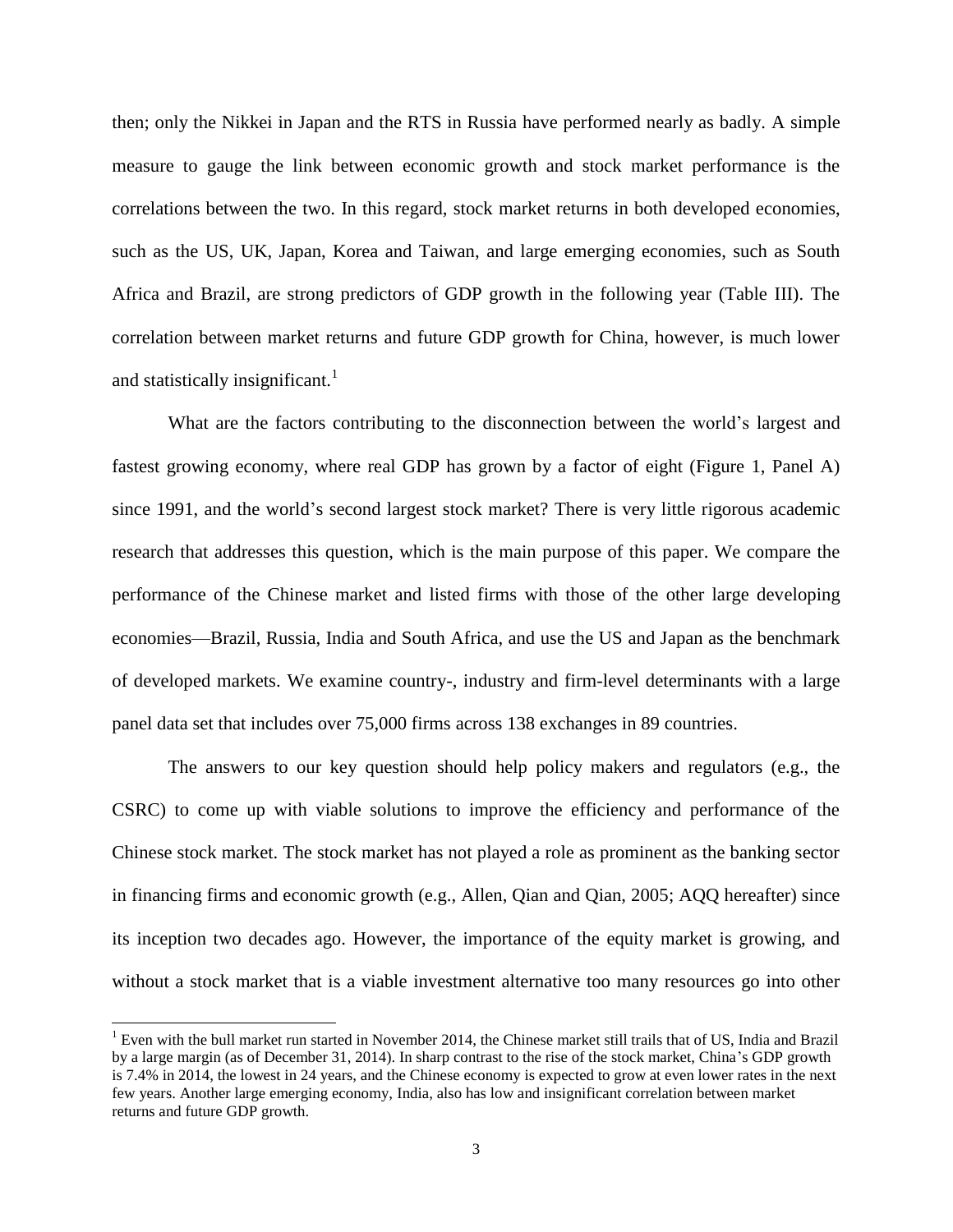saving vehicles such as real estate and this leads to many costly distortions in the economy. Further development of the stock market represents one of the main tasks for China's financial system.

We draw on three lines of work in developing our tests. First, there is an extensive strand of literature that examines cross-country determinants of financial system development including the stock market. These include a country's strength of laws and institutions, disclosure and accounting standards. The variables identified in prior studies are included in our tests as country-level controls. Second, we draw on the well-established theories and results on measuring the risk and returns of stocks and governance and performance of listed firms. Third, we also utilize research on the Chinese economy, related institutional background and data on unlisted firms in China, to help us identify factors that may be unique to the Chinese equity market and corporate sectors.

Although the Shanghai Composite rose initially after the exchange's establishment in 1990 it subsequently fell dramatically in real terms. This was to a large extent due to the fact that inflation in China was very high in the early 1990s as shown in Figure 3. Moreover, many of the securities laws and regulations were introduced during the late 1990s, and the pace of adding new firms to the exchanges slowed down after 2000. For all of these reasons we focus on the period from December 31, 2000 in the rest of the paper. Figure 1, Panel B shows the GDP growth of the same set of countries as Panel A. The Chinese economy grew by a factor of 3.2 (in real terms) over this period, much faster than all the other countries.

Figure 4, Panel A presents the 'buy and hold' returns based on our calculations aggregated from firm-level returns, from 2000 until March 31, 2014, excluding dividends. Moreover, dividends and share repurchases make little difference; as shown in Figure 4, Panel B,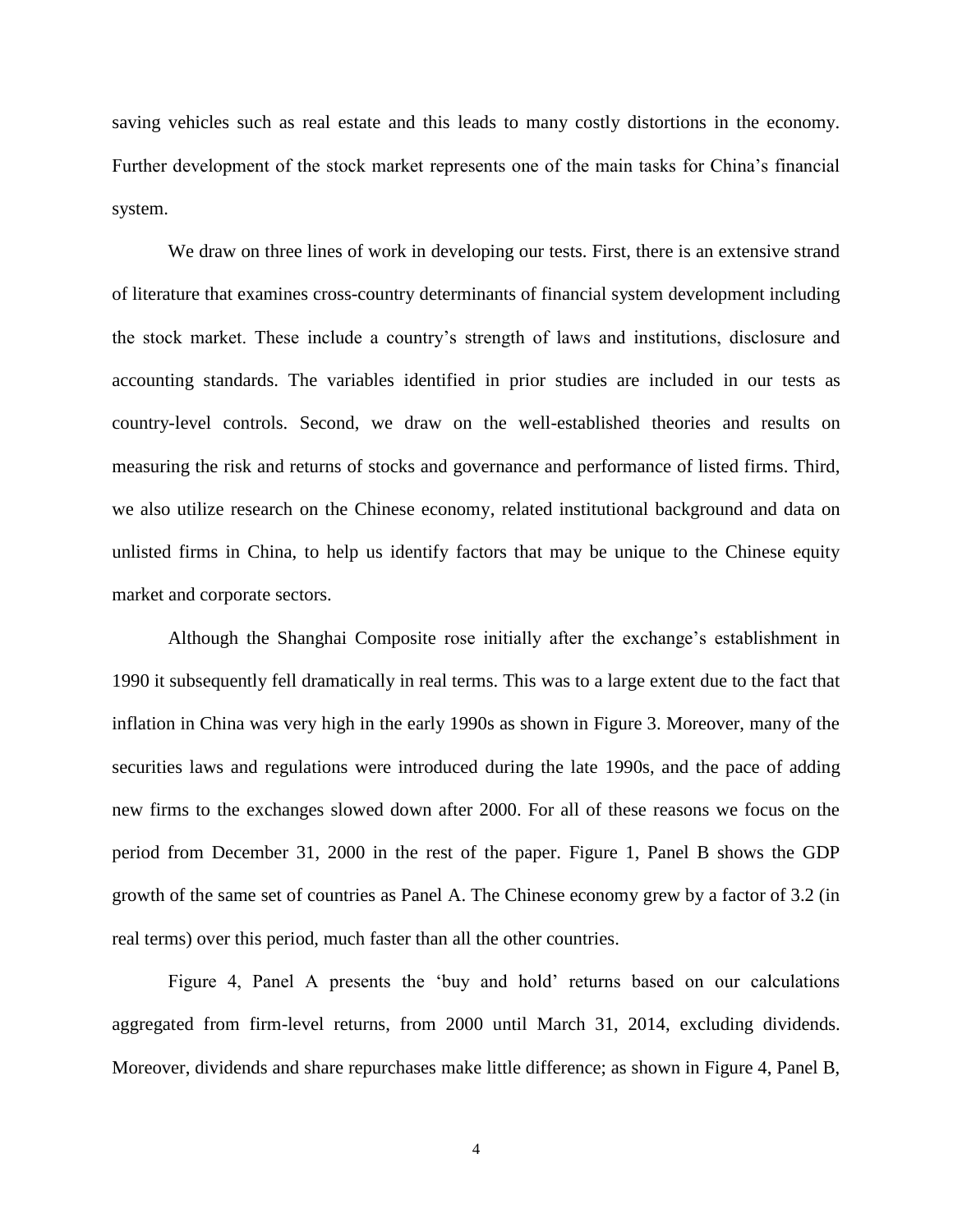returns including payouts show very similar patterns with the performance of the Chinese market the worst of the group. So, overall investors in the stock market have had no return in real terms in the long run. In fact, as shown in Figure 5, the cumulative return of the stock market is less than that of standard bank demand deposits (in real terms) with very low nominal interest rates over the same period, and much lower than that of 5-year deposits.

Using both P/E and M/B metrics, we find that listed firms in all the large countries (BRICS and US) all had a substantial run up in valuation leading up to the 2007-2009 global financial crisis and valuation levels peaked in 2007. But Chinese listed firms had much higher valuation levels than firms from other countries. Following the crisis, valuation in all countries fell sharply and then rebounded. They did not rebound by as much in China but the valuation levels of Chinese firms are not lower than those of other emerging economies and developed economies.

Our focus in this paper is to explore the determinants of the poor performance related to "firm fundamentals," including operating performance as measured by ROA (return on assets), ROE (return on equity) and cash flows. Interestingly, despite China's phenomenal GDP growth rates, the average operating performance of Chinese listed firms is unimpressive relative to firms from developed and other large emerging economies, as well as (matched) unlisted firms in China. In terms of industrial output and revenues, unlisted firms, and in particular, privately owned (unlisted) firms have provided the majority of output and growth of China's economy (Table IV).

The first hypothesis to explain the gap between stock market performance and economic growth is that problematic listing and delisting processes worsen the adverse selection of listed firms. Arguably the three most well-known Chinese companies globally are the privately owned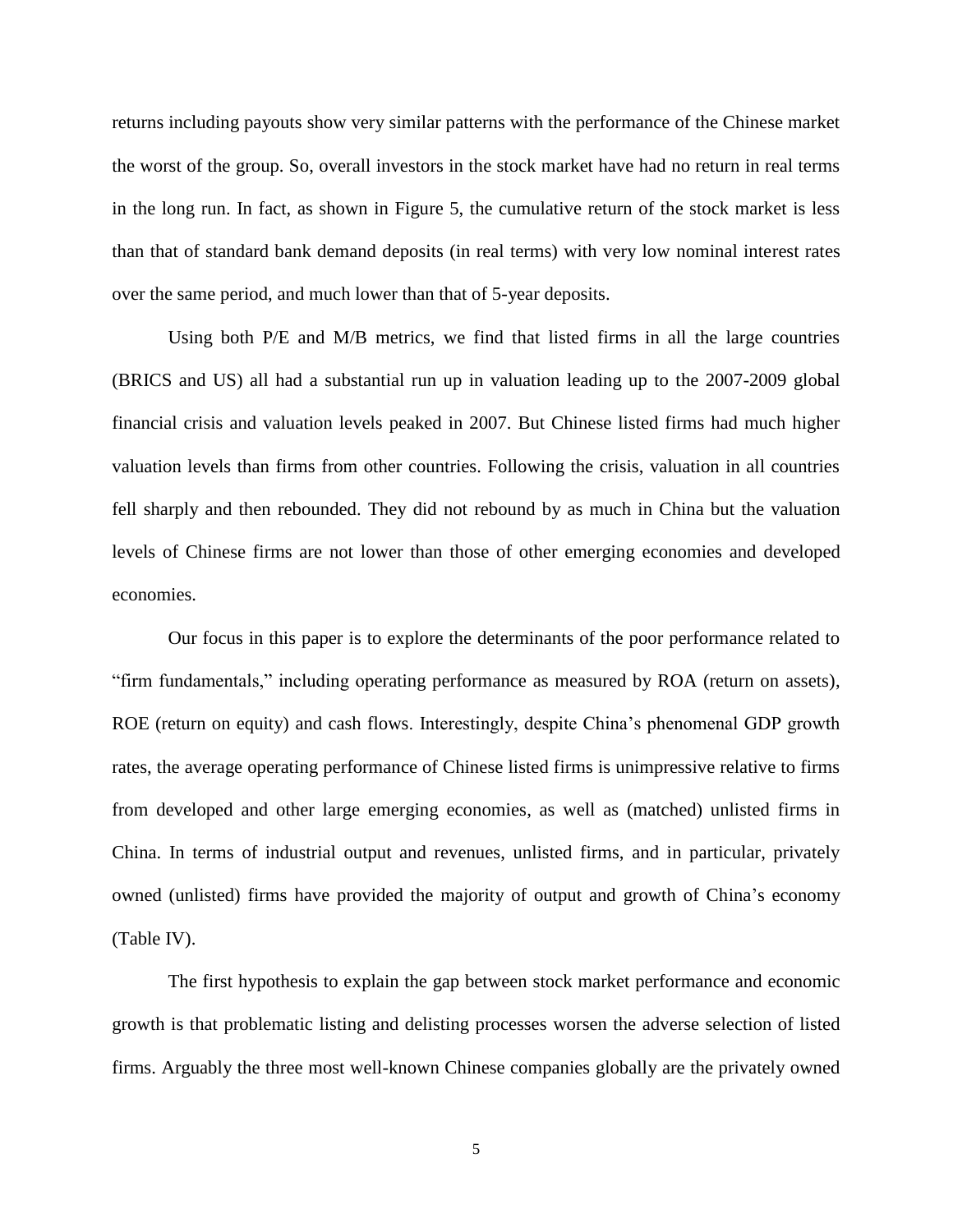internet giants *BAT*—*Baidu, Alibaba and Tencent*; they are all publically listed and traded but none of the three is listed in the Chinese A-share market. As mentioned earlier, each IPO firm must be approved by the CSRC and in earlier years this took on the form of explicit quota in a given year allocated to a specific region. Firms must also show profits in consecutive years to satisfy explicit listing standards set by the CSRC. Moreover, one of the stated purposes of establishing the stock market in the first place was to assist the privatization of SOEs through fundraising—i.e., selling shares to the market. Hence, state-owned enterprises (SOEs) and firms with connections to the regulators and related government branches are more likely to be listed, whereas privately-owned firms without high *current* profitability (but with growth potential) face a much higher hurdle. Once listed, firms are rarely delisted in China and the 'shell' of a listed firm is valuable given the difficult listing process.

We find evidence supporting the notion that the IPO and delisting procedure is a major contributor to the gap between the stock market and overall economic growth. It is well documented that firms 'time' the IPO in the US, in that insiders choose the year to sell their stock to the public during which their operating performance is the strongest. Prior studies indicate that the operating performance would drop following the IPO year. This phenomenon not only occurs in the US but also in emerging economies as both ROA and ROE of IPO firms drop from the high levels in the IPO year (or the year before the IPO, depending on the IPO process). But listed firms in China have by far the largest post-IPO drop: the average ROA dropped from a high of 12% pre-IPO to just above 6% post IPO, an astonishing fall of one half. This result is robust to controlling for firm and industry characteristics including IPO proceeds. By contrast, unlisted firms matched by industries, size and ROA show no drop in ROA during the same period surrounding listed firms' IPO.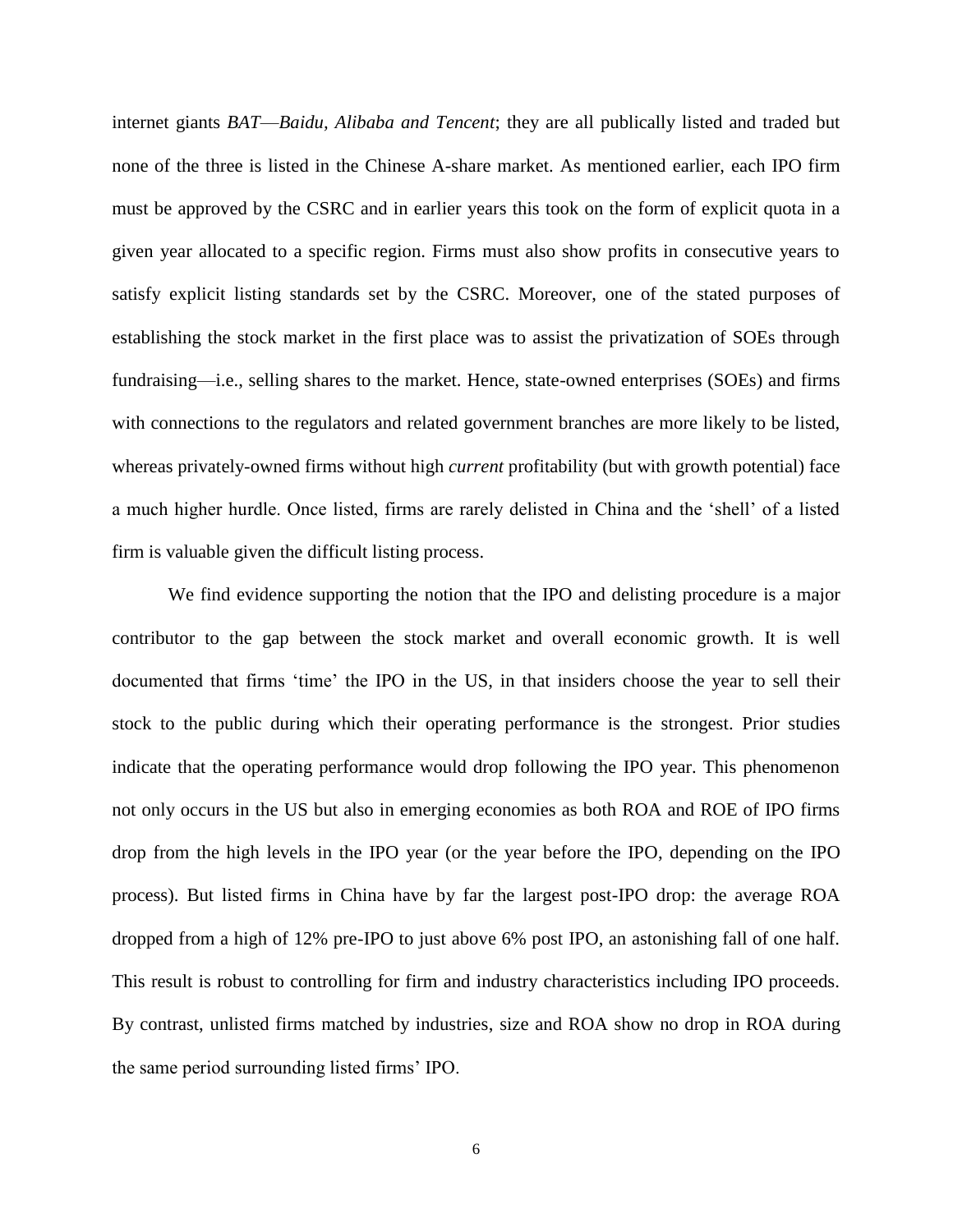Prior studies show that IPO firms in the US use earnings management to boost their performance before IPO. We show that Chinese firms also use earnings management before IPO, and the degree of manipulation is greater than their US counterparts. Prior research and investor lawsuits also suggest outright frauds of making up revenue and profit figures in order to meet the listing hurdles set by CSRC. Further, our results are consistent with the hypothesis that the listing process also distorts firms' operations in that some firms exhaust their resources and capital and sacrifice their future operations and growth in order to meet the listing standards.

Consistent with the fact that very few firms are delisted in China, we find that firms with similar levels of poor performance are more likely to disappear from the database (due to delisting) in the US and in other emerging economies. After two consecutive years of losses, listed firms in China are labeled "ST" (special treatment) but remain listed and traded in the exchange. Compared to *delisted* firms from developed and developing countries, ST firms in China experience greater drop in performance (ROA and ROE) during the five-year period before ST than other firms prior to delisting. These results suggest that poor-performing firms are not dropped from the stock exchanges, which also negatively affect the overall returns of the market.

The second hypothesis to explain the gap between stock market performance and economic growth is low investment returns. The most important component of China's GDP growth comes from investment, and this is also the case for listed firms. Listed firms in China have much higher levels of investment (CAPEX, relative to assets) than their counterparts in the US, Japan, India and Brazil (Figure 10). However, net cash flows (EBITDA – Changes in Working Capital – Capex) of Chinese listed firms are 0.6% lower than that of firms from the other four countries (Table VIII). Given that the average net cash flows of Chinese firms is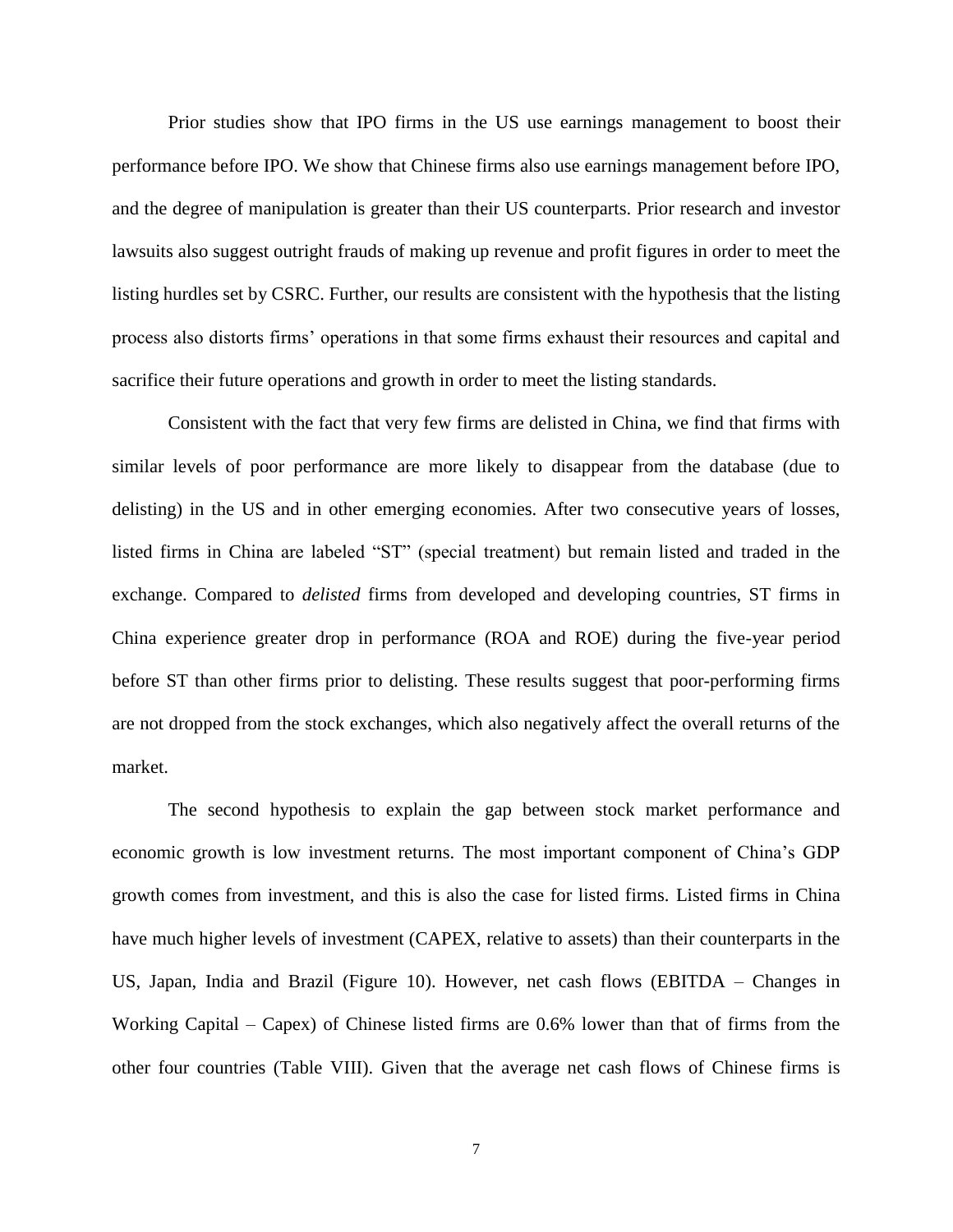around 2% of assets, the low returns to investment are significant. Over the period of 2007-2013, total net cash flows of Chinese firms are the lowest among the five countries (Figure 11), even lower than that of Japan, which experienced prolonged contractions in the economy. These findings clearly indicate low investment efficiency of listed firms in China.<sup>2</sup> We also explore whether low levels of cash flows can be explained by the fact that listed firms' assets are 'tunneled' by insiders (e.g., large shareholders). Lower net cash flows are associated with more related-party transactions (Table IX), a proxy used in the literature for tunneling by large shareholders. Therefore, poor investment returns can be attributed to deficiencies in corporate governance. Finally, we find listed SOEs have worse fundamentals (ROA, ROE and cash flows) and holding period returns than listed non-SOEs. The association between related party transaction and lower cash flows is also stronger for SOEs, suggesting worse problems in corporate governance.

The rest of the paper is organized as follows. Section II of the paper documents the poor performance of the Chinese stock markets. This is with regard to absolute real returns and relative to risk free rates. Given the growth in GDP, it is particularly poor. Section III investigates the reasons for the poor performance of the Chinese stock market and why real returns have been negative in the long term. We examine three factors: listing process, delisting process and investment. Concluding remarks are contained in Section IV.

## **II. THE PERFORMANCE OF THE CHINESE STOCK MARKET FROM 2000 TO 2013**

# *A. The Link between Economic Growth and Stock Market Performance*

 $\overline{a}$ 

<sup>&</sup>lt;sup>2</sup> This may reflect a problem for the entire economy—many large scale government-led investment projects have not generated positive returns and have led to misallocation of resources.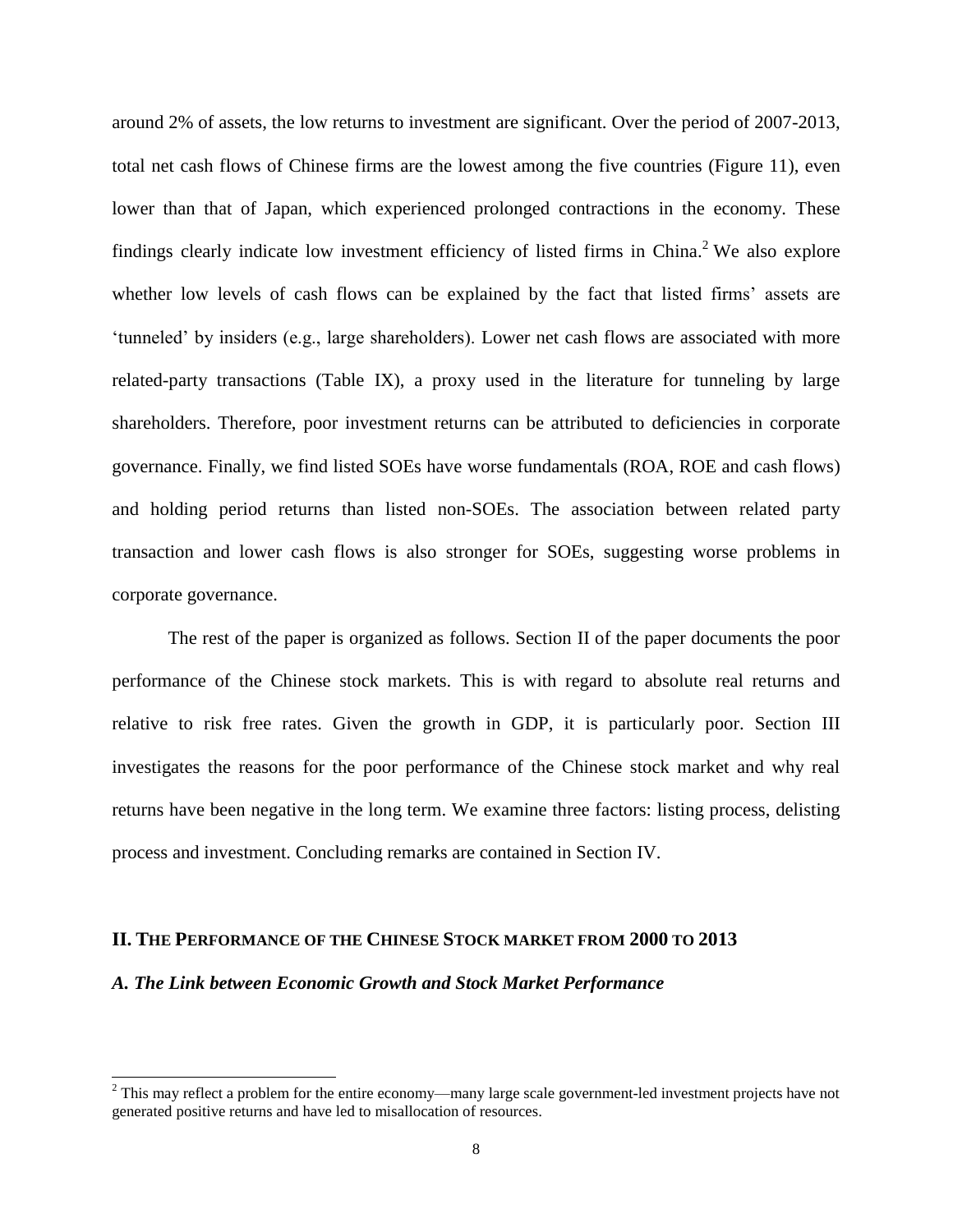Is high economic growth of a country necessarily associated with better stock market performance in this country? We examine the correlation between the current stock returns in one country and the country's GDP growth in the next year for the main economies. As Table III shows, the largest economies, including US, UK and Japan, and major emerging markets, including India, Brazil and South Africa, among others, all see a positive link between the stock returns in the current year and its GDP growth in the next year. In other words, the current stock performance has strong predictability for the future economic growth. Such predictability also exists for smaller emerging markets such as Korea and Taiwan. However, China and India are the two exceptions. The correlation between the country-level stock returns and GDP growth is insignificant for China and India, for both the period 1992-2013, and 2000-2013.

 One possible explanation for the disconnection between economic growth and stock market performance is that listed firms in China are not doing well but they only account for a small fraction, so they are not representative of the whole economy. We examine this hypothesis by breaking down all firms into those publicly listed and unlisted sectors, and looking into the correlation between GDP growth and the growth rate of different sectors. We extract the aggregate revenue and net income data from the Statistical Yearbook prepared by the National Bureau of Statistics of the PRC.

As Panel A1 of Table IV shows, the listed firms contributed only 21.8% percentage in terms of total revenue in 2012. Among the listed firms, the state-owned firms (SOE) take a large portion. In 2007, the percentage of revenue made by SOE is as high as 86.81% out of all listed firms. This ratio has been declining after the privatization process in mid-2000s, but it is still as high as 79.77% by 2012. If the listed firms have not been performing well as a whole, then SOEs may have contributed a substantial part of such poor performance.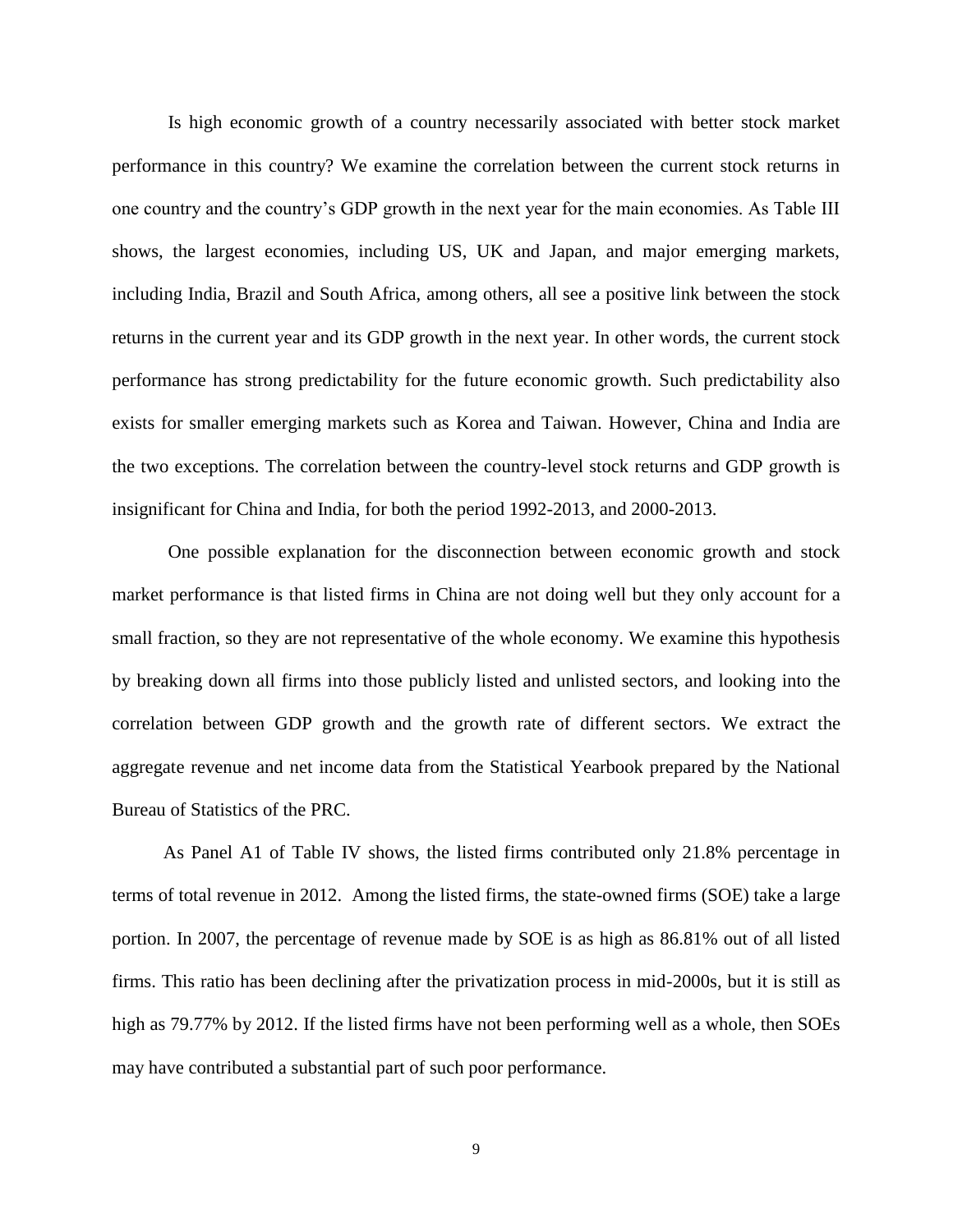Table IV shows that the stock market has becoming increasingly important for the Chinese economy, as the percentage of revenue made by listed firms has been steadily increasing over years. Although most of the listed firms are SOEs, non-SOEs comprise the majority of unlisted firms, and the fraction has been growing in the past decades.

A more precise measure of the added value generated by firms is net income. Panel A3 shows that unlisted non-SOEs are more important in terms of generating profits. In 2011, more than 80% of the net income generated by the unlisted corporate sector is from unlisted non-SOEs, compared to the 74% measured by total revenue. It suggests unlisted non-SOEs have higher profitability per unit of sales. In contrast, the share of net income generated by listed SOEs is smaller than its share of revenue in the sector of listed firms, indicating that listed SOEs have lower profitability than listed non-SOEs.

Which corporate sector has contributed more to the whole economic growth? We check the correlation between GDP growth and the grow rate of each sector in Panel B2. Unsurprisingly, the corporate sector as a whole has a strong and positive correlation with the GPD growth (correlation coefficient 0.597, significant at 1% level). The strong correlation is largely attributed to the non-SOE and unlisted firms. Especially the unlisted sector has the highest correlation with GDP growth (0.61, significant at 5% level). However, the net income growth of the sector of SOEs and listed firms shows no correlation with GDP growth. These findings suggest that GDP growth is mainly driven by the growth of unlisted firms.

### *B. Comparison of Performance of Chinese Stock Market versus Other Major Markets*

Next we examine the Chinese stock market performance in the context of all stock markets in the world. We collect most firm-level stock price and accounting information from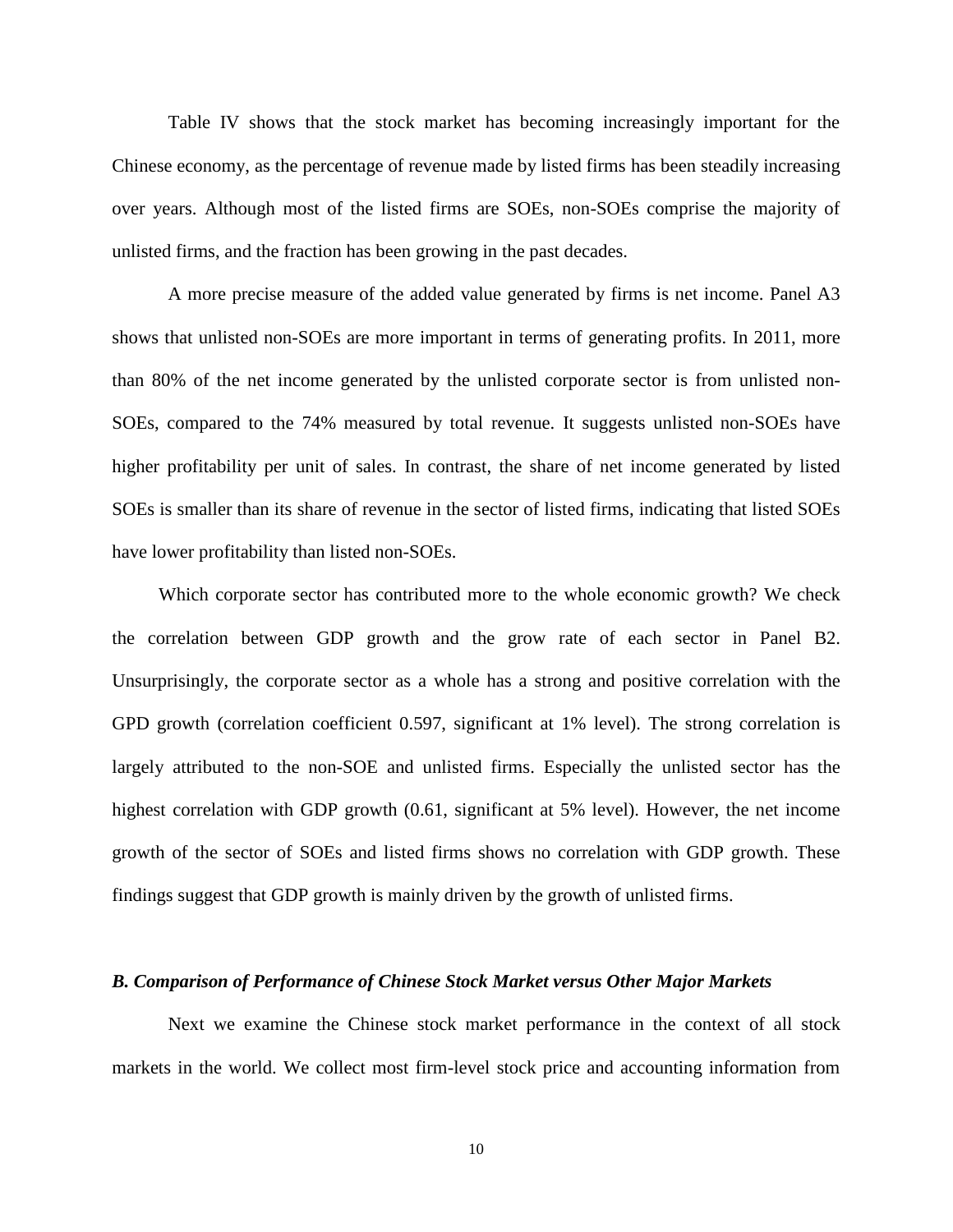Worldscope. We also use WIND and CSMAR to compete the financial and ownership data for Chinese listed firms. Table I shows the distribution of our sample firms listed in China by year. The number of listed firms in China grew steadily from 1,389 to 2,779.

Panel A of Figure 2 shows the performance of the Shanghai Stock Exchange Composite (SSE) index and the stock indices of other major countries from 1992 to 2013. We normalize all indices to one in the starting year 1992, and cumulate the index returns by year. We account for the inflation impact by adjusting the nominal returns with year-end CPI to obtain cumulative returns in real terms. The SSE Index shows almost no growth at all during 2000-2005. It rocketed in 2006 and peaked in 2007. Then it clipped off in 2008, back to the level of 2005, and recovered in 2009. By the end of 2013, the buy-and-hold return of the SSE index is around one, which means that the investor who invested one dollar in a value-weighted portfolio of stocks listed in Shanghai stock exchange in 1992 will get exactly one dollar back in 2013, realizing a net return of zero. The performance of stocks listed in China measured by the cumulative index return is poorer than other emerging countries like Brazil and India, and also poorer than that of US. It only slightly outperformed Japan.

As shown in figure 2, the SSE index sees negative returns in the beginning years of 1990s. Besides the fact the stock prices in nominal terms in this period have little growth, another reason could be that the inflation is high as we plot the real returns. Figure 3 shows that the inflation rate is indeed high in the first half of 1990s in China. The CPI was as high as 27% in the mid-1994. Because of the high inflation rate as well as the anecdotal evidence showing that speculative activities were prevailing in China's stock market in 1990s, we are more interested in the stock market performance in the period after 2000. In addition, the number of listed firms increased sharply from 13 in 1991 to 1176 in 2000. Major securities laws and regulations were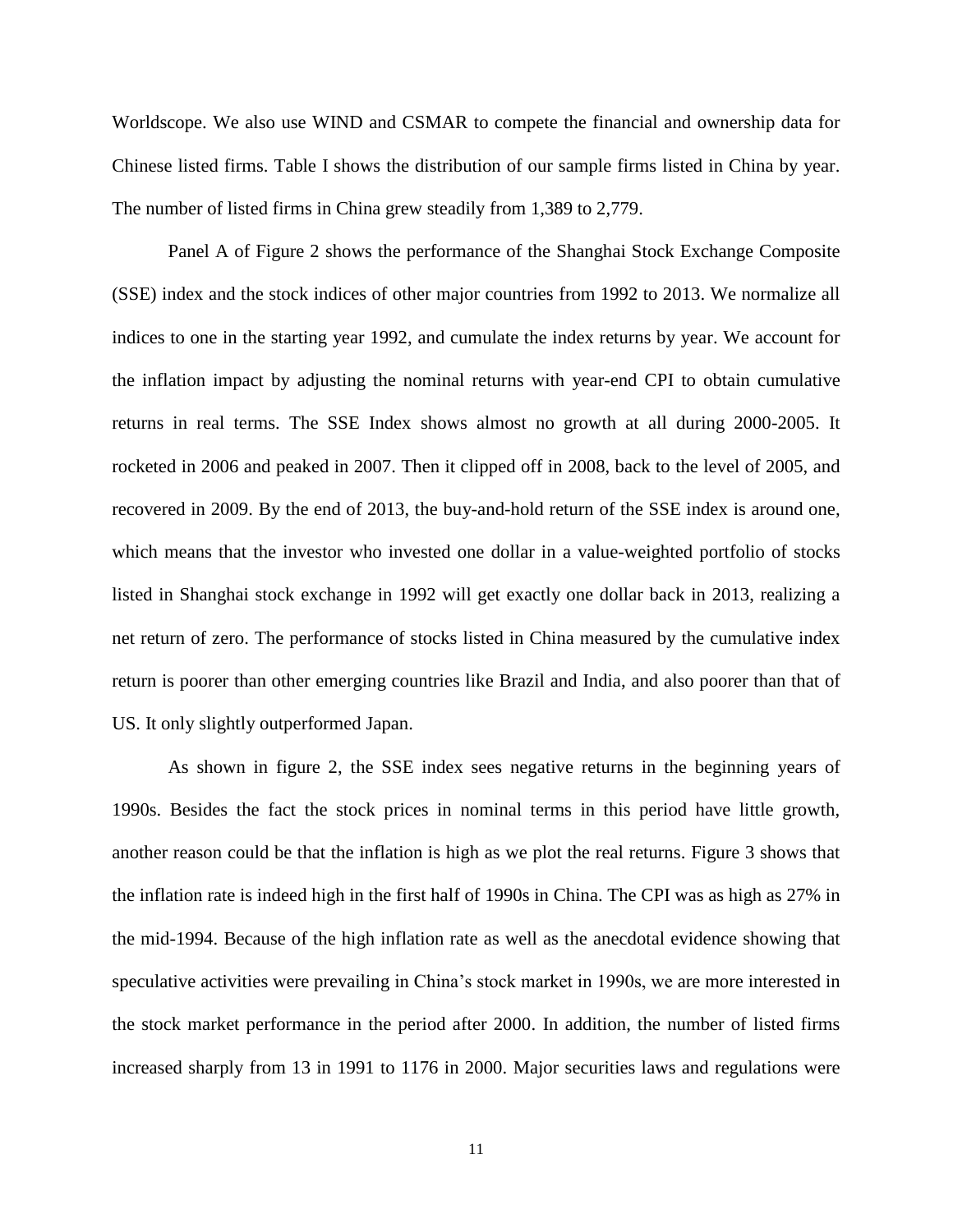introduced in late 1990s, and the intensity of adding new firms to the exchanges started to slow down after 2000. For all above reasons, we conduct our analysis in the period after 2000.<sup>3</sup>

 Figure 4 shows that China has even more severely underperformed other BRIC countries in terms of value-weighted buy-and-hold stock returns, in the period 2000-2013. The buy-andhold returns are calculated as cumulative annual stock returns, which are averaged across firms by year with the market capitalization in the previous year as the weight. Panel A and B plot the value-weighted BHR with and without cash dividends, respectively. The BHR is adjusted for inflation to be in 2000 local currency. If an investor invested one dollar investment in a valueweighted portfolio composed of Chinese listed stocks in 2000, she will obtain 61 cents by the end of 2013. The gain is 62 cents if cash dividends are included. In other words, investors would have lost around 40% of the value if they invest in Chinese A-shares in 2000 and hold it until 2013.

Is the low BHR due to cash being distributed to investors through dividend payment? Taking 2011 as an example, based on Bloomberg data, the average dividend yield for the Shanghai Composite index was 2.2 percent relative to the earnings generated by listed firms in the same year. As a result, the securities regulator, China Securities Regulatory Commission (CSRC), have been urging listed companies to pay out cash dividends to their shareholders.<sup>4</sup> Panel B of Figure 4 shows the value-weighted buy-and-hold returns including cash dividends. The BHR by the end of 2013 for China merely increases from 0.61 to 0.62.

In contrast, one dollar investment in a worldwide diversified, value-weighted stock portfolio in 2000 generates \$1.20 by the end of 2013. The gross return increases to 1.71 if cash

 $\overline{a}$ 

 $3$  Carpenter, Lu and Whitelaw (2014) examine the period of 1992-2012 and find that the Chinese market is efficient in the sense that prices impound information about the firm fundamentals and pricing related information quickly. They also find that the Chinese market has positive 'alpha,' derived from an international factor model (e.g., Fama and French, 2012).

<sup>4</sup> "Shanghai exchange urges dividend reform", *Financial Times*, January 8, 2013.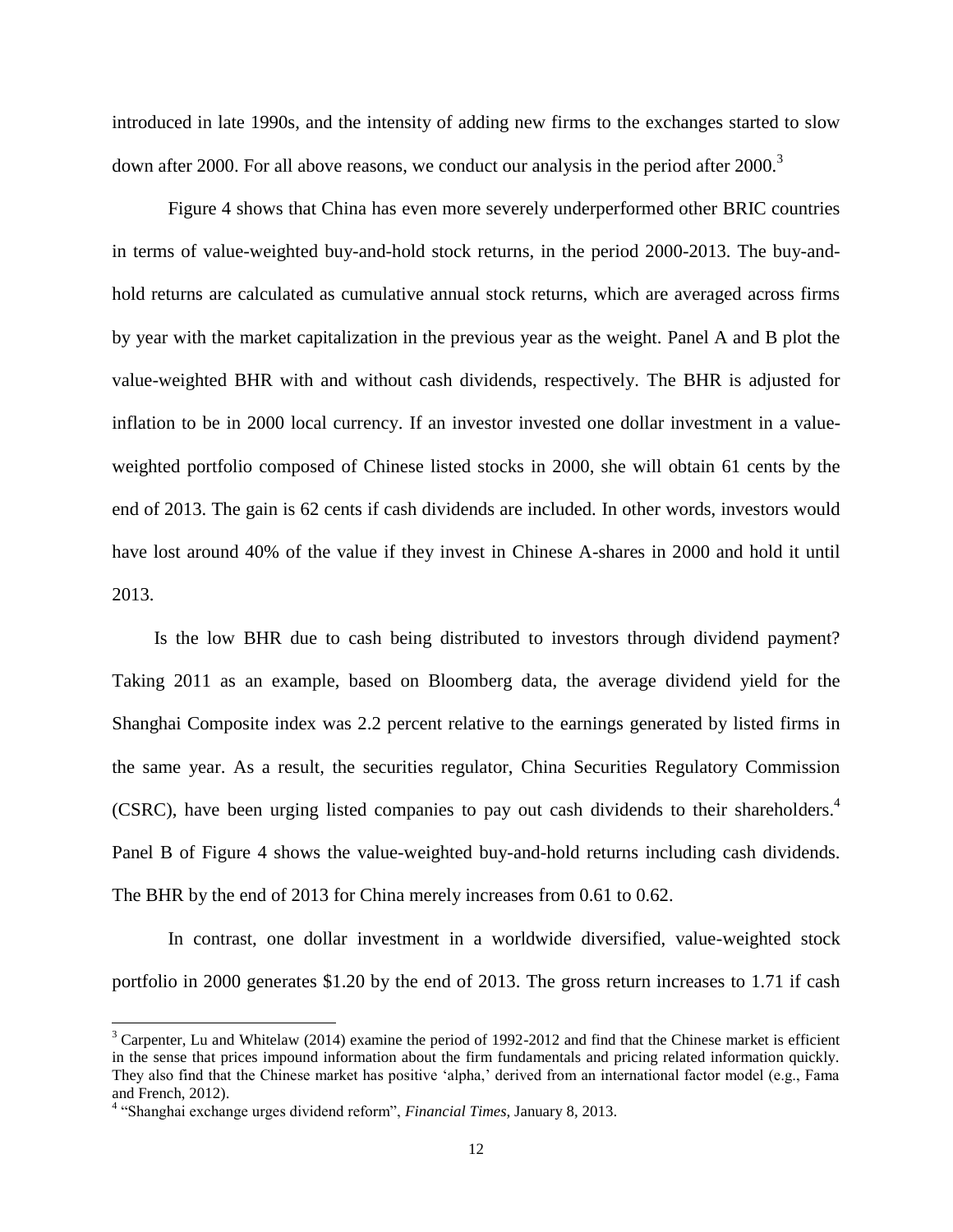dividend is also included. As shown by Figure 4, the value-weighted BHR of stocks listed in China is remarkably lower than that of other large emerging markets like India and Brazil, both of which see their stock prices increase by a factor of around two from 2000 to 2013. The BHR of China in 2013 is even lower than developed economies like US and Japan, whose economic growth has slowed down in the sample period.

So far we have compared the stock performance in China and in other major countries. Next we compare the returns on investing in Chinese stocks versus other investment channels such as bank deposits. Table II shows the nominal returns compared to deposit rates in China. Since the banks are majority owned by the government China, the deposit rates are effectively risk free rates. The table shows that the stock market underperformed the five-year risk free rate. Although the nominal five-year deposit rates increased from 2.88 in 2000 to 4.75 in 2012, the real deposit rates didn't increase. The similar patterns are found for the one-year deposit rates. The nominal demand deposit rates consistently declined, resulting in negative demand deposit rates in most of the years.

We accumulate the deposit rates and plot the cumulative returns in Figure 5. Again we account for inflation by converting nominal returns to real returns. Apart from the year 2007 when the cumulative stock return exceeds the cumulative deposit rates, in the rest of the years, the cumulative stock return underperformed the cumulative one-year and five-year deposit rates. It is even lower than the cumulative demand deposit rates since 2011.

## *C. A Cross-Country Prediction Model of Stock Performance*

Given the extraordinary growth of China's economy, the poor performance of its stock market has been striking. To explore factors that may affect country-level stock performance, we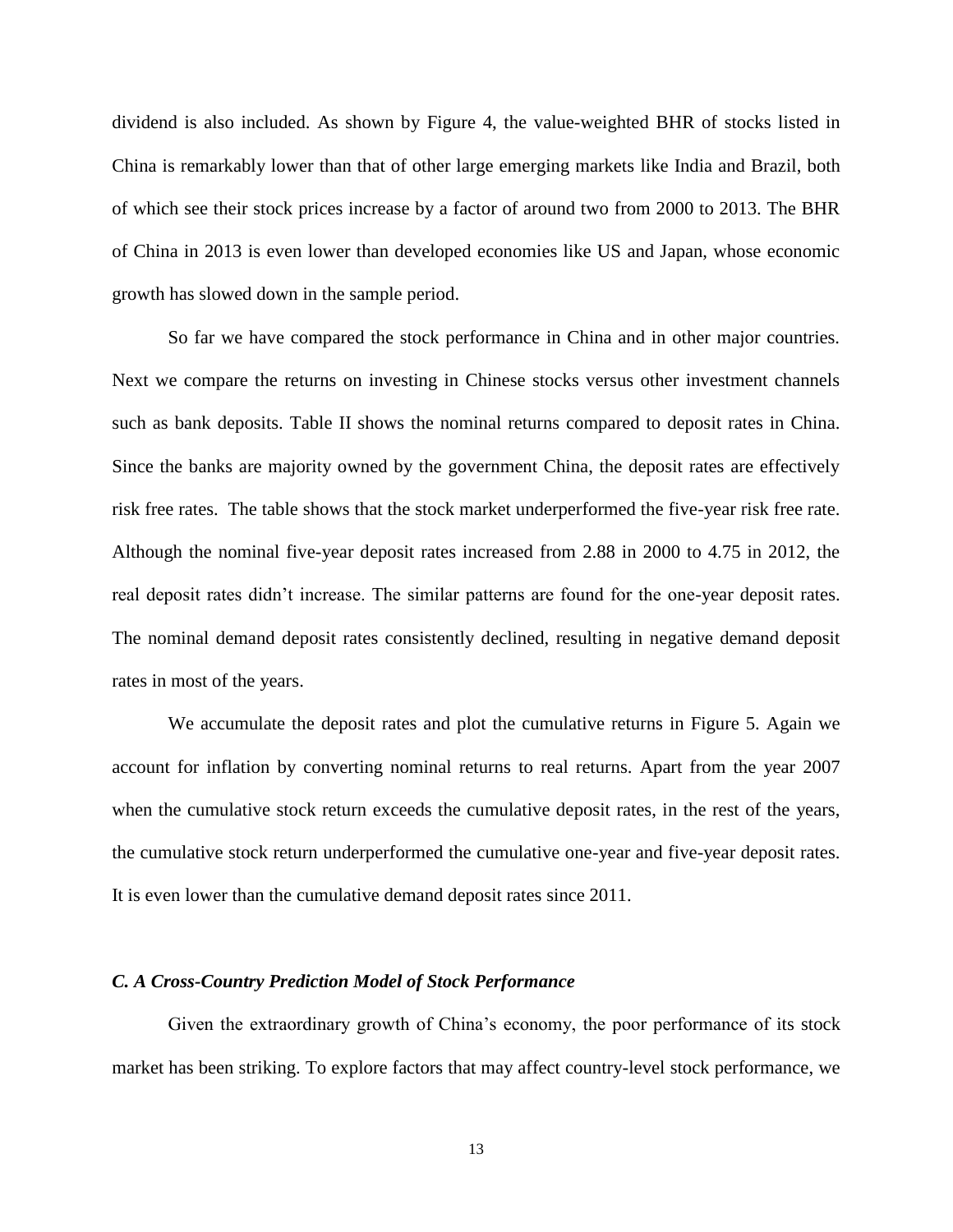estimate a prediction model using firm-level and country-level variables. The set of variables include: (1) firm financial performance and characteristics; (2) stock market characteristics, especially liquidity and risk; (3) country-level macro-economic conditions such as GDP growth, the amount of bank financing to GDP ratio, etc; (4) investor protection measures developed by previous law and finance literature (La Porta, Lopez-De-Silanes, Shleifer and Vishny, 2002, Djankov, Porta, Lopez-de-Silanes and Shleifer, 2008). In specifications in even columns, we also include earnings management score which measures the general severity of firm managers to manipulate accounting information, following Leuz, Nanda and Wysocki (2003), and Leuz  $(2010)^5$  All explanatory variables are lagged by one year when entering the regressions.

 Table V presents the ordinary least squares (OLS) estimates of the prediction model of buy-and-hold returns and annual Sharpe Ratio. We exclude countries that have fewer than 20 stocks in a given year. We exclude firms listed in China when estimating the prediction model. The prediction model is estimated for the 1991-2013 period and the 2000-2013 period. As shown by the models 1 to 4, firms with larger size, lower leverage, higher sales growth, and greater risks measured by return volatilities see a larger buy-and-hold return on average. At countrylevel, higher GDP growth, deeper stock market (measured by number of listed firms per capita), and higher bank credits to GDP ratio are associated with better stock performance. Firms listed in a country with lower incentive for tax evasion see higher BHR. Other country-level variables don't have significant impact on BHR and Sharpe Ratio in most of the times. In the Sharpe Ratio regressions, a lower stock market turnover ratio is associated with higher Sharpe Ratios. Firm managers' earnings management activities have a negative impact on stock performance.

l

<sup>&</sup>lt;sup>5</sup> Leuz, Nanda and Wysocki (2003) calculate the earnings management score for XX countries, not including China. We follow their approach to calculate the earnings management score for China. By construction, a higher earnings management score represents stronger incentive of firm managements to conceal firm earnings to get private benefit.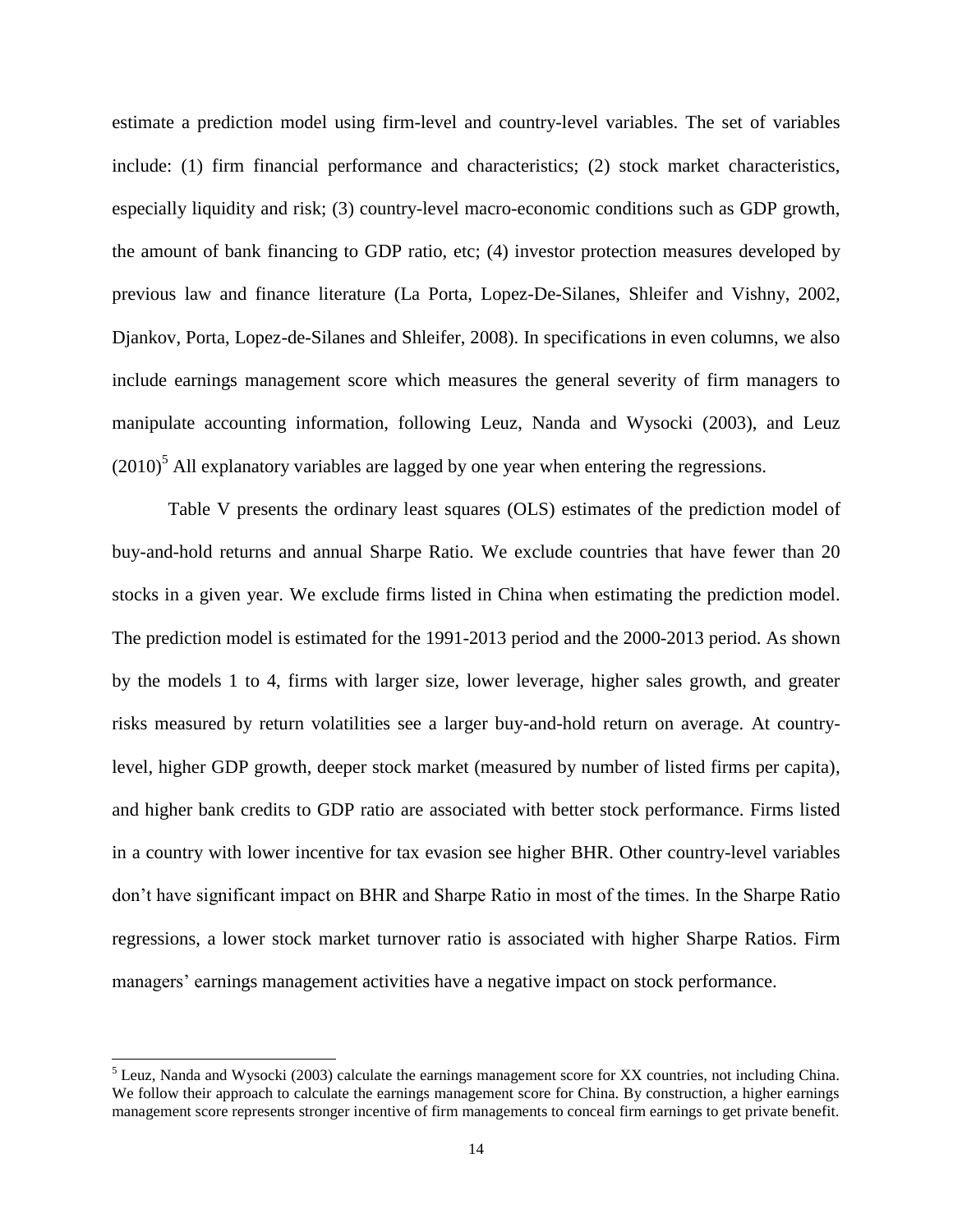We include Chinese listed firms in models 5 and 6. The negative coefficients of the China dummy show that firms listed in China have substantial lower buy-and-hold returns, when firmand country-level characteristics are controlled for. On average, firms listed in China underperformed firms listed in other countries by 2.8 in BHR and by 0.52 in annual Sharpe Ratio in the period 2000-2013. The regression results suggest that the underperformance is not explained by country-level institutional features, nor driven any year or industry fixed effects. The Sharpe Ratio results further corroborate the view that the poor performance of Chinese stocks is not explained by risk. Actually, Chinese stock market has higher volatility than US market when we use monthly or daily stock index to estimate the standard deviation.

The stock market in mainland China is composed of Shanghai and Shenzhen stock exchanges. In our sample, stocks listed in Hong Kong market is *not* counted as Chinese stocks. But the majority of the stocks listed in Hong Kong are Chinese firms. We further compare the stock performance in Shanghai, Shenzhen and Hong Kong exchanges. Sample firms listed in Shanghai and Shenzhen exchanges are restricted to those on the main board. We find that the stock performance in Shanghai and Shenzhen tracked each other closely in most of the years during our sample period. Shanghai started to underperform Shenzhen and Hong Kong since the 2008 credit crisis. By the end of 2013, Shanghai shows the lowest BHR which is below 0.6. Shenzhen is ranked second, with a BHR around 0.8. Hon g Kong market has the BHR of 1.8, which means that investors can make positive returns if they buy the market portfolio in 2000 and hold it until 2013.

Besides the main board, Chinese stock market also comprises SME (the small-andmedium sized enterprises) board and the GEM (the growth enterprise market, similar to Nasdaq). As their names suggest, the SME board comprises firms of smaller size (the number of tradable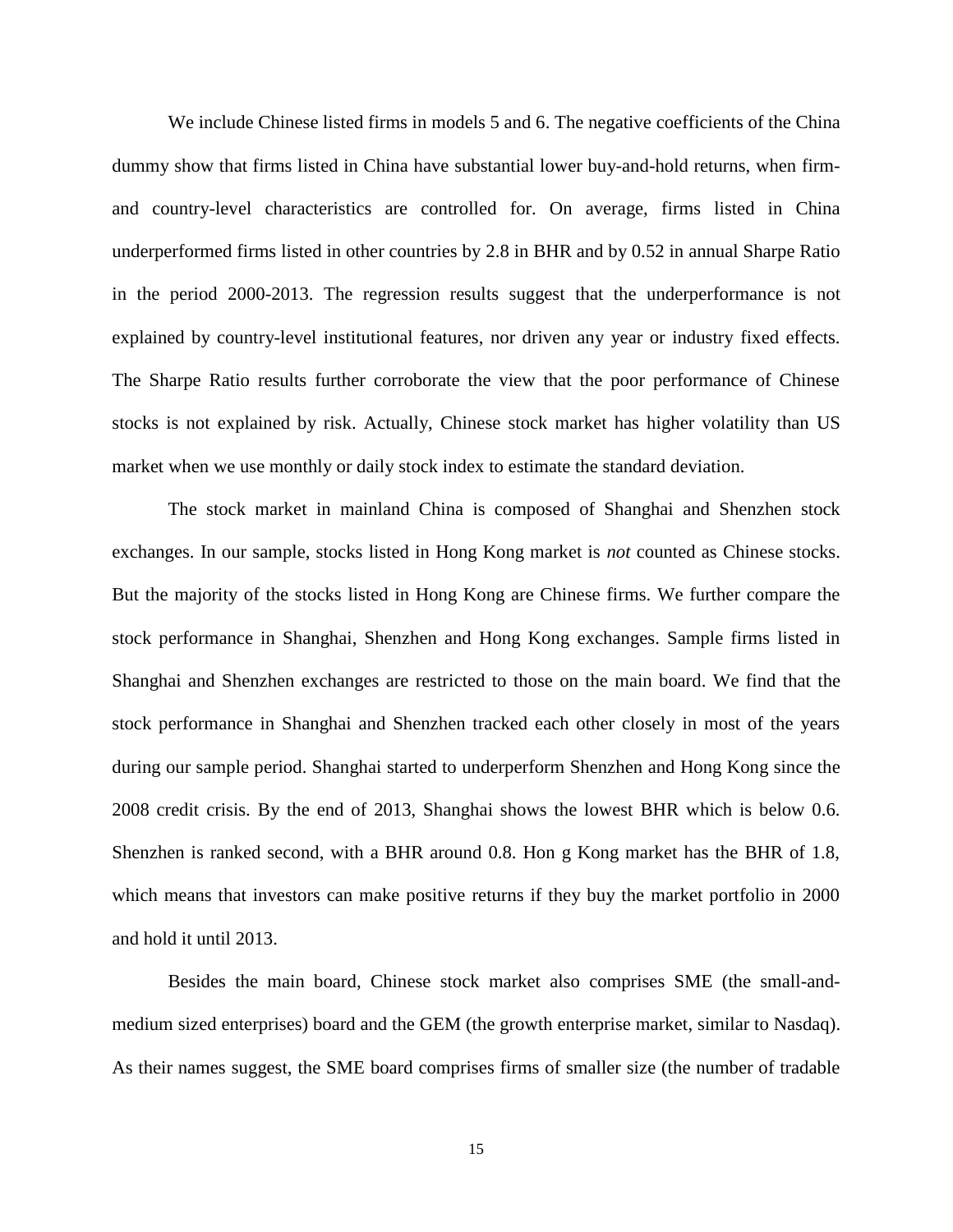shares is smaller than 100 million). <sup>6</sup> We further compare the performance of Shanghai Composite Index, the CSI 300, and the SME Composite. CSI covers the largest 300 stocks by market capitalization from Shanghai and Shenzhen exchange. The SSE SME Composite covers A-shares listed in the small-and-medium sized enterprise (SME) board of the Shenzhen exchange, excluding ST stocks. We start the comparison from 2005 because the CSI 300 Index was introduced then. From 2005 to 2013, the SME Composite shows the highest cumulative returns followed by CSI 300, and Shanghai Composite is at the bottom. The results show that SME has better stock performance than big listed firms in the main board. The growth enterprise market index (GEM) introduced on June 1, 2010 shows lower returns than Shanghai Composite in 2010-2012 but picked up in 2013.

## **III. POSSIBLE REASONS FOR CHINA'S STOCK MARKETS TO PERFORM POORLY**

To explore the reason for the poor performance of Chinese stock market, we start our analysis by comparing the operating performance of listed firms and non-listed firms in China by calendar year. Because listed firms are usually of greater size, we only compare listed firms with their size-matched non-listed firms from the same industry. We also require that the matching firm has its assets within the [80%, 120%] range relative to the listed firm. Figure 6 plots the average ROA and ROE of the two groups firms. In most of the years, non-listed firms have better operating performance than listed firms, in terms of both ROA and ROE. This is our first evidence showing that in China, listed firms may not be the best performing firms. Our next task is to understand why the Chinese stock market is composed of relatively poor-performing firms.

 $\overline{a}$ 

<sup>&</sup>lt;sup>6</sup> Although the SME board allows firms that have smaller size and fewer tradable shares to be listed, the regulator still established a set of requirements that the firms must satisfy to be listed on the SME board. For example, the book value of equity before listing should be no less than RMB 30 million, and no less than RMB 50 million after listing. Firms should have positive net income in the latest three consecutive years, and the cumulative net income should be no less than RMB 30 million.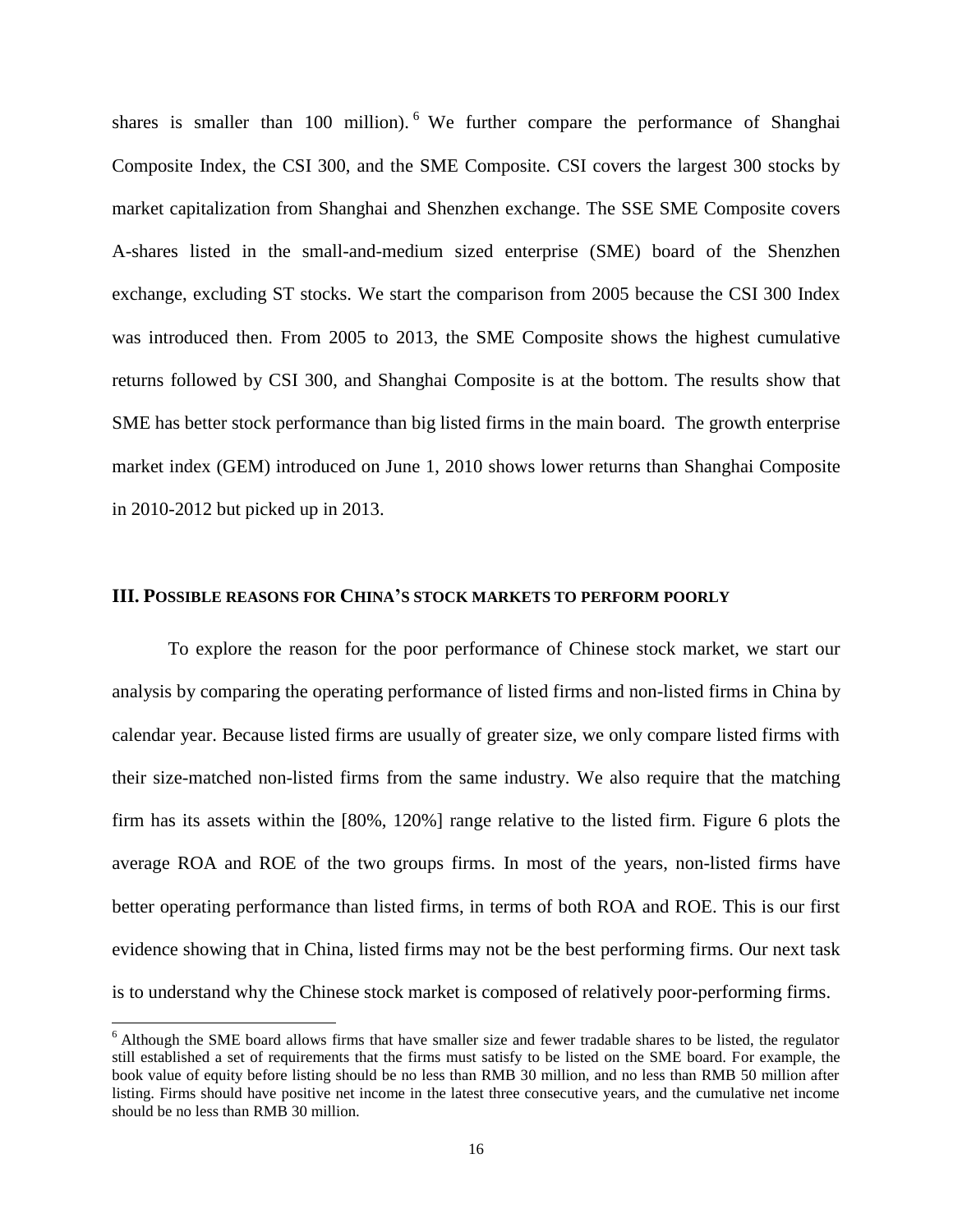# *A. The IPO Process in China*

 We start by investigating whether the poor performance of Chinese stock market is due to the flawed IPO process. The IPO process can be problematic in twofold. First, the IPO selection process is not an effective one, in the sense that firms that performed relatively worse are selected to be listed while some really good firms are rejected. Second, the IPO process adversely affects firms' incentives, which may lead to firms' deteriorating performance after IPO. In this case, even if good firms are selected to be listed, the stock performance can become poor if their operating performance becomes worse after IPO.

We examine the IPO process by comparing the performance of listed firms and their matched non-listed firms around the IPO year. We keep only listed firms with non-missing financial information from three years before its IPO to three years after its IPO. We then pair each listed firm with one matching firm by selecting from non-listed firms in the same level-2 industry with the nearest book assets at the end of the third year prior to IPO. Financial information for non-listed firms is obtained from the Annual Survey of Industrial Firms (ASIF) database provided by National Bureau Statistics (NBS). Among the 1,693 Chinese listed firms with non-missing financial data, 594 are ultimately matched with one non-listed firm. We also require that the matching firms have non-missing financial data from three years before the IPO to three years after the IPO. 184 matching firms meet the criteria.

Figure 7 shows the operating performance of listed firms and their matching firms around the IPO year. As Panel A shows, the two groups of firms have similar operating performance in terms of ROA in year -3 before IPO. The listed firms see significant drop in their ROA in the IPO year (from 0.12 to 0.07), while IPO of the matched non-listed firms does not change much over the years. The plot of ROE in Panel B shows a similar pattern. The listed firms have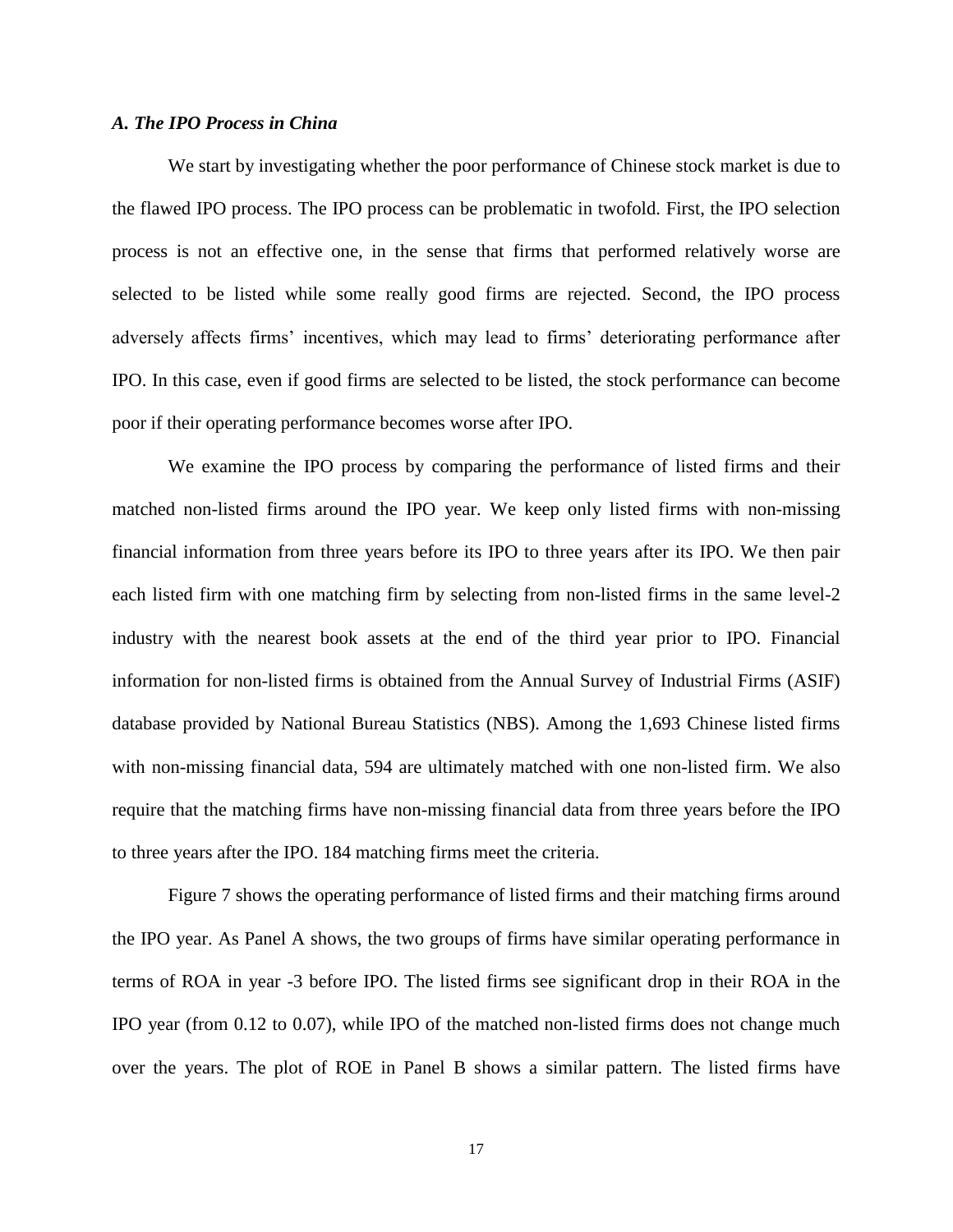substantially higher ROE than private firms prior to the IPO, but the ROE decreased nearly half in the IPO year. It remains lower than private firms after IPO.

The substantial drop in operating performance of listed firms could be because these firms conduct earnings management in the years before IPO, because firms have to meet a set of strict listing standard set by regulators.<sup>7</sup> Another even more severe concern is that these strict requirements on firm operations and earnings may have distorted these listed firms' incentives, making them pursue short-term profits at the cost of sacrificing long-term growth. Under the pressure from the regulators, the firms may have exhausted their resources in order to meet the earnings requirement prior to IPO, and see such great drops in earnings in the IPO year and afterwards. Results of regressions that control for the pre-IPO firm financial condition show consistent patterns.

Table VI shows the international comparison of changes in operating performance around IPO for the listed firms in China and in other countries. Compared with other countries, firms listed in China see their ROA drop more than the average of listed firms in other countries by 0.03 in the IPO window [-1, +1], controlling for firm and country characteristics prior to IPO. The drop in ROA, ROE and ROS in alternative window  $[-2, +2]$  is similar. In all specifications we control for year and industry fixed effects. Thus, the observed larger drops in the earnings of listed firms in China are not driven by certain year or industry effects. One concern is that the bigger drop in ROA and ROE may be because Chinese firms raise more capital in IPO. To address this concern, we control for the average IPO proceeds, as well as the difference in the

 $\overline{a}$ 

 $<sup>7</sup>$  According to the regulations on IPO issued by the CSRC on May 17, 2006, to be listed in the stock exchanges in</sup> China, the firms are required to have positive earnings in the three consecutive years prior to the IPO or have accumulated at least 30 million net income. In addition, the firms are required to have accumulated net cash flows over 50 billion or revenue over 300 million in the three years prior to IPO. [http://www.gov.cn/flfg/2006-](https://mail.saif.sjtu.edu.cn/owa/redir.aspx?C=rqW0QzBHOUeSGOr0SMfRCFfFulQ_Y9EIKNyXQ9SqLgiqfBEbtqNmWJDbGieK7zPMuh0WD5SVVhQ.&URL=http%3a%2f%2fwww.gov.cn%2fflfg%2f2006-05%2f18%2fcontent_283660.htm) [05/18/content\\_283660.htm;](https://mail.saif.sjtu.edu.cn/owa/redir.aspx?C=rqW0QzBHOUeSGOr0SMfRCFfFulQ_Y9EIKNyXQ9SqLgiqfBEbtqNmWJDbGieK7zPMuh0WD5SVVhQ.&URL=http%3a%2f%2fwww.gov.cn%2fflfg%2f2006-05%2f18%2fcontent_283660.htm) [http://www.csrc.gov.cn/pub/zjhpublic/cyb/200911/t20091117\\_170416.htm](https://mail.saif.sjtu.edu.cn/owa/redir.aspx?C=rqW0QzBHOUeSGOr0SMfRCFfFulQ_Y9EIKNyXQ9SqLgiqfBEbtqNmWJDbGieK7zPMuh0WD5SVVhQ.&URL=http%3a%2f%2fwww.csrc.gov.cn%2fpub%2fzjhpublic%2fcyb%2f200911%2ft20091117_170416.htm)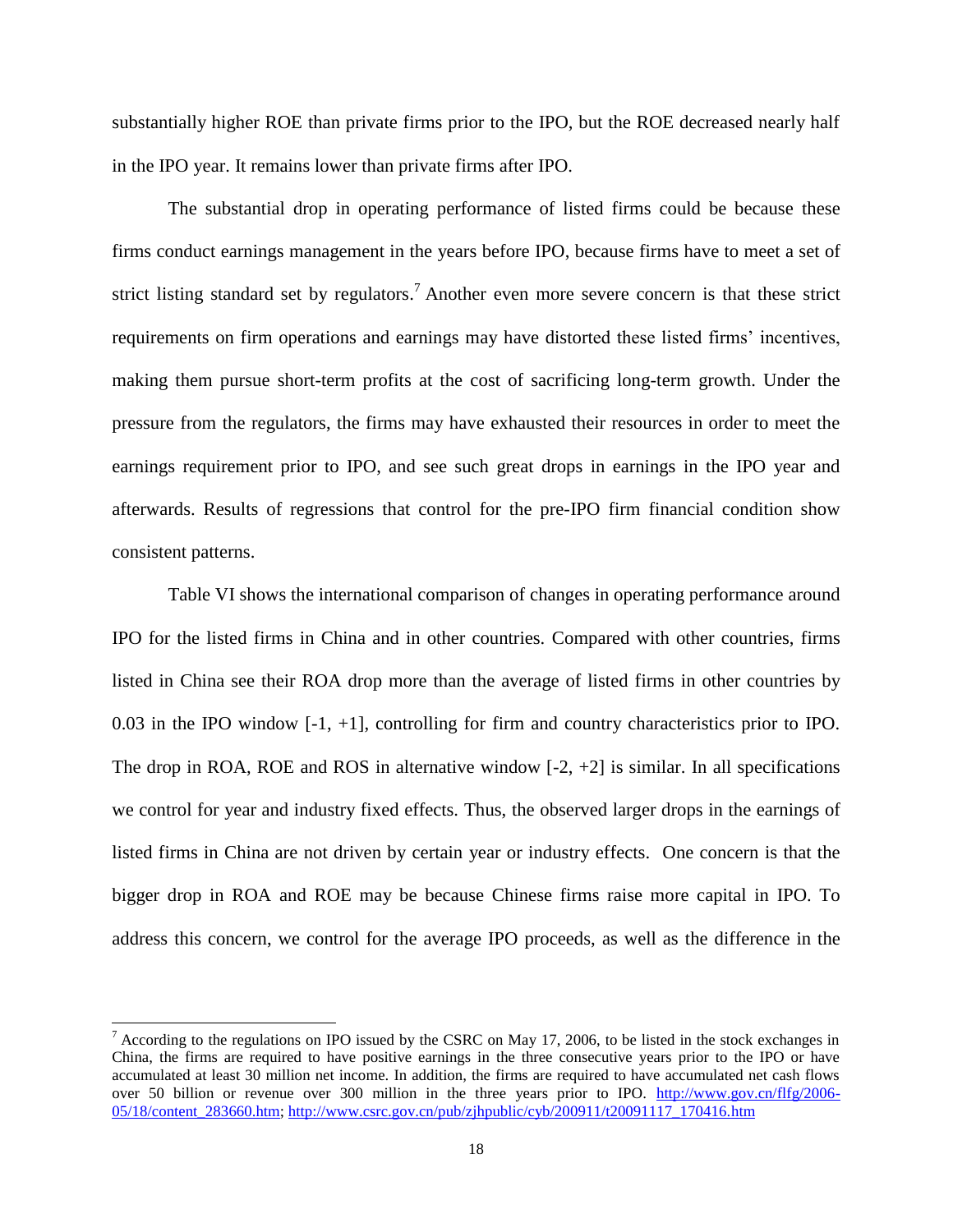expected shares to be sold and the actual shares sold (average allotment). The negative coefficients of the China dummy remain significant.

To detail the analysis, we separate the firms into different cohorts by their listing year. We broadly classify firms into three groups: cohort 2000-2003 (firms listed in 2000-2003), cohort 2004-2006 and cohort 2007-2009. We examine the operating performance of the three cohorts around their IPO year. As figure 8 shows, firms in all three cohorts show similar decline in ROA and ROE in the post-IPO years, suggesting that the deteriorating performance is not a specific phenomenon that occurs in certain years during the sample period.<sup>8</sup>

# *B. The Delisting Process in China*

An important feature of Chinese stock market is that firms are rarely delisted. Around 20 stocks (or 1%) are delisted from the stock market in China every year, and fewer than 10 of them are delisted due to negative earnings.  $9$  This percentage is far below the average of other markets, which is around 10%-20%. The inefficient delisting mechanism may have also contributed to the poor performance of the Chinese stock market.

Ideally we need compare the operating performance of firms before delisting in China and in other countries. But the small number of delisting cases in China makes the direct comparison hard to conduct. Alternatively, we compare firms that received special treatment ("ST") in China and delisted firms in other countries. We define the year when the firm is delisted, or received "ST" for the first time as year 0. Some firms received ST only once, while others received ST for multiple times. Among the more than 2000 listed firms in China, 527

 $\overline{a}$ 

<sup>&</sup>lt;sup>8</sup> We also examine separate firms by whether they are state-owned. Based on the ultimate controller and ownership information provided by CSMAR, the listed firms can be classified into the following categories: (1) firms controlled by the central State-owned Assets Supervision and Administration Commission (SASAC); (2) firms controlled by the local SASAC; (3) firms controlled by the Ministry of Finance; (4) firms controlled by other government agent; (5) non-state-owned firms. We find that both state-owned and privately-owned firms see substantial decline in their operating performance.

 $9$  Other delisting reason include M&A, privatization, etc.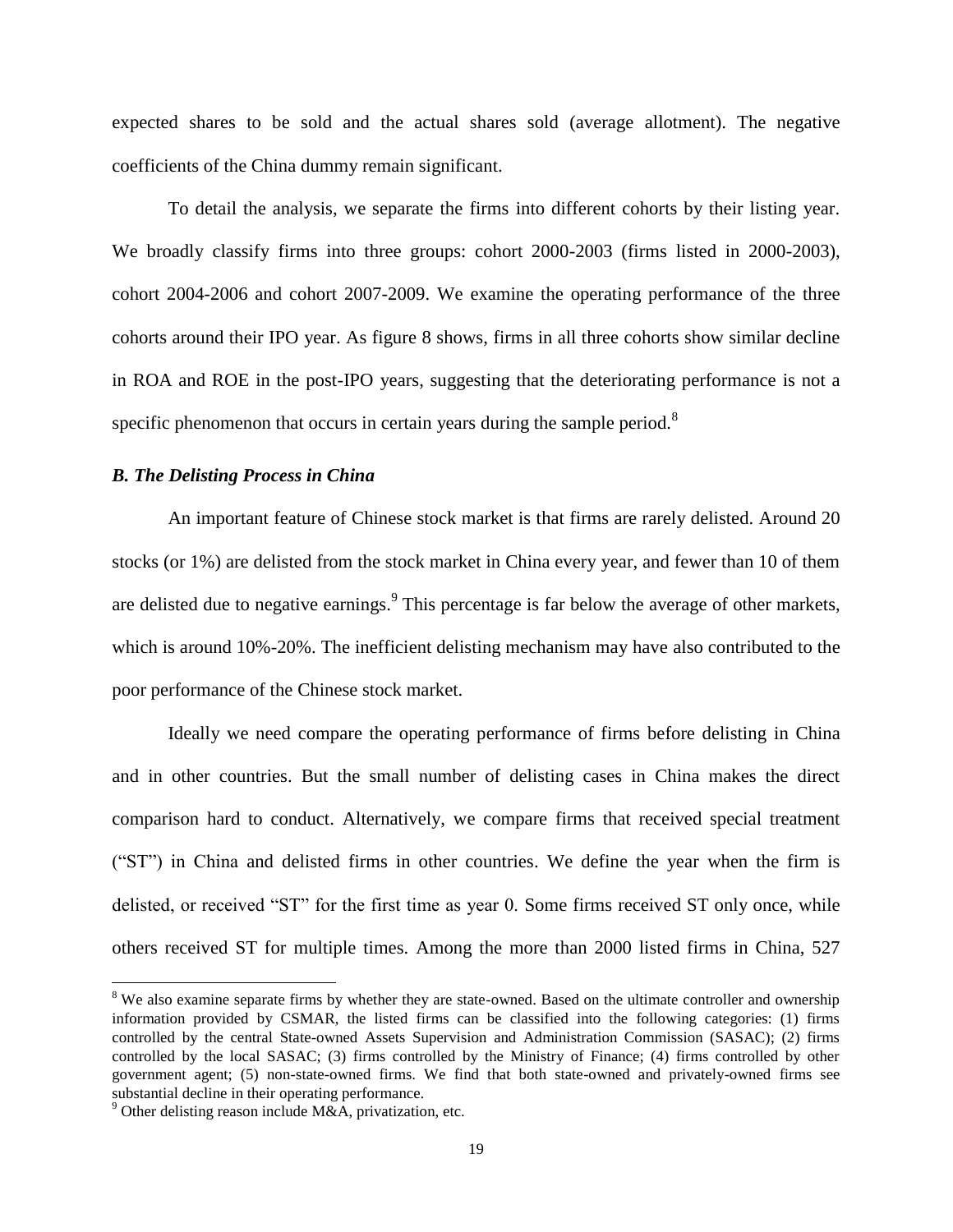firms ever received "ST", and 82 of them are permanent "ST". To make a sensible comparison, we compare only those which become ST and never emerged from it (the permanent ST) with the delisted stocks in other countries. We require the firms have financial information available from five years before the delisting (ST) until the delisting (ST) year. Figure 10 shows that ST stocks in China dropped significantly from two years before the ST year, while the delisted stocks in other countries do not see their ROA become significantly worse before delisting. Compared with other major emerging countries (including India, Brazil, Russia and South Africa), the decline in ROA for Chinese ST stocks is even striking because the delisted stocks in these reference countries don't have negative ROA even when they are delisted. The contrast is similar when we use ROE to measure firms' performance in Panel B of Figure 9.

These findings suggest that the delisting process in China is likely to be efficient, because some of the Chinese listed firms perform even worse than the delisted firms in other countries. These poorly-performing firms existed in Chinese market for long and have contributed to the poor stock performance.

We further examine what explains the substantial drop in operating performance for Chinese firms post-IPO. One possibility is that to meet the listing criteria, Chinese firms may exploit all resources before IPO to generate high profits. As long as the firm got listed, all grow opportunities have been used up and performance starts to deteriorate. Following Aharony, Lee and Wong (2000), we construct variables to measure such "financial packaging" by firms. We compare China and US. As Table VII shows, in the IPO year, there is sharp decline in total accruals and accounts receivables for Chinese listed firms. This would happen if the firm extends large amount of credit sales before IPO. As the credit sales start to be paid but new sales have not been generated, total accruals and accounts receivables will decline. Panel B, C and D describe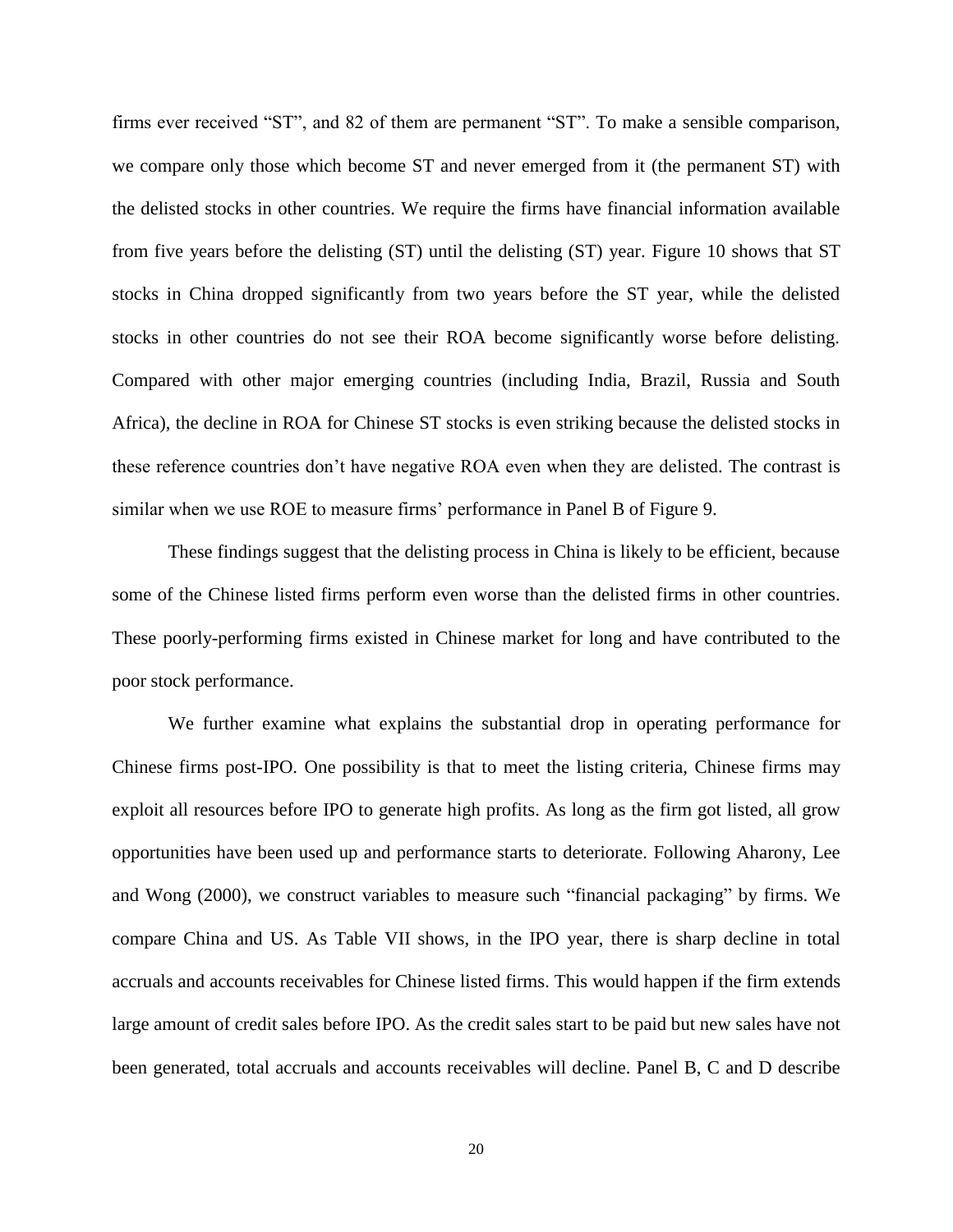the situation in the subsequent years after IPO. Compared with firms listed in US, Chinese firms continue to see drops in receivables and increase in their inventories, indicating that their sales growth slows down after IPO and inventories are piling up. This is a clear evidence for the hypothesis that Chinese firms may attempt to carve out temporarily profitable business in order to meet the listing criteria at the expense of sacrificing their long-term growth.

## *C. Investment and Tunneling*

## **C.1 Cash Flows of Listed Firms**

Although Chinese stocks perform worse than other countries, the listed firms in China are still making positive earnings. A natural question is why the positive earnings are not accumulated to generate higher valuations for firms. One possible reason is that firms listed in China make larger but less efficient investment. We plot the investment size of China and other main countries in Figure 10. We measure investment size by capital expenditure, scaled by the book assets in the previous year. As demonstrated by Figure 10, listed firms in China make largest investment than listed firm in US, India, Brazil and Japan. The average capital expenditure to lagged assets ratio if 0.08, and this ratio is only around 3.5% for US firms.

We further examine the cash flows of listed firms. We examine the value-weighted operating cash flow and net cash flow for China and other main countries in Figure 11, with book assets as the weight. The operating cash flow is calculated as EBITDA – change in working capital – income taxes. As shown by Panel A of Figure 11, the average operating cash flow for listed firms in China is in the middle of the pack – it was higher than India, US and Japan but lower than Brazil before 2007. It started to drop in 2008 and was below US from 2010.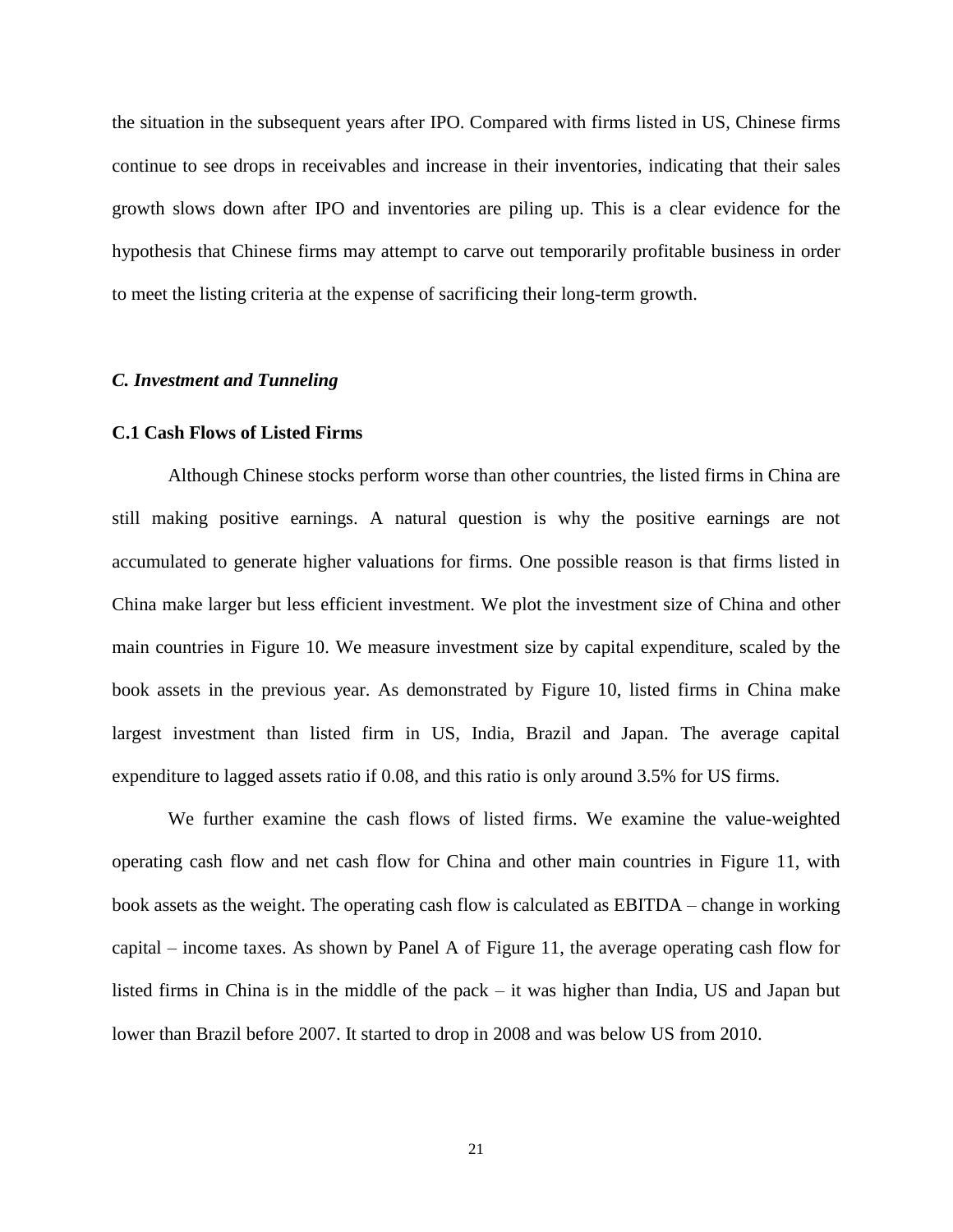Although the operating cash flow looks fine for Chinese firms, their net cash flow has been disappointing. The net cash flow is Total cash flow is calculated as EBITDA – change in working capital – capital expenditure – income taxes. The listed firms in China have the lowest net cash flow since 2007, and have negative cash flow for three consecutive years 2008-2010. Even before 2007, the average net cash flow of Chinese firms is lower than Brazil, India and US for most of the years. It was only better than Japan. This plot conveys consistent message with Figure 10 and further corroborates the view that Chinese firms make more but less efficient investment. These findings may well explain why the Chinese stock market has been performing poorly in the past decades.

To account for firm characteristics, we conduct weighted-least-squares (WLS) regressions of the cash flow measures on lagged firm characteristics, including book assets, leverage, growth opportunities, and report the estimation results in Table VIII. Panel A shows that the China dummy has insignificant coefficient in the operating cash flow regressions, but significantly negative coefficient (-0.006) in the net cash flow regressions, which suggests that the net cash flow of listed firms in China is 0.006 below the average of listed firms in other countries.

Which industries in China have been performing worst? Based on the level-2 industry classification in Datastream, we can classify listed firms in major countries into 10 industries: basic materials, consumer goods, consumer services, financials, healthcare, industrial, oil and gas, technology, telecommunication, and utilities. We conduct the same regressions by industries. The results are broadly consistent with the univariate analysis. Panel C shows that, when firm characteristics are accounted for, firms in the financials and industrials in China still have significantly lower net cashflow than those in the same industries from other main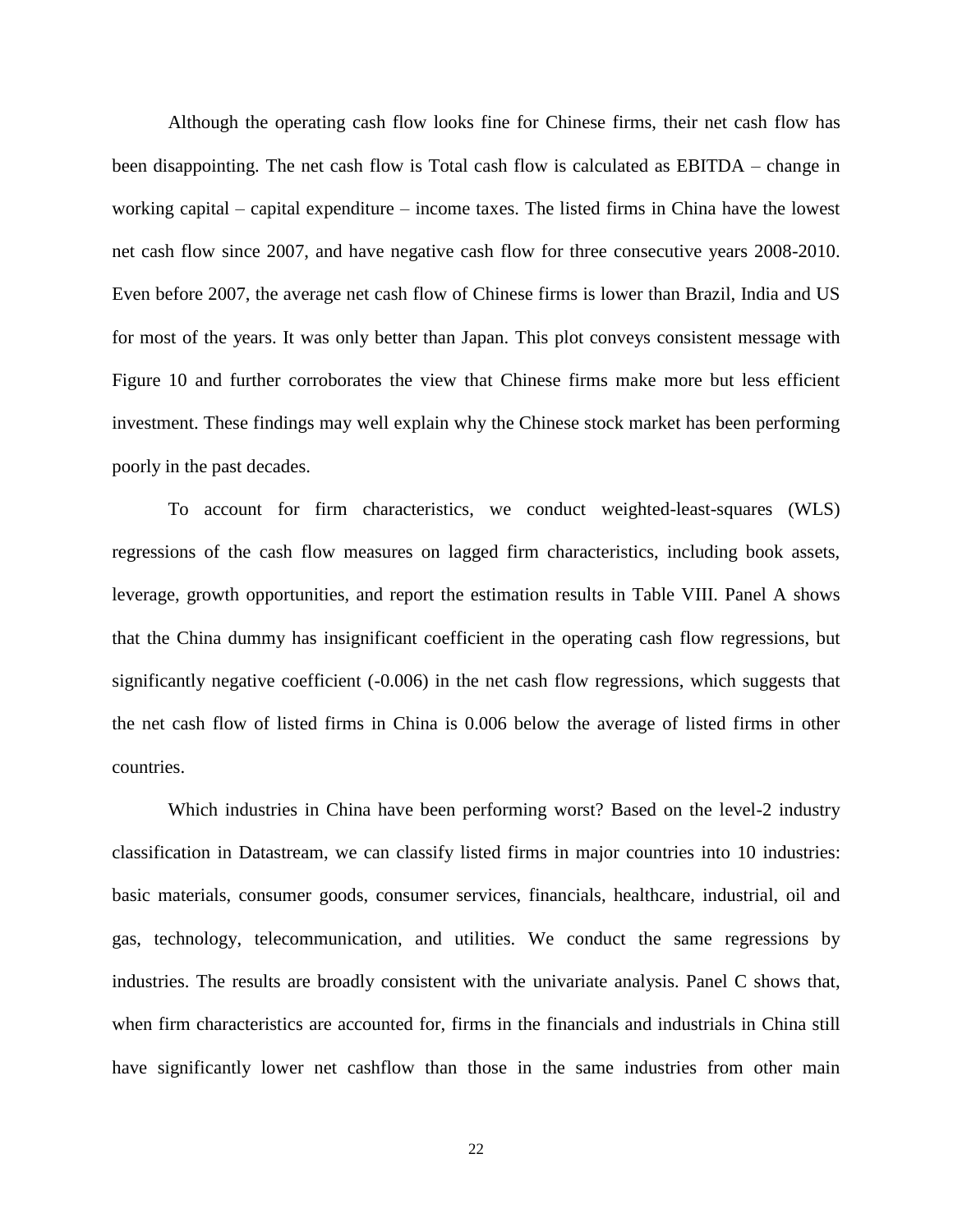countries. The China dummy has positive loadings in the regressions for 3 industries: basic materials, oil&gas and telecommunications. These are industries in which large firms which have great monopoly power are concentrated in, and these firms may have better accounting performance.

# **C.2 Related-Party Transactions, Cash Flows and Investment**

A line of literature including Li, Lu, Qian and Zhu (2014) documents that controlling shareholders of listed firms divert assets by providing loan guarantees to subsidiaries or related parties, or by paying for the debt and expenses. These tunneling related activities may be associated with related-party transactions. The most common related party transactions involve the buy and sell of goods and labors, while other activities may also be relevant, such as leasing, mergers, assets spinoffs, etc. The related party transactions can result in cash outflow or cash inflow. We obtain the related-party transaction information from CSMAR. It provides the type, amount, direction and date of all transactions that involve listed firms.

To find out whether the firms' cash flow and investment are a result of the related-party transactions, we aggregate the transactions for each firm to obtain the total amount outflow by year. We also calculate the net RPT outflow by subtracting the aggregated money inflow from the total amount outflow. Then we regress the firm's net cash flow and investment size on the two measures of RPT amount. The estimation results in Table IX show that the net RPT outflow are negatively associated with net cash flow, and positively associated with capital expenditure, suggesting that related party transactions indeed relate to corporate investment activities and diminish firms' net cash flow. In the meanwhile, the associations are stronger for SOEs, indicating that SOEs are more likely to be involved in tunneling of assets by large shareholders.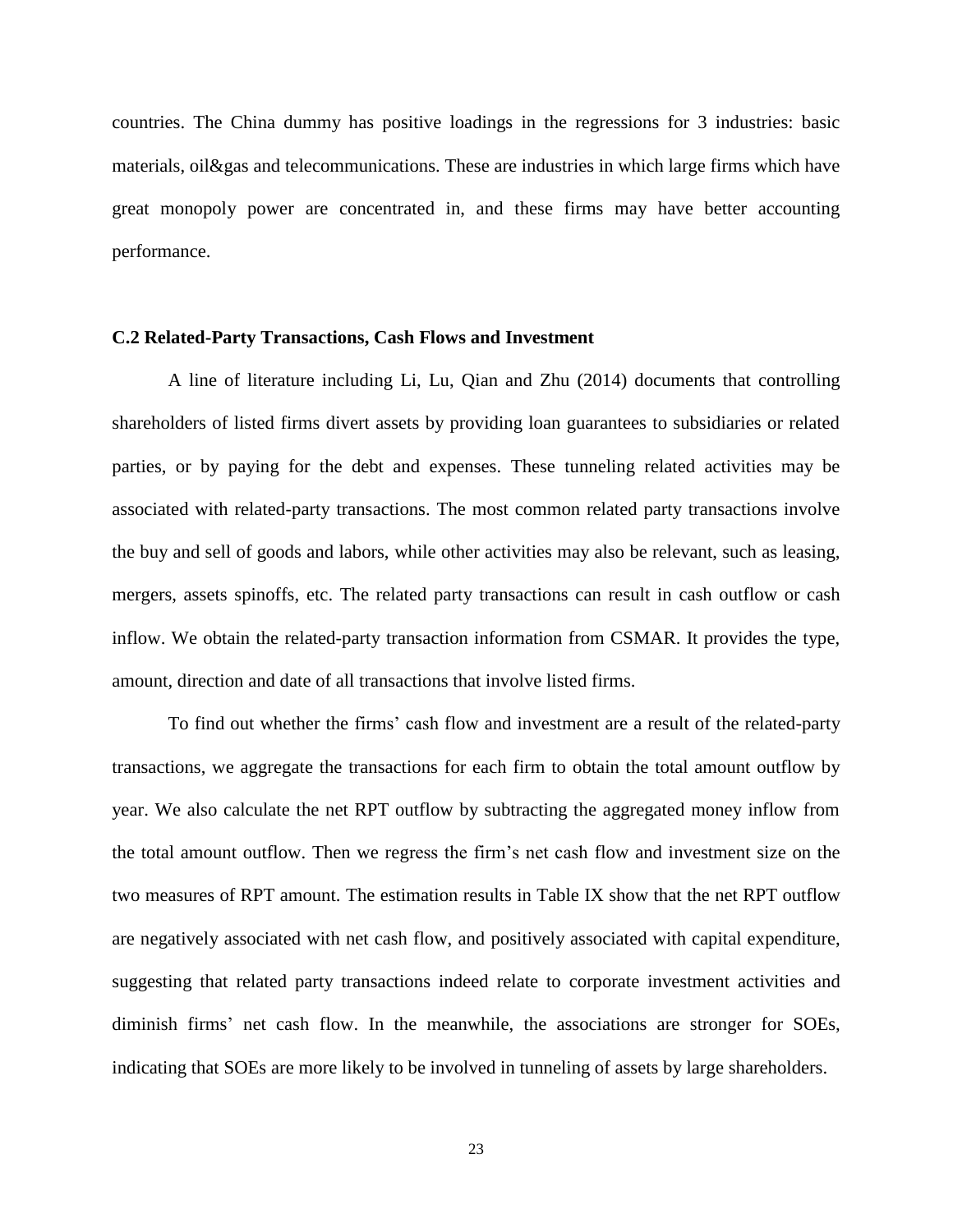Which types of firms in China have contributed more the underperformace of earnings and cashflows? We decompose the listed firms into state-owned firms (SOE) and non-stateowned firms (non-SOE), and compare their operating performance with other listed firms in China. Panel A of Table X shows that on average, SOEs have lower buy-and-hold returns on their listed stocks than non-SOE. The underperformance is especially more severe for those controlled by central or local State-owned Assets Supervision and Administration Commission of the State Council (SASAC). Panel B and C show that SOEs generate lower earnings than non-SOEs by 0.014 (or 20.6% relative to the mean of non-SOEs) and lower operating cash flow by 0.004 (or 5% relative to the mean of non-SOE). The average net cash flow of SOE is merely 0.009, one third of that of non-SOE. These findings suggest the listed SOEs in China have the most severe problems in their investment efficiency and issues related to corporate governance.

# *D. Performance of Chinese ADRs*

So far we have shown evidence for the low profitability, low investment efficiency, and tunneling problem of Chinese firms (firms that are headquartered in China) and their deteriorating performance after listing. To further understand whether the problematic listing process is the dominating reason responsible for the poor performance of Chinese stock market, we compare the stock performance of Chinese firms that are listed in local market and listed in overseas market like US. We distinguish Chinese firms using firm headquarter information provided in Datastream. In an untabulated figure, we show that firms that are headquartered in China but listed in overseas market like Hong Kong, Singapore, UK and US see much higher buy-and-hold returns during our sample period. The average value-weighted buy-and-hold returns by the end of 2013 is over 3, which is significantly higher than the buy-and-hold returns of the corresponding major stock indices in that market. This finding provides part of the answer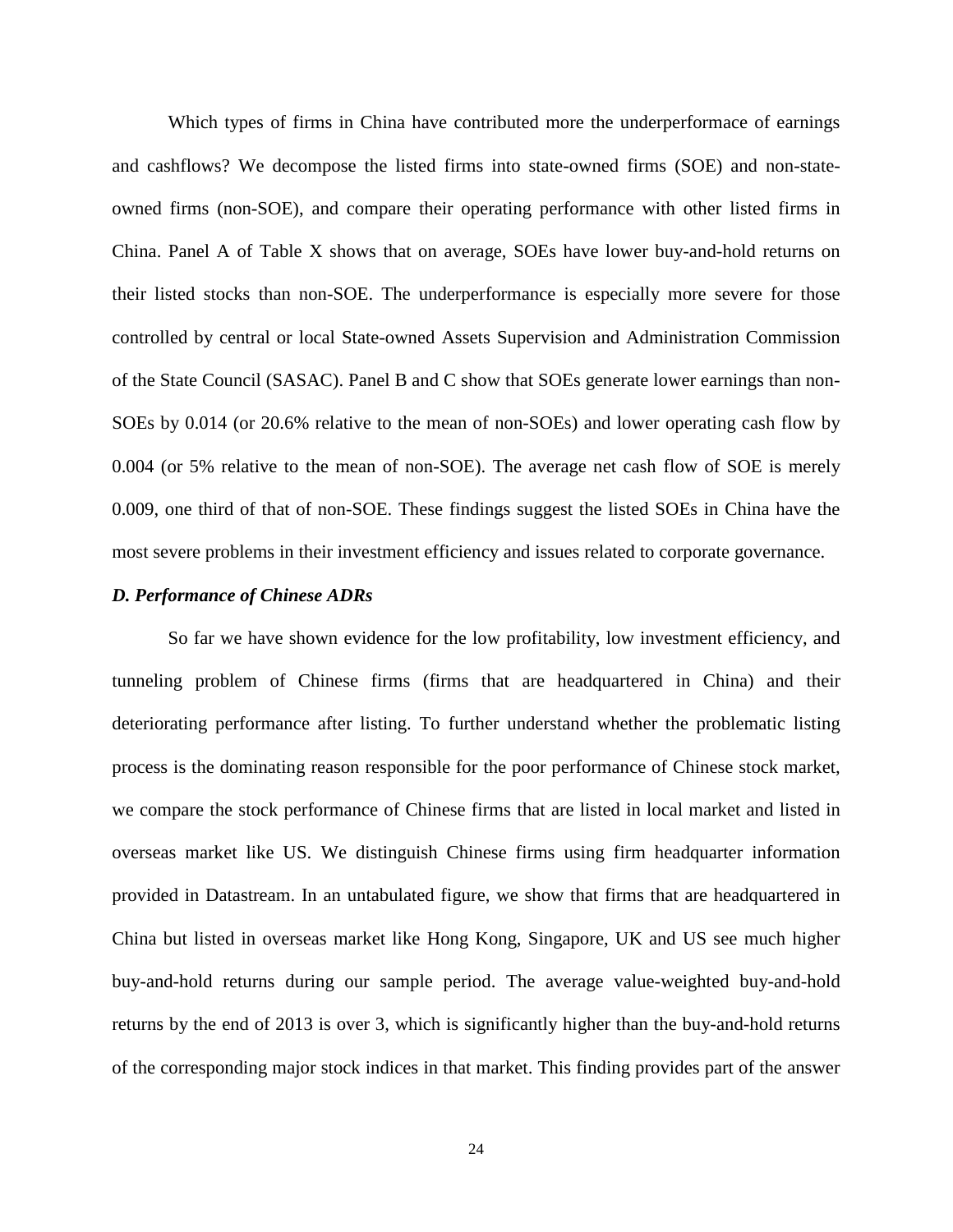to the question "there is a disconnection between Chinese stock market performance and its economic growth": some of the good firms, which may have contributed to the rapid economic growth in China, chose to be listed in overseas market, while those of poor quality are listed in local market and lead to the poor performance of Chinese stock market.

## *E. Alternative Explanations*

# **E.1 Risk**

An alternative explanation for the poor performance of the Chinese stock market is that the risk is changing. We control for the cumulative stock return volatilities in the BHR regressions, and find that the underperformance of the listed stocks in China still remains. To further account for risk, we construct annual Sharpe Ratio of stocks using the monthly stock returns extracted from Bloomberg. Figure 12 shows the plots of the average of annual Sharpe Ratio of stocks listed in China and the reference countries. The Sharpe Ratio for China is lower than other countries before 2006. It is the highest in the 2007 bubble period and the 2008-09 crisis period. When controlling for firm and countries characteristics in Table III, the Sharpe Ratio for Chinese listed stocks is still lower. Panel B of figure 12 shows there is no big change in stock return volatilities over the years, indicating that risks do not explain the poor performance of Chinese stock market.

## **E.2 Interest Rates and Valuation**

If interest rates rise, then market values will drop for given assets and cash flows. So one explanation of the decreasing market values despite the inflow of cash is that interest rates have risen. However, the figures in Table II show that this is not the case. In fact if anything interest rates have fallen. The real demand deposit rates decline from -0.51% in 2000 to -2.15% 2012. The 1-year deposit rate in 2012 is 0.5%, slightly lower than that in 2000. The 5-year deposit rates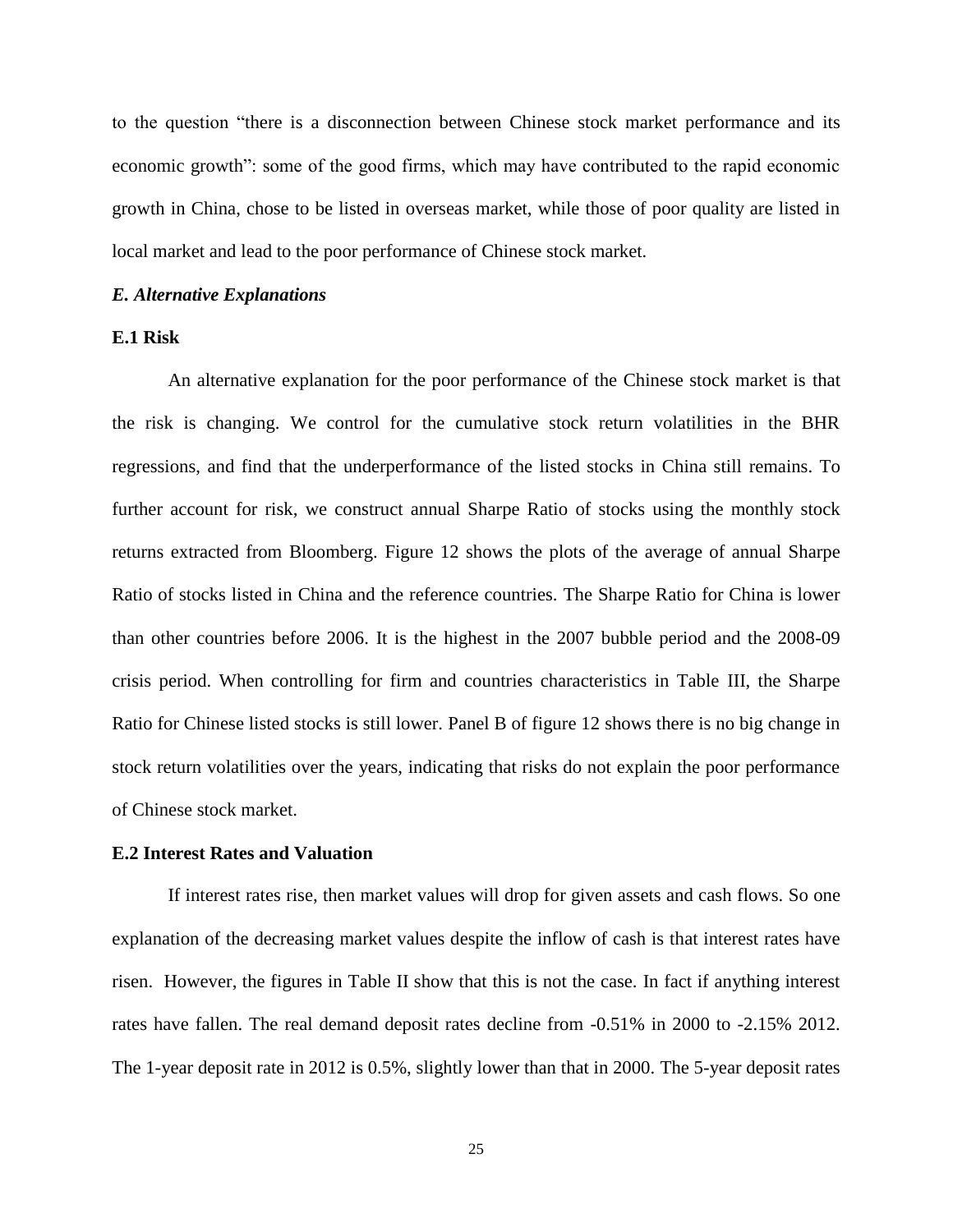also didn't increase significantly over the years. Therefore, we don't find any evidence that the lower stock returns are due to increasing interest rates.

Figure 13 plots the valuations of listed firms over the sample period. We construct the price-to-earnings ratio and the market-to-book ratio at country-level. We aggregate the market capitalization across stocks within a country and divide it by the aggregated net income of their issuing firms. Since the market capitalization is at the security-level, we multiplied the net income by the ratio of market capitalization of a security to the market capitalization of its issuing firm to obtain the security-level net income. In this way we ensure the consistency of the measurement of the denominator and the numeration. Market-to-book ratio is calculated in the same way. As can be seen from Figure 13, the P/E ratio is high in early 2000, but it declines over the years, except for year 2007 and 2009. The spike in 2007 is perceived to be a bubble of Chinese stock market, because the split-share reform is almost completed then and the anticipation of stock investors is high, which may explain the higher valuation in 2007. To survive in the crisis, firms may fire sell their assets to obtain liquidity, leading to high valuation in 2009. The decreasing valuation of firms may suggest that Chinese listed firms lack growth opportunities in the past decade.

# **IV. CONCLUSION**

 The size of the Chinese stock market, including stocks listed and traded in Shanghai, Shenzhen and Hong Kong exchanges, is the second largest in the world. The underperformance of this market, especially since the recent global financial crisis, relative to both developed (US and Japan) and large emerging economies (Brazil, India and South Africa) has been striking. This is despite the fact that the Chinese economy, also the second largest in the world, has been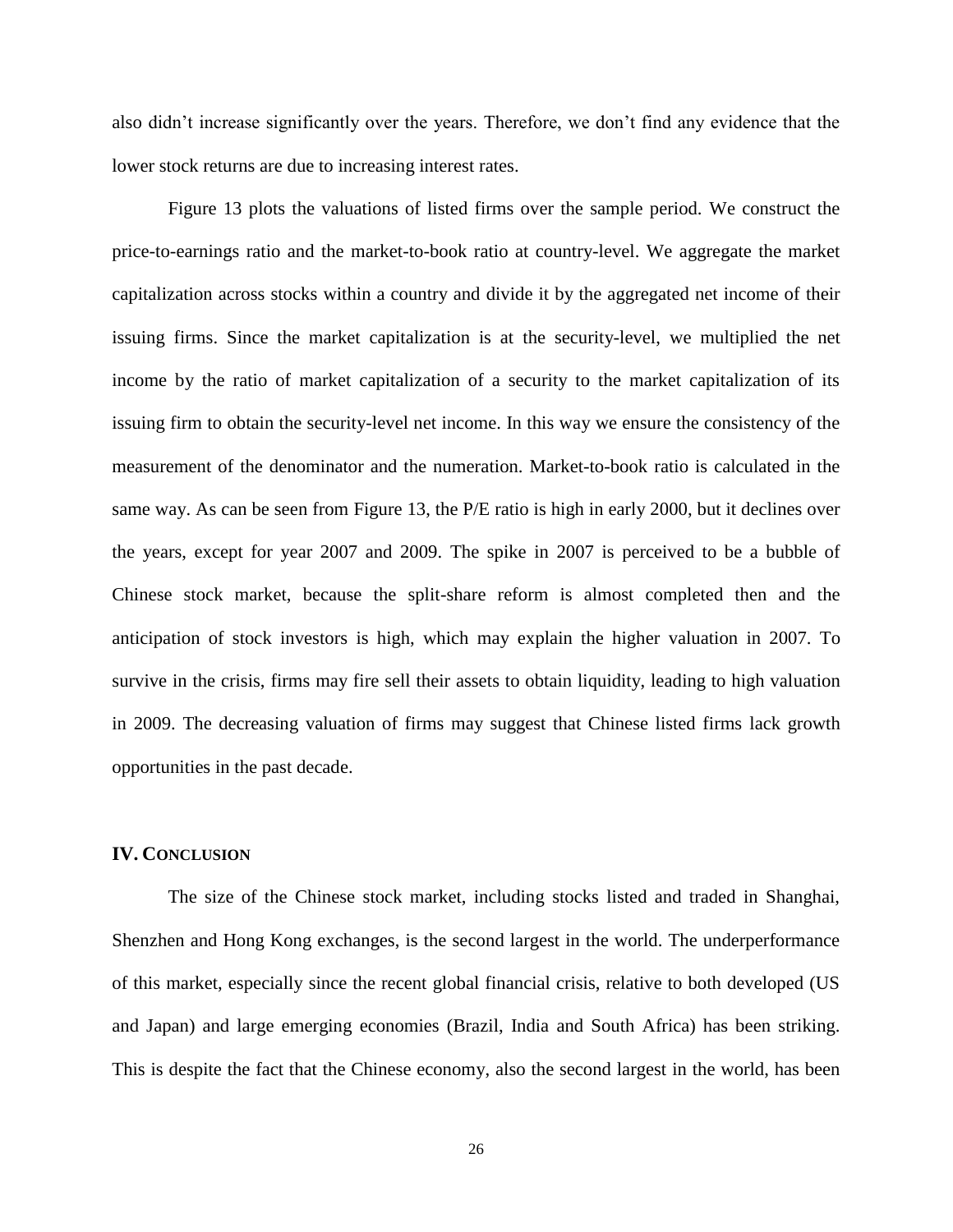the fastest growing globally for the past three decades. With firm-level data from over 80 countries for the period 2000-2013, we examine the determinants of the underperformance of the overall Chinese market as well as stocks in each major industry. The poor performance is not due to undervaluation of Chinese companies; instead, factors such as the IPO and delisting processes, corporate governance related to investment efficiency, self-dealing and information disclosure are main contributors.

 The answers to our key question would help policy makers and regulators (e.g., the CSRC) to come up with viable solutions to improve the efficiency and performance of the Chinese stock market. The stock market has not played a role as prominent as the banking sector in financing firms and economic growth for most of the past two decades. However, the importance of the equity market is growing, and its further development represents one of the main tasks for China's financial system.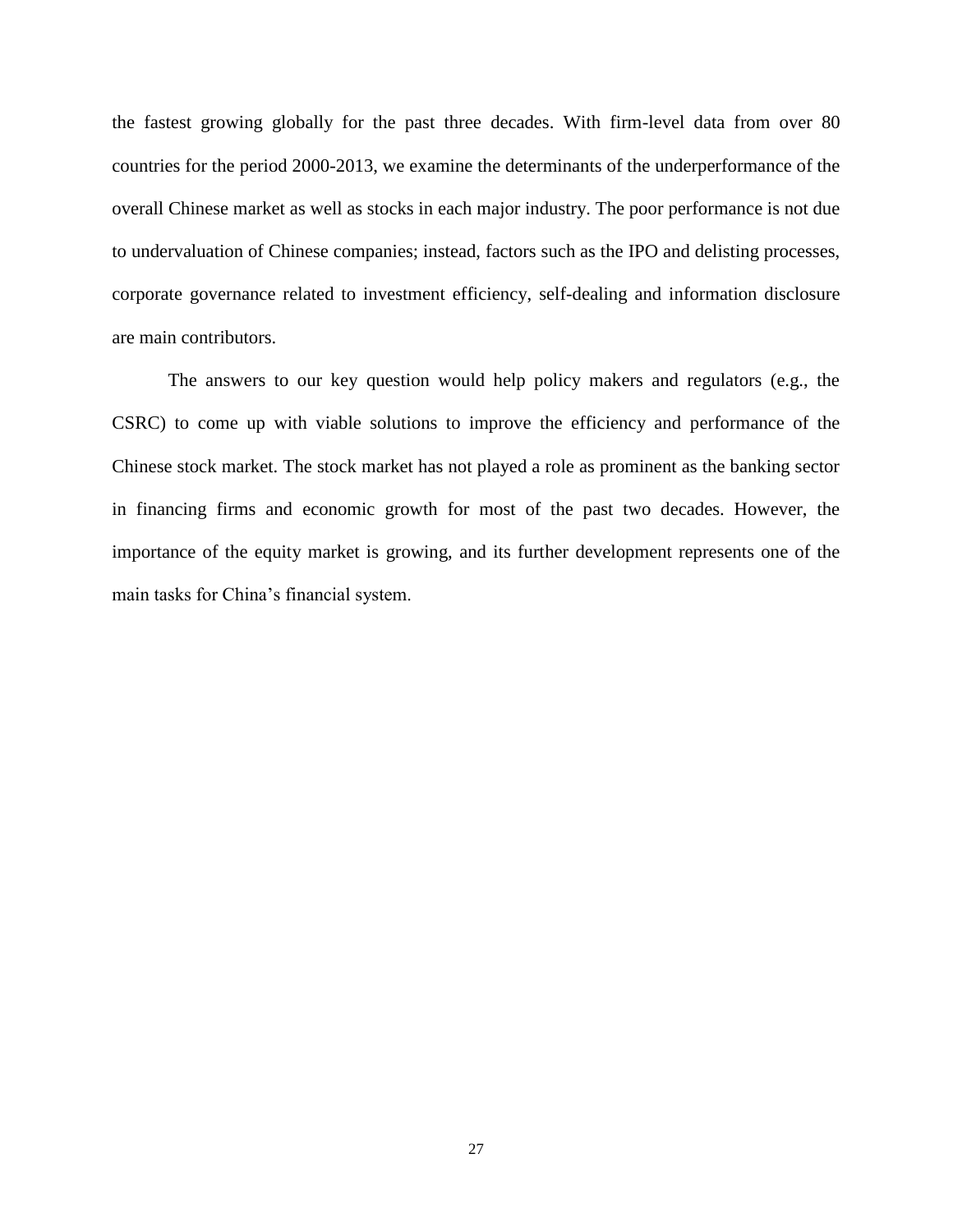## **References**

- Aharony, Joseph, Chi-Wen J. Lee, and T.J. Wong, 2000, Financial packaging of IPO firms in China, *Journal of Accounting Research* 38, 103-126.
- Allen, Franklin, Jun Qian, and Meijun Qian, 2005, Law, finance, and economic growth in China, *Journal of Financial Economics* 77, 57-116.
- Allen, Franklin, Elena Carletti, Robert Cull, Jun Qian, Lemma Senbet, and Patricio Valenzuela, 2013, The African financial development gap, working paper, Wharton, European University Institute, World Bank, Boston College, University of Maryland.
- Ayyagari, Meghana, Asli Demirguc-Kunt, and Vojislav Maskmovic, 2010, Formal versus informal finance: Evidence from China, *Review of Financial Studies* 23, 3048-3097.
- Beck, Thorsten, Erik Feyen, and Alain Ize, 2008, Benchmarking financial development, Working paper, The World Bank.
- Batson, Andrew, 2014, Fixing China's state sector, Paulson Policy Memorandum.
- Bortolotti, Bernardo and Andrea Beltratti, 2006, [The Nontradable Share Reform in the Chinese](http://ideas.repec.org/p/fem/femwpa/2006.131.html)  [Stock Market,](http://ideas.repec.org/p/fem/femwpa/2006.131.html) [Working Paper,](http://ideas.repec.org/s/fem/femwpa.html) Fondazione Eni Enrico Mattei.
- Carpenter, Jennifer, Fangzhou Lu, and Robert Whitelaw, 2014. The Real Value of China's Stock Market, Working Paper, New York University.
- Cohn, Jonathan B., Lillian F. Mills, Erin M. Towery, 2014, The evolution of capital structure and operating performance after leveraged buyouts: Evidence from U.S. corporate, *Journal of Financial Economics* 111, 469-494.
- Djankov, Simeon, Rafael La Porta, Florencio Lopez-de-Silanes, and Andrei Shleifer, 2008, The law and economics of self-dealing, *Journal of Financial Economics* 88, 430-465.
- Doidge, Craig, G. Andrew Karolyi, and Rene M. Stulz, 2004, Why are foreign firms listed in the U.S. worth more? *Journal of Financial Economics* 71, 205-238.
- Doidge, Craig, G. Andrew Karolyi, and Rene M. Stulz,2007, Why do countries matter so much for corporate governance? *Journal of Financial Economics* 86, 1-39.
- Doidge, Craig, G., Andrew Karolyi, Karl V. Lins, Darius P. Miller, and Rene M. Stulz, Private benefit of control, ownership, and the cross-listing decision, *Journal of Finance* 64, 425-466.
- Dong, Ming, David Hirshleifer, Scott Richardson, and Siew Hong Teoh, 2006, Does investor misvaluation drive the takeover market? *Journal of Finance* 61, 725-762.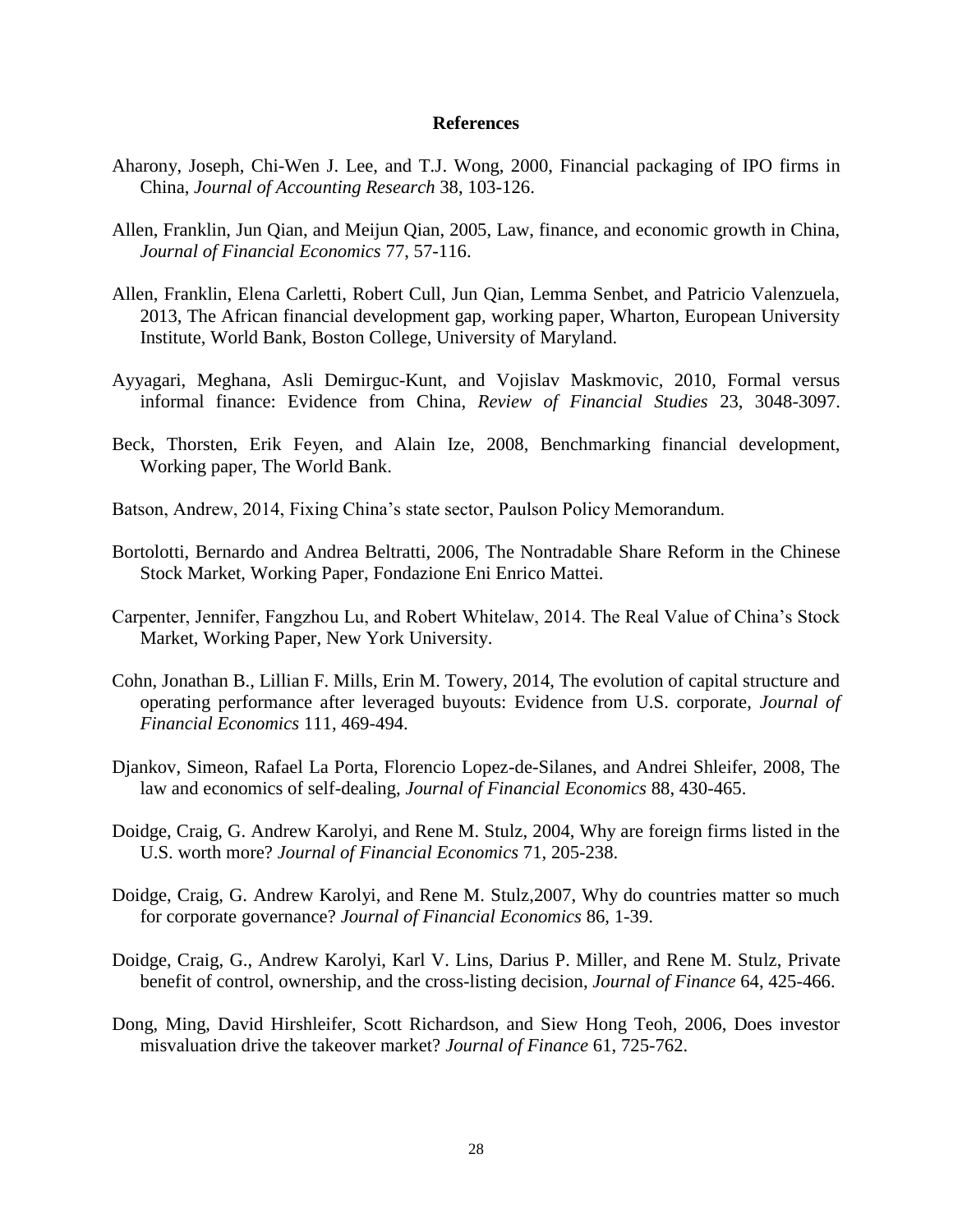- Fama, Eugene, and Kenneth French, 2012. Size, Value and Momentum in International Stock Returns, *Journal of Financial Economics* 105.
- Fan, Joseph P.H., T.J. Wong, and Tianyu Zhang, 2007, Politically connected CEOs, corporate governance, and post-IPO performance of China's newly partially privatized firms, *Journal of Financial Economics* 84, 330-357.
- Leuz, Chrsitian, 2010, Different approaches to corporate reporting regulation: How jurisdictions differ and why, *Accounting and Business Research* 40, 229–256.
- Leuz, Christian, Dhananjay Nanda, and Peter D. Wysocki, 2003, Earnings management and investor protection: An international comparison, *Journal of Financial Economics* 69, 505- 527.
- Levine, Ross, Norman Loayza, and Thorsten Beck, 2000, Financial intermediation and growth: Causality and causes, *Journal of Monetary Economics* 46, 31-77.
- Levine, Ross, and David Renelt, 1992, A sensitivity analysis of cross-country growth regressions, *American Economic Review* 82, 942-963.
- Li, Wang, Cheung, and Jiang, Privatization and risk sharing: Evidence from split share structure reform in China, *Review of Financial Studies* 24, 2549-2525.
- Li, Ke, Lei Lu, Jun Qian, and Lei Zhu, 2014, Enforceability and the effectiveness of laws and regulations, Working Paper, China Academy of Financial Research.
- Loughran, Tim, and Jay R. Ritter, The operating performance of firms conducting seasoned equity offerings, *Journal of Finance* 1997, 1823-1850.
- Mei, Jianping, Jose Scheinkman, and Wei Xiong, 2003, Speculative trading and stock prices: An analysis of Chinese A-B share premia, working paper, Princeton University.
- Michie, R., 1987. The London and New York Stock Exchanges 1850-1914, London: Allen & Unwin.
- Morck, R., B. Yeung, and W. Yu, 2000, The information content of stock markets: Why do emerging markets have synchronous stock price movement?" *Journal of Financial Economics* 58, 215-260.
- Ritter, Jay, 2005, Economic growth and equity returns, *Pacific-Basin Finance Journal* 13, 489- 503.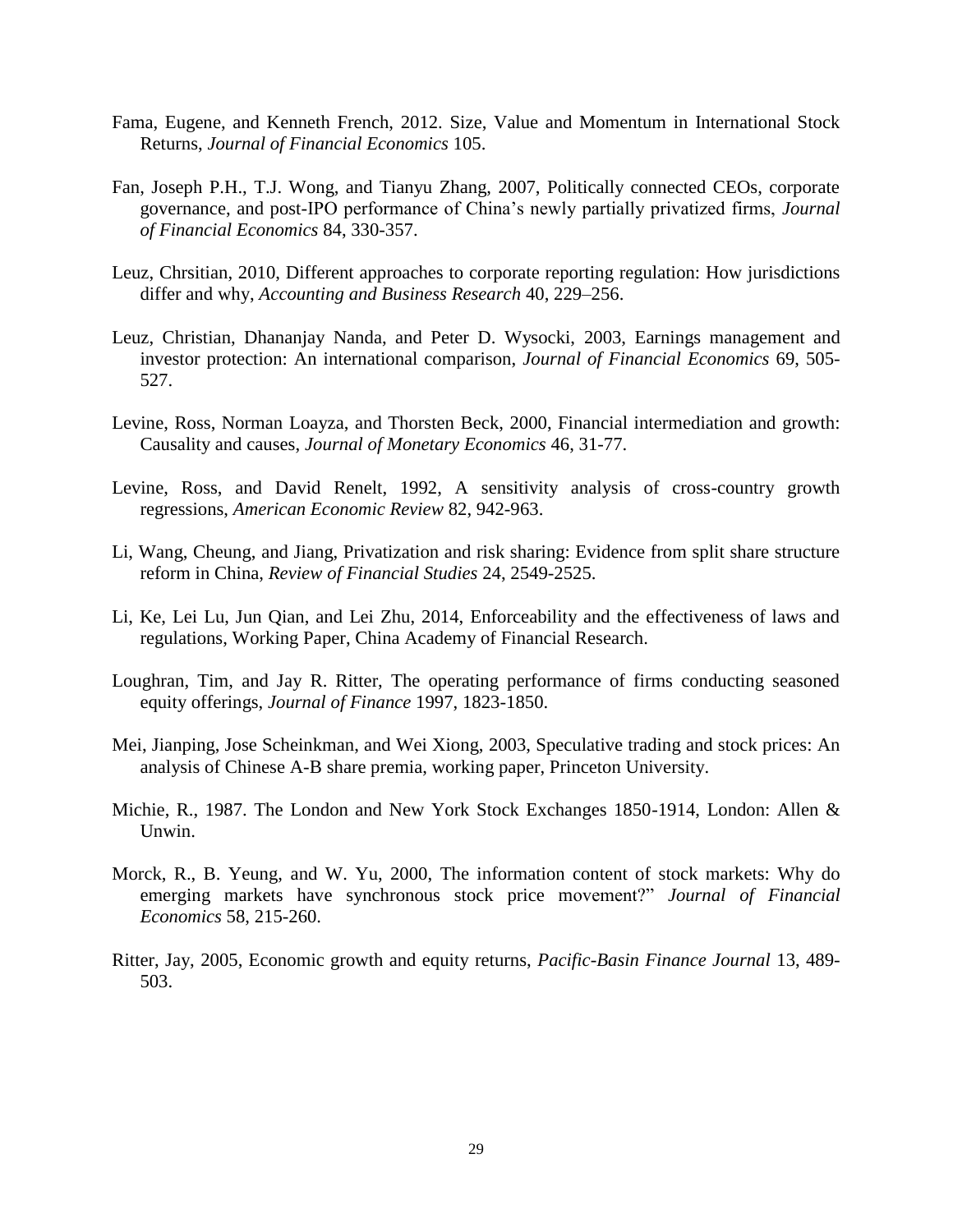| Variable                                                                                                                                                                         | Definition                                                                                                                                                                                                                                                                                                                                                                                                                                                                                                                       |  |  |  |  |  |  |  |  |
|----------------------------------------------------------------------------------------------------------------------------------------------------------------------------------|----------------------------------------------------------------------------------------------------------------------------------------------------------------------------------------------------------------------------------------------------------------------------------------------------------------------------------------------------------------------------------------------------------------------------------------------------------------------------------------------------------------------------------|--|--|--|--|--|--|--|--|
| <b>Worldscope</b> (Datastream)                                                                                                                                                   |                                                                                                                                                                                                                                                                                                                                                                                                                                                                                                                                  |  |  |  |  |  |  |  |  |
|                                                                                                                                                                                  | <b>Security-level Variables</b>                                                                                                                                                                                                                                                                                                                                                                                                                                                                                                  |  |  |  |  |  |  |  |  |
| Buy-and-Hold<br>Return                                                                                                                                                           | The real cumulative annual stock return in USD, adjusted for inflation (measured by CPI)<br>and set to be one in the starting year                                                                                                                                                                                                                                                                                                                                                                                               |  |  |  |  |  |  |  |  |
| P/E                                                                                                                                                                              | The market capitalization of security j over the net income of the issuing firm. For firms<br>listed in more than one exchange, the firm-level net income is split by the weight of market<br>capitalization of stocks issued by the firm in all exchanges. We multiply the firm-level net<br>income by the weight to obtain the security-level net income, and use the security-level net<br>income as the denominator in the P/E ratio                                                                                         |  |  |  |  |  |  |  |  |
| M/B<br><b>Firm-level Variables</b>                                                                                                                                               | The market capitalization of security j over the book equity of the issuing firm. For firms<br>listed in more than one exchange, the book equity is split by the weight of market<br>capitalization of the stocks issued by the same firm in all exchanges. We multiply the firm-<br>level book equity by the weight to obtain the security-level book equity, and use the<br>security-level book equity as the denominator in the M/B ratio                                                                                     |  |  |  |  |  |  |  |  |
| Operating<br>Cashflow<br>Net Cashflow<br><b>Cash Holdings</b><br>Leverage<br>Earnings Growth<br>Sales Growth<br><b>ROA</b><br><b>ROE</b><br><b>ROS</b><br><b>Investment Size</b> | EBITDA – changes in working capital – income taxes<br>Operating cashflow – capital expenditure<br>Total cash in year t/Total assets in year t<br>Total debt in year t/Total assets in year t<br>(EBIT in year t - EBIT in year t-1)/EBIT in year t-1<br>(Gross sales in year t - gross sales in year t-1)/Gross sales in year t-1<br>EBIT in year t/Total assets in year t<br>Net Income in year t/Total book equity in year t<br>EBIT in year t/Total sales in year t<br>Capital expenditure over book assets in the prior year |  |  |  |  |  |  |  |  |
| <b>Country-level Variables</b>                                                                                                                                                   |                                                                                                                                                                                                                                                                                                                                                                                                                                                                                                                                  |  |  |  |  |  |  |  |  |
| P/E                                                                                                                                                                              | The aggregated market capitalization of all stocks listed in a country over the aggregated net<br>income of the same firms. For firms listed in more than one exchange, the firm-level net<br>income is split by the weight of market capitalization of stocks issued by the firm in all<br>exchanges                                                                                                                                                                                                                            |  |  |  |  |  |  |  |  |
| M/B                                                                                                                                                                              | The aggregated market capitalization of all stocks listed in a country over the aggregated<br>book<br>equity of the same firms. For firms listed in more than one exchange, the book assets are split<br>by the relative weight of market capitalization of stocks issued by the same firm in all<br>exchanges                                                                                                                                                                                                                   |  |  |  |  |  |  |  |  |
| <b>ROA</b>                                                                                                                                                                       | The aggregated EBIT in year t for country i/The aggregated total assets in year t for country i                                                                                                                                                                                                                                                                                                                                                                                                                                  |  |  |  |  |  |  |  |  |
| <b>ROE</b>                                                                                                                                                                       | The aggregated net income in year t for country i/The aggregated book equity in year t for<br>country i                                                                                                                                                                                                                                                                                                                                                                                                                          |  |  |  |  |  |  |  |  |
| <b>ROS</b>                                                                                                                                                                       | The aggregated EBIT in year t for country i/The aggregated sales in year t for country i                                                                                                                                                                                                                                                                                                                                                                                                                                         |  |  |  |  |  |  |  |  |
| Value-Weighted<br>Buy-and-Hold                                                                                                                                                   | The cumulative annual stock returns since 2000. The annual stock returns are calculated as<br>the value-weighted stock returns across all firms listed in this country, with the market                                                                                                                                                                                                                                                                                                                                          |  |  |  |  |  |  |  |  |

# **Appendix Data Sources and Variable Definitions**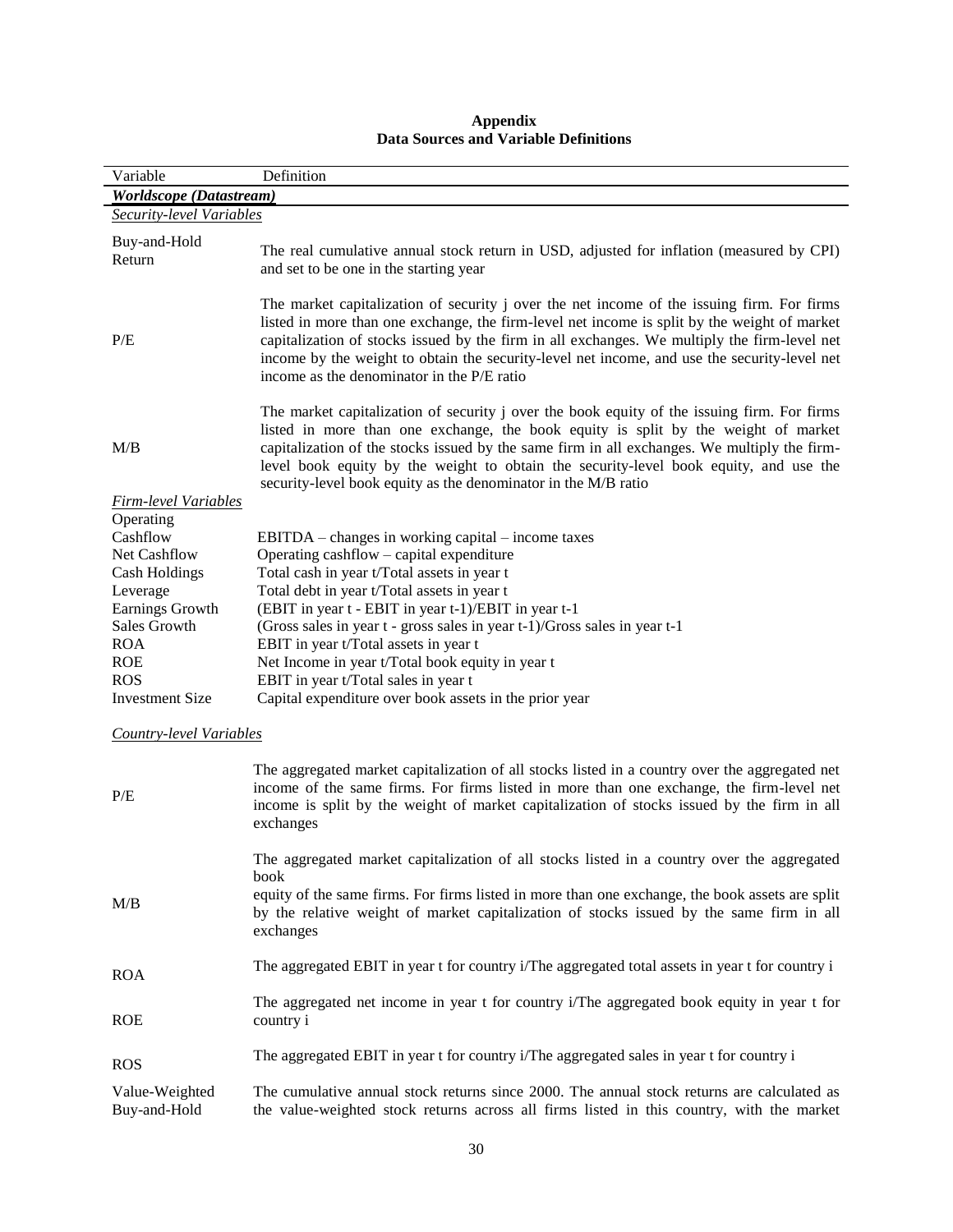| Return                                       | capitalization of the firm as the weight. For firms issuing stocks listed in more than one<br>exchange, the weight is market capitalization of the stock in each exchange                                                                                                                   |
|----------------------------------------------|---------------------------------------------------------------------------------------------------------------------------------------------------------------------------------------------------------------------------------------------------------------------------------------------|
| Number of Listed<br>Firms/GDP                | The total number of listed firms in a country over its GDP in the current year                                                                                                                                                                                                              |
| <b>Bloomberg</b>                             |                                                                                                                                                                                                                                                                                             |
| Sharpe Ratio                                 | Annual excess return over annualized standard deviation of monthly returns. Annual excess<br>return is calculated as the monthly stock return multiplied by 12 less risk free rate. Annual<br>stock return volatility is calculated as the monthly stock return volatility multiplied by 12 |
| <b>Compustat</b>                             |                                                                                                                                                                                                                                                                                             |
| Investment (for US<br>firms)                 | Capital expenditure/Lagged total assets                                                                                                                                                                                                                                                     |
|                                              |                                                                                                                                                                                                                                                                                             |
|                                              | <b>National Bureau Statistics (NBS) Statistical Yearbook</b>                                                                                                                                                                                                                                |
| <b>Aggregate Output</b>                      | The aggregated output of all industrial firms (both listed and non-listed) in China                                                                                                                                                                                                         |
| <b>Aggregate Revenue</b>                     | The aggregated revenue of all industrial firms (both listed and non-listed) in China                                                                                                                                                                                                        |
|                                              |                                                                                                                                                                                                                                                                                             |
| <b>National Bureau Statistics (NBS) ASIF</b> |                                                                                                                                                                                                                                                                                             |
|                                              | ASIF is used to construct ROA, ROE, ROS, leverage, sales growth, earnings growth and                                                                                                                                                                                                        |
|                                              | other variables for non-listed firms in China. The variable definitions are the same as those<br>for listed firms. ASIF data covers the period 1998-2007                                                                                                                                    |
|                                              |                                                                                                                                                                                                                                                                                             |
| <b>WIND</b>                                  |                                                                                                                                                                                                                                                                                             |
| Investment (for                              | Capital expenditure/Lagged Total Assets. In WIND, capital expenditure is reported as                                                                                                                                                                                                        |
| Chinese firms)                               | "cash flow on fixed assets"                                                                                                                                                                                                                                                                 |
|                                              |                                                                                                                                                                                                                                                                                             |
| <b>CSMAR</b>                                 |                                                                                                                                                                                                                                                                                             |
|                                              | The entity that ultimately controls the firm. The ultimate controlled can be the central                                                                                                                                                                                                    |
| <b>Ultimate Controller</b>                   | SASAC, local SASAC, Ministry of Finance, other government agent, other non-enterprise                                                                                                                                                                                                       |
|                                              | organizations, universities, group companies, natural person, among others                                                                                                                                                                                                                  |
| Ownership of                                 |                                                                                                                                                                                                                                                                                             |
| <b>Ultimate Controller</b>                   | The percentage of shares held by the ultimate controller                                                                                                                                                                                                                                    |
|                                              |                                                                                                                                                                                                                                                                                             |
| <b>World Bank</b>                            |                                                                                                                                                                                                                                                                                             |
|                                              | The real GDP growth rate adjusted for inflation in local currency, extracted from World                                                                                                                                                                                                     |
| <b>GDP</b> Growth                            | <b>Bank</b> database                                                                                                                                                                                                                                                                        |
|                                              |                                                                                                                                                                                                                                                                                             |
|                                              | Domestic credit provided by the financial sector includes all credits to various sectors on a                                                                                                                                                                                               |
|                                              | gross basis, with the exception of credit to the central government, which is net. The                                                                                                                                                                                                      |
|                                              | Domestic Credit from financial sector includes monetary authorities and deposit money banks, as well as other                                                                                                                                                                               |
|                                              |                                                                                                                                                                                                                                                                                             |
| Financial Sector to                          | financial corporations where data are available (including corporations that do not accept                                                                                                                                                                                                  |
| <b>GDP</b> Ratio                             | transferable deposits but do incur such liabilities as time and savings deposits). Examples                                                                                                                                                                                                 |
|                                              | of other financial corporations are finance and leasing companies, money lenders,                                                                                                                                                                                                           |
|                                              | insurance corporations, pension funds, and foreign exchange companies                                                                                                                                                                                                                       |
| <b>World Federation of Exchanges</b>         |                                                                                                                                                                                                                                                                                             |
| Turnover Ratio                               | The ratio between the Electronic Order Book (EOB) turnover of domestic shares and their                                                                                                                                                                                                     |
|                                              | market capitalization. The value is annualized by multiplying the monthly average by 12                                                                                                                                                                                                     |
| <b>Djankov et al. (2008)</b>                 |                                                                                                                                                                                                                                                                                             |
| Anti-self-dealing index                      | Average of ex-ante and ex-post private control of self-dealing, ranging from zero to one                                                                                                                                                                                                    |
|                                              | Logarithmic of per capita Gross Domestic Product (in US dollars) in 2003. Source:                                                                                                                                                                                                           |
| Ln GDP/POP                                   | World Development Indicators at http://devdata.worldbank.org/dataonline/                                                                                                                                                                                                                    |
| Time to collect on a                         | Logarithm of the length (in calendar days) of the judicial procedure to collect on a                                                                                                                                                                                                        |
| bounced check                                | bounced check. Source: Djankov et al. (2003a)                                                                                                                                                                                                                                               |
|                                              | Assessment of the prevalence of tax evasion. Higher scores indicate higher tax evasion.                                                                                                                                                                                                     |
| Tax evasion                                  | The data is for 2002. Ranges from 0.94 to 8.54. Source: World Economic Forum (2003)                                                                                                                                                                                                         |
|                                              |                                                                                                                                                                                                                                                                                             |
| Newspaper circulation                        | Logarithmic of newspapers and periodicals circulation per thousand inhabitants in 2000                                                                                                                                                                                                      |
|                                              | (or closest available). Source: United Nations Statistical Database (http://unstats.un.org)                                                                                                                                                                                                 |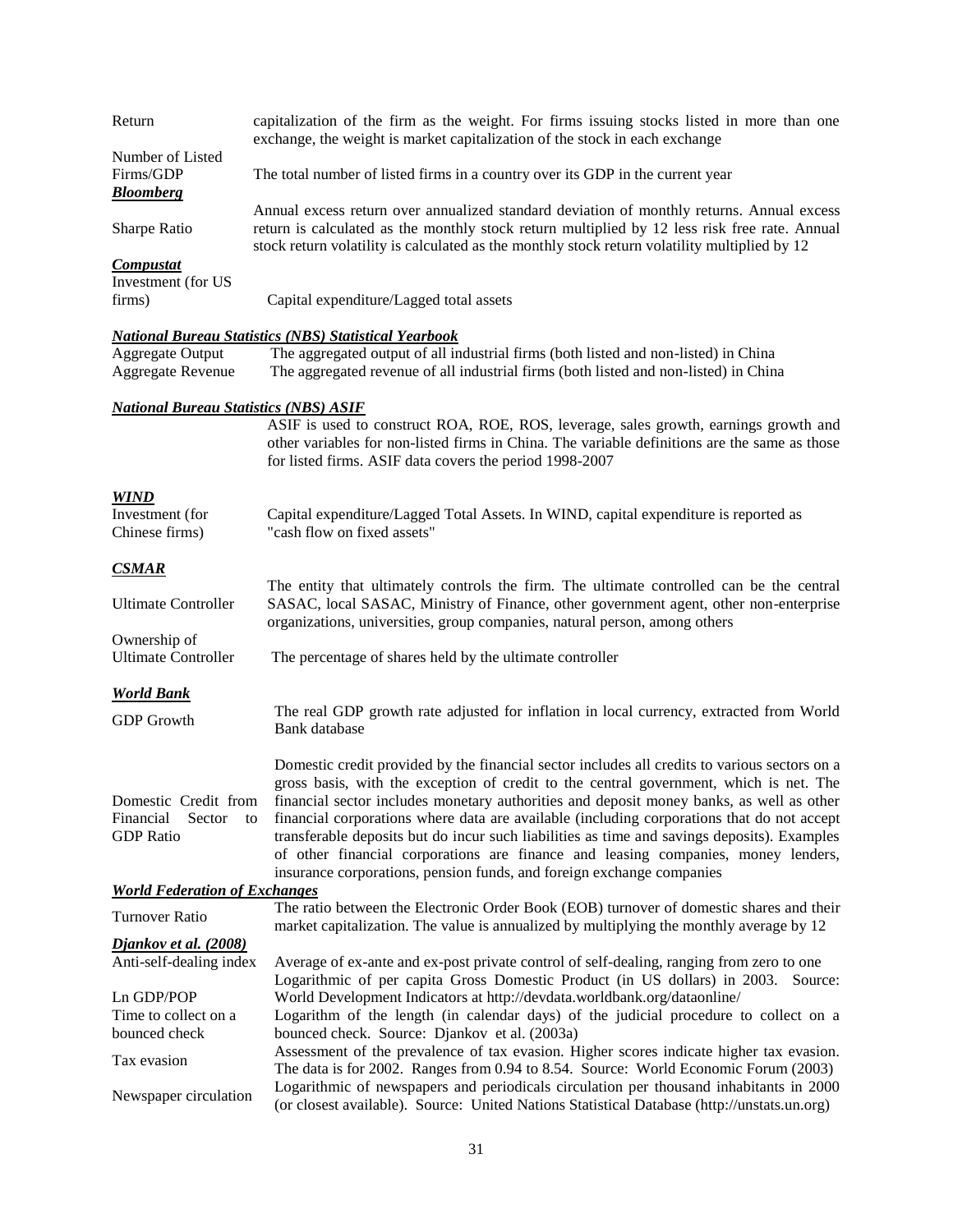| English              | A dummy variable taking the value of one if the country has an English legal origin; and<br>zero it the country has other legal origin (French, German or Scandinavian)                                                                                                                                 |  |  |  |
|----------------------|---------------------------------------------------------------------------------------------------------------------------------------------------------------------------------------------------------------------------------------------------------------------------------------------------------|--|--|--|
| Leuz et al. $(2003)$ |                                                                                                                                                                                                                                                                                                         |  |  |  |
| Earnings Management  | This measure for countries other than China is extracted from Table II of Leuz et al.<br>(2003). We follow Table II of Leuz et al. (2003) to construct this measure for China. By<br>construction, a larger number represents more earnings management going on in the<br>firms listed in this country. |  |  |  |
|                      |                                                                                                                                                                                                                                                                                                         |  |  |  |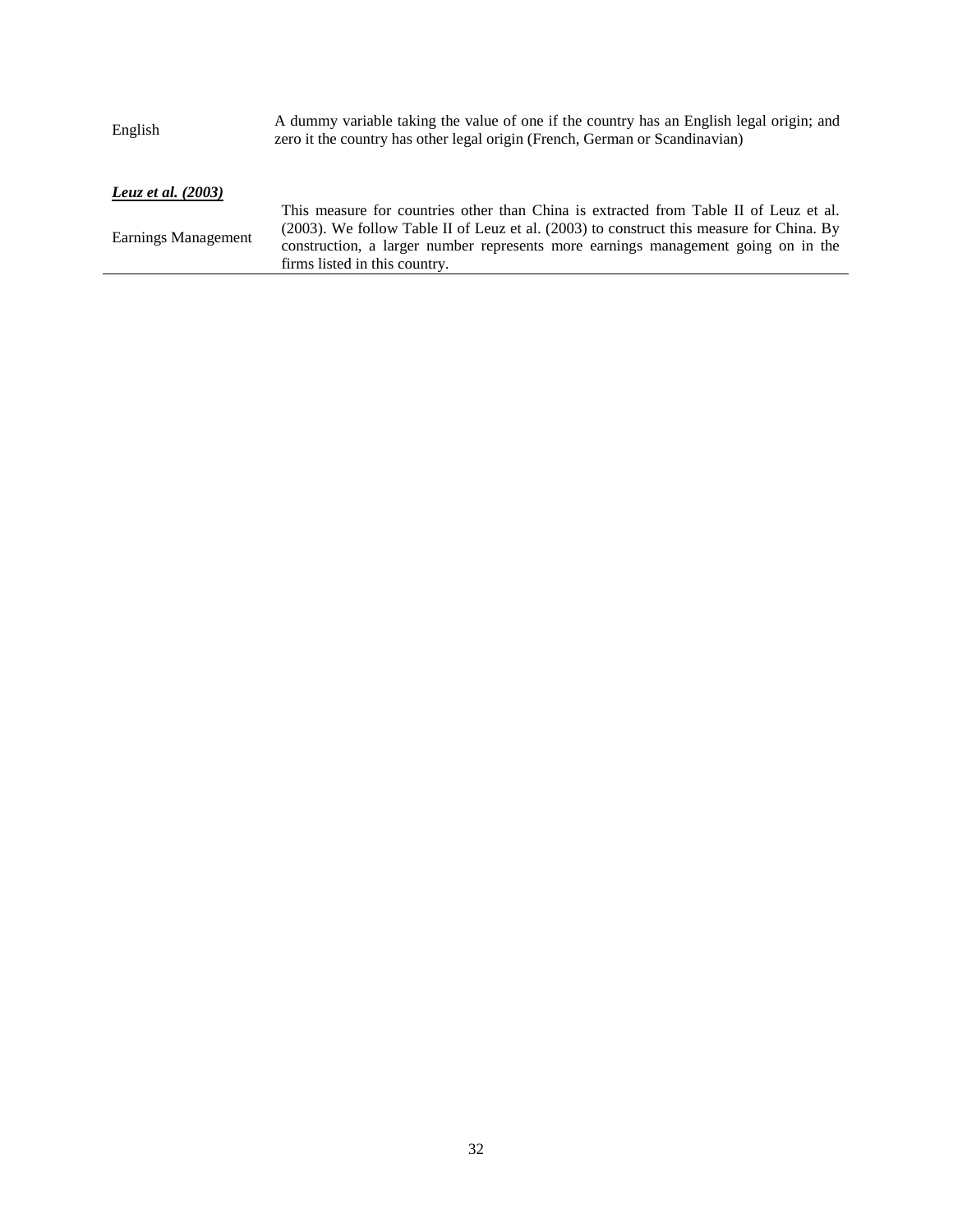### **Figure 1. Real GDP in Main Countries from 1991 to 2013**

This figure plots the real GDP of China and other major countries. Real GDP data are extracted from WDI under the item "GDP (constant LCU)" in the World Bank database. The GDP value is normalized to 1 in the starting year. Panel A plots the real GDP of China and other major countries from 1991 to 2013. Panel B plots the real GDP of China and other major countries from 2000 to 2013. The GDP value is in constant local currency, adjusted for the CPI at the end of the year.



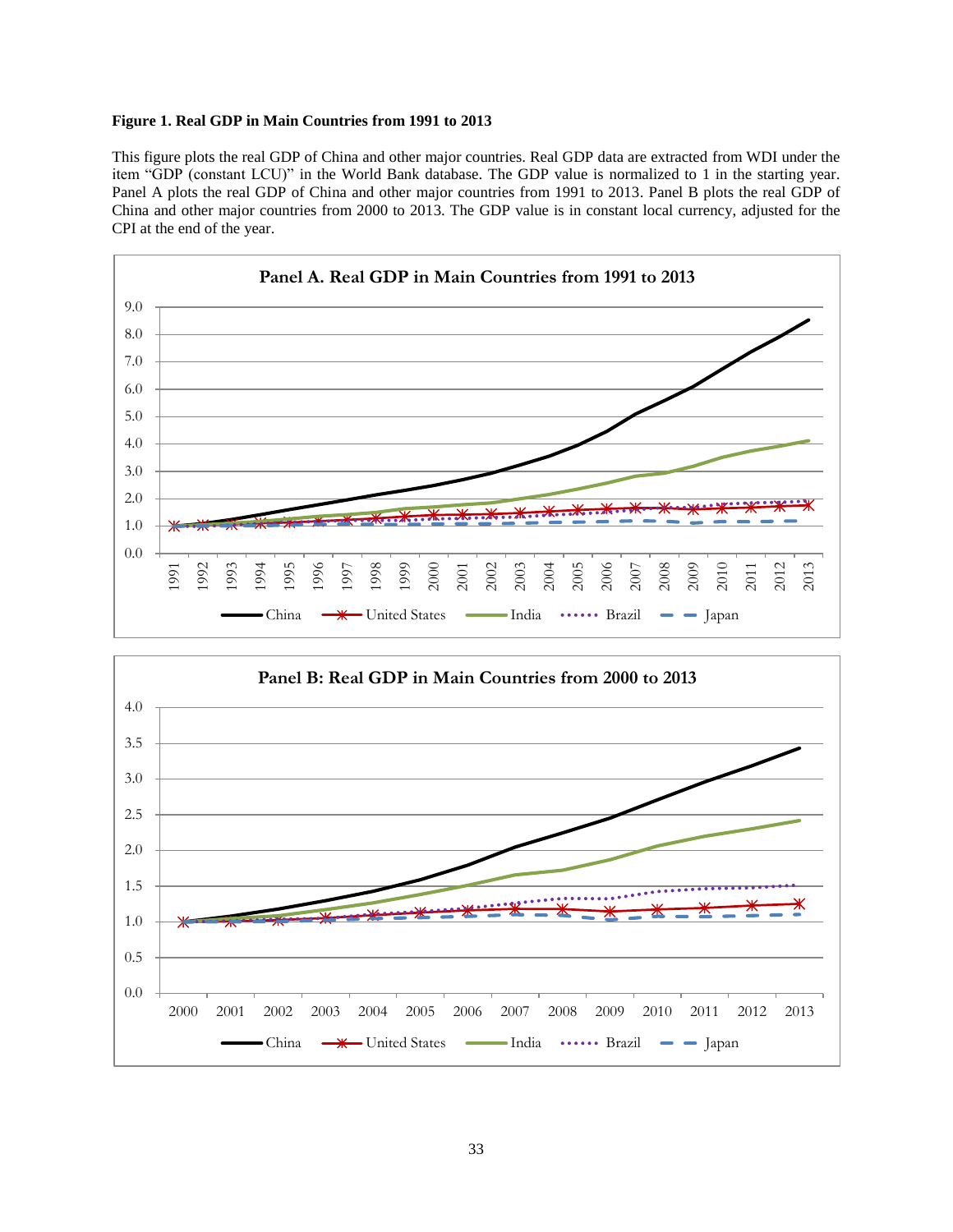### **Figure 2. Cumulative Returns on Major Indices from 1993 to 2013**

The figure plots the real cumulative returns of major stock indices from 1992 to 2014Q1. We cumulated the annual returns from 1992 to 2013, and the quarterly return of 2014Q1. The indices are: SSE Composite Index (China), S&P 500 (US), BSE Sensex (India), IBOV (Brazil) and Nikkei 225 (Japan). Stock return data are collected from Bloomberg. The nominal returns are adjusted for inflation, measured by the year-end CPI, to be converted to real returns.



**Figure 3. Monthly Inflation Rate in China**

This figure plots the monthly CPI of China from January 1992 to March 2014. Monthly CPI data collected from National Bureau of Statistics (NBS) of China.

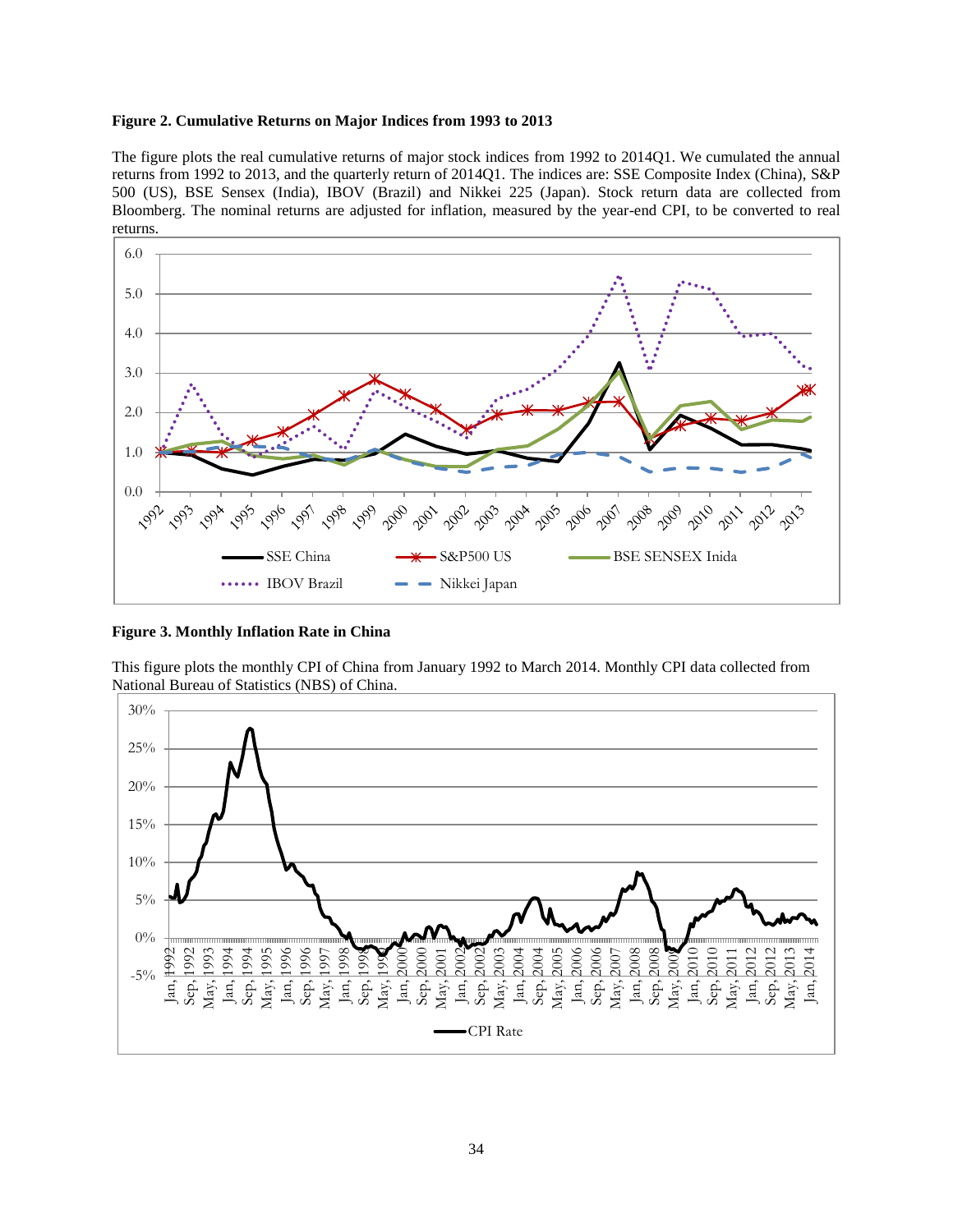### **Figure 4. Value-Weighted Buy-and-Hold Returns of Stocks Listed in Major Countries**

This figure plots the value-weight buy-and-hold returns (BHR) of the stocks listed in China and other major countries. Panel A plots the BHR excluding cash dividends. Panel B plots the BHR including the cash dividends. For each country, the BHR are calculated by accumulating value-weighted annual real returns of all stocks listed in the country with the lagged-one-year market capitalization as the weight. Nominal returns are adjusted for inflation to be converted to real returns. Inflation is measured by CPI rate of the listing country in the same year. We set the BHR to be 1 in year 2000. Annual stock returns are in local currency and extracted from Datastream.



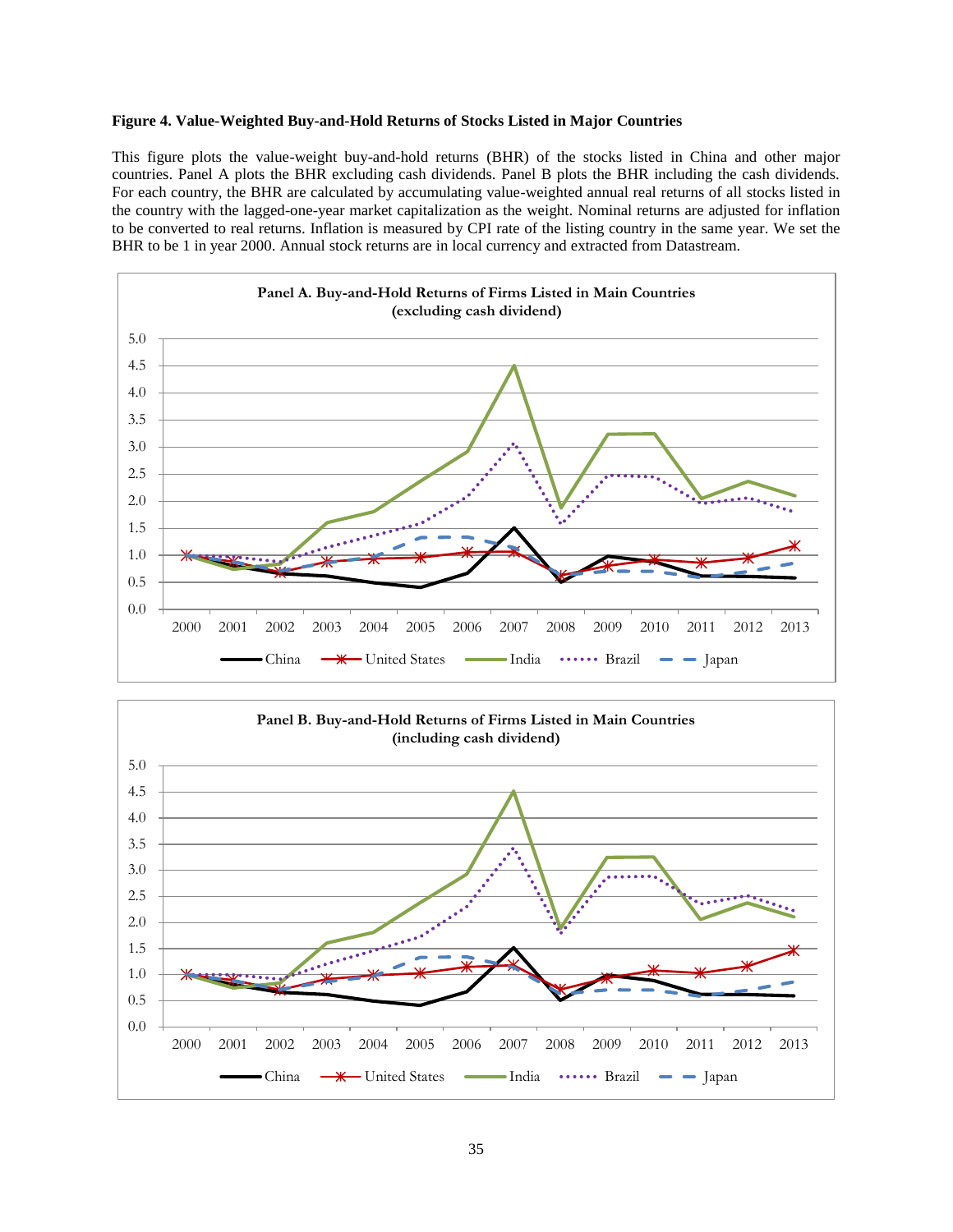## **Figure 5. Comparison of Cumulative Returns on Deposits and Stocks Listed in China**

This figure plots the real buy-and-hold returns on deposits and stocks listed in China. The line represents the valueweighted buy-and-hold returns of stocks in China, with the lagged-one-year market capitalization as the weight. The bars represent cumulative returns on demand deposits, 1-year and 5-year deposits in China. Both returns on deposits and stocks are adjusted for inflation in the same year to be converted to real returns.

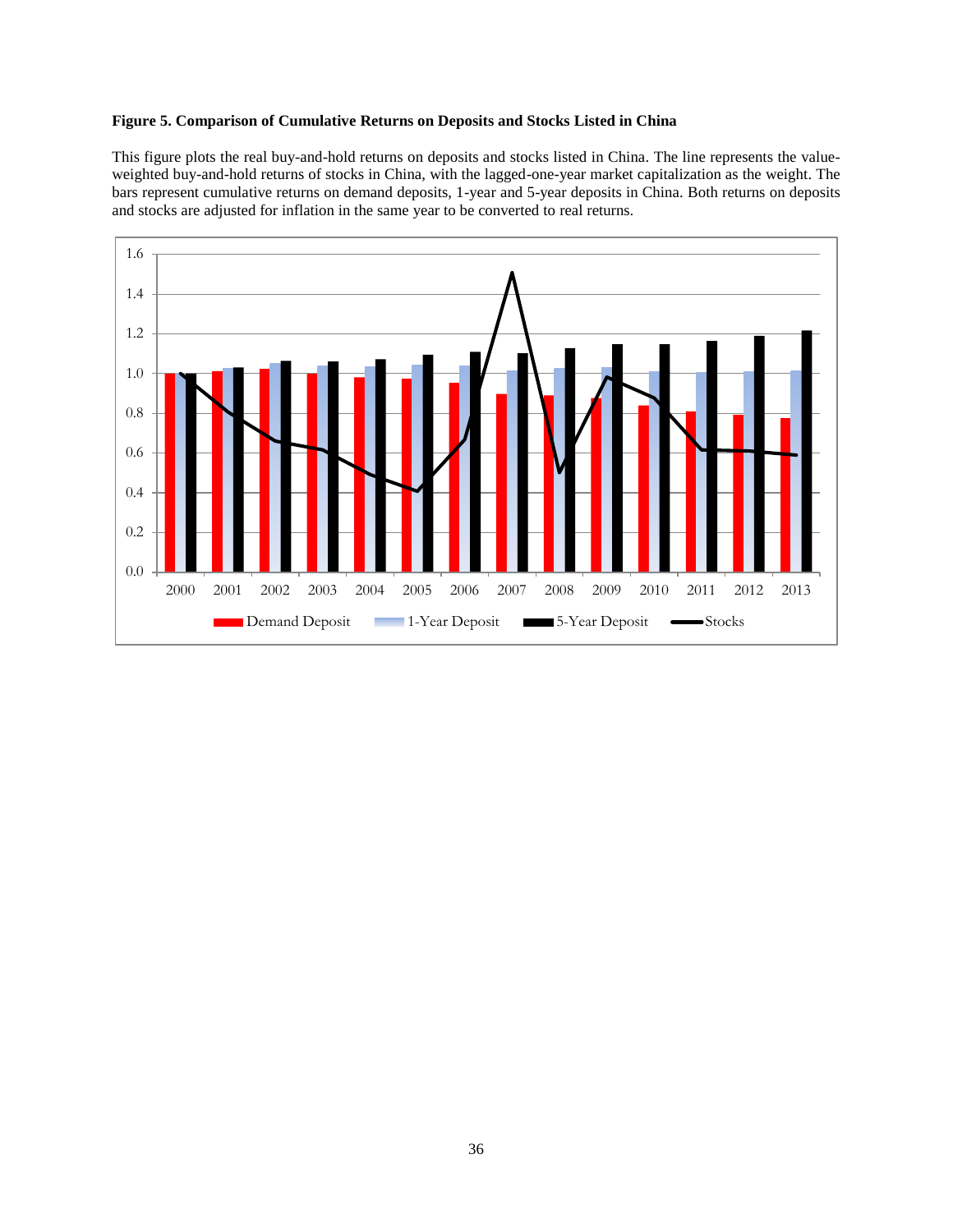# **Figure 6. Operating performance of Listed Firms and Private Firms in China: Matching Firm Approach**

This figure plots the average ROA and ROE of listed firms and matched non-listed (private) firms in China. For each year, we select the matching firms from the same industry as the listed firms with the closest book assets. We take simple average of the ROA and ROE of the listed firms and their matching firms to make the plot. 1573 listed firms are matched with one non-listed firm each. We require the book assets of the matching firm is within the [80%, 120%] range of the book assets of the listed firm. We exclude newly listed firms in each year.



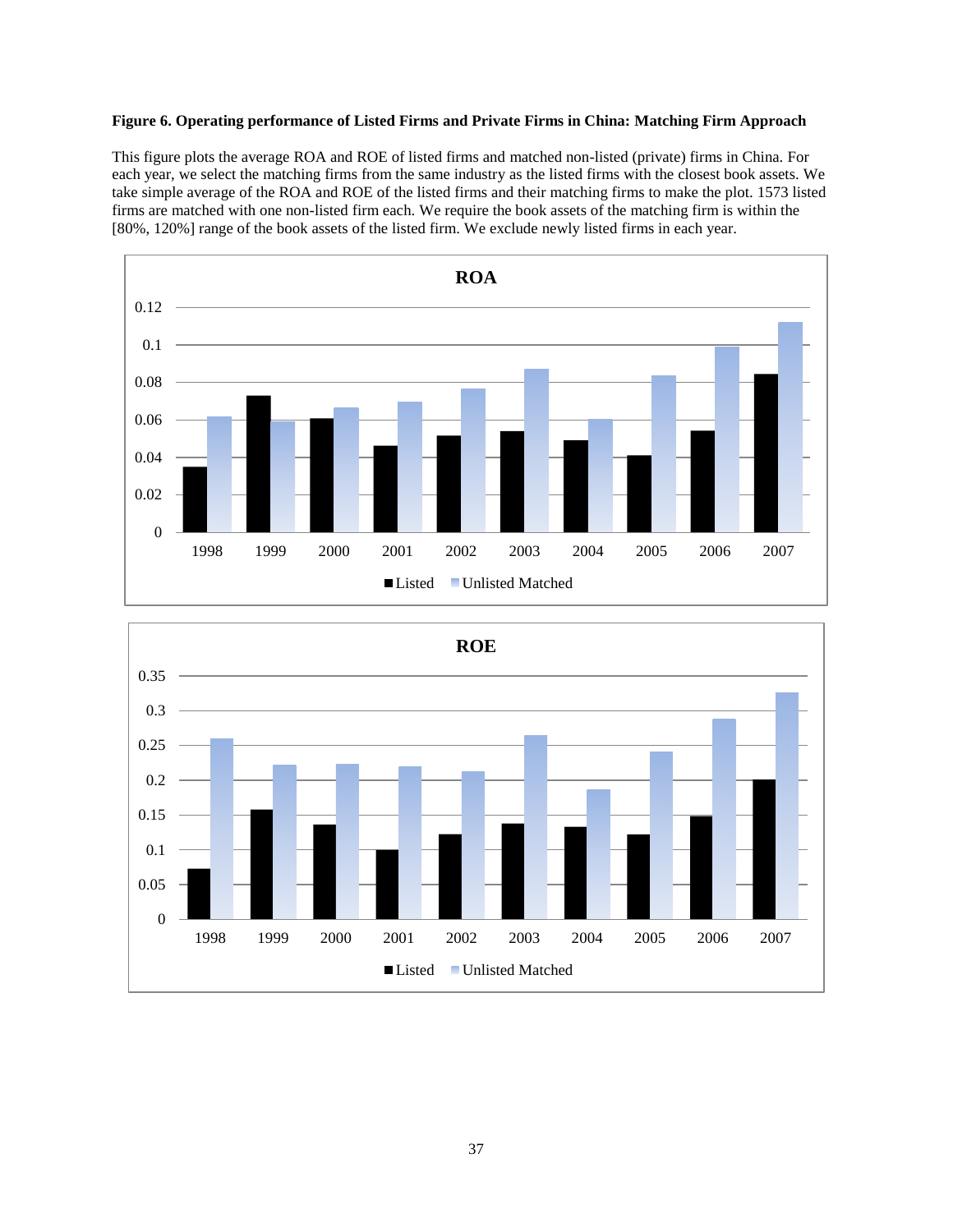#### **Figure 7. Operating Performance of Listed Firms in China around IPO: Marching Firm Approach**

This figure plots the average operating performance of listed firms in China around their IPO year and the performance of their matched private firms. Matching firms are selected from the same industry as the listed firms with closest book assets prior to IPO. Data on private firms are from the Annual Survey of Industrial Firms (ASIF) of NBS. The ASIF dataset covers 7 industries in datasteam based on level-2 industry classification. (Firms from 3 industries, Financial, Consumer Services, and Utilities, are not matched so missing from the plots.) We require the listed firms (treatment) and their one-to-one matching firm that never get listed have non-missing data on book assets, book equity and EBIT from one year before IPO until three years after IPO. ROA and ROE are averaged across firms by year window. Among the 1,693 China listed firms with non-missing data in year -1, 594 are finally matched with one private firm each from the same industry with closest book assets in year -1. (156 firms are from the 3 missing-industries.) 585 of the 594 matched listed firms have non-missing data in the window [-1, +3]. 406 matching (private) firms non-missing data in  $[-1, +3]$  and enter the plot. (Different listed firms can be matched to the same private firm; therefore, the group of 406 matching firms may contain duplicated firms. There are 324 unique matching firms with non-missing data in year -1; 184 of them are non-missing data in year +3. Thus 184 unique matching firms enter the plot.) ROA and ROE are winsorized at the 5% and 95% level. Listed and private firms are separately winsorized.



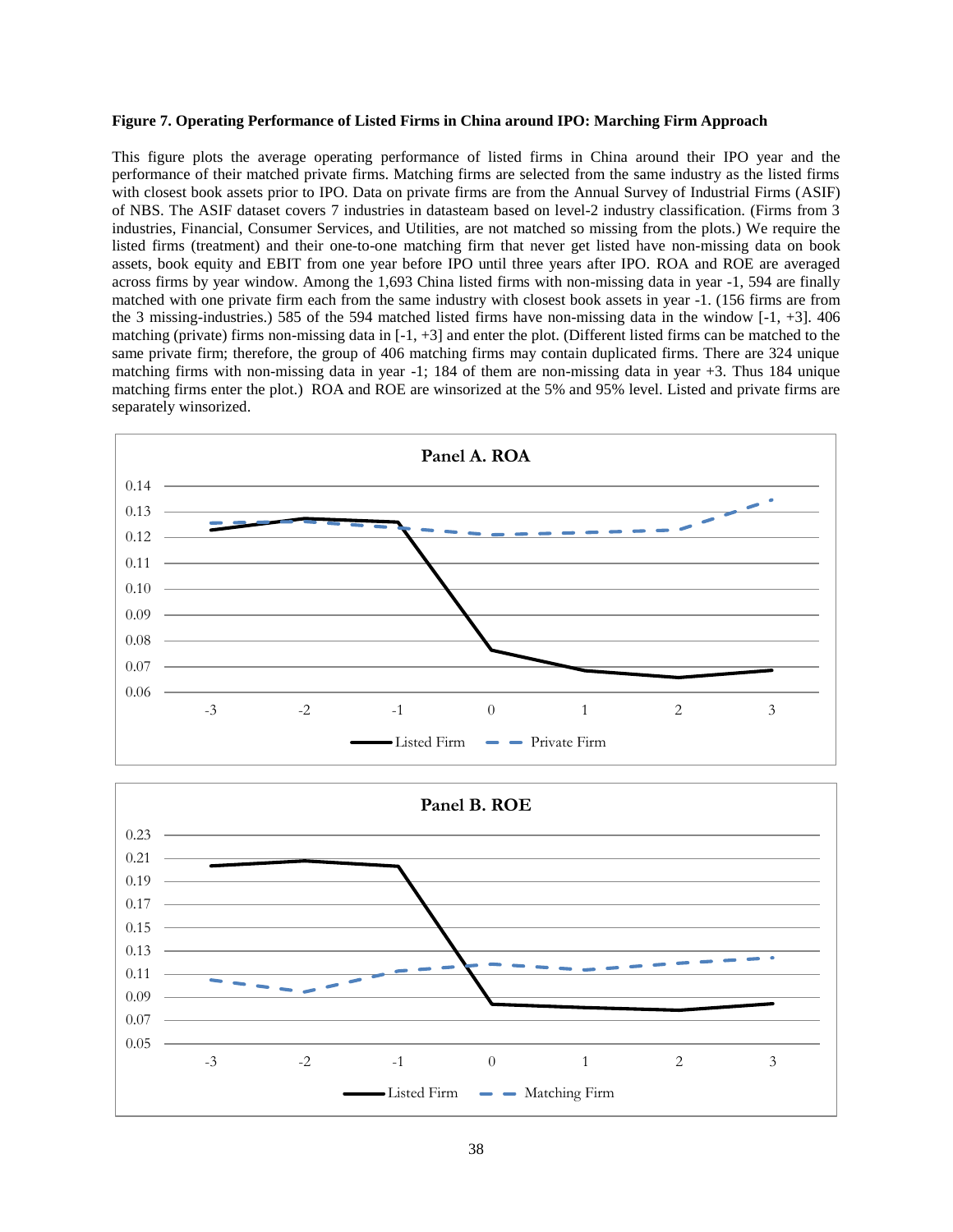# **Figure 8. Operating Performance of Listed Firms in China around IPO: Cohort Analysis**

We plot the performance of listed firms in China by grouping firms into different cohorts by their IPO year. The black bars represents all listed firms that have non-missing financial information from year -1 to year +3 around the IPO year. The blue bars represent the cohort 2000-2003, representing firms that are listed during 2000-2003. Corhot 2004-2006 and cohort 2007-2009 are represented by the red bars and the textured brown bars. ROA and ROE are averaged across firms within each group.



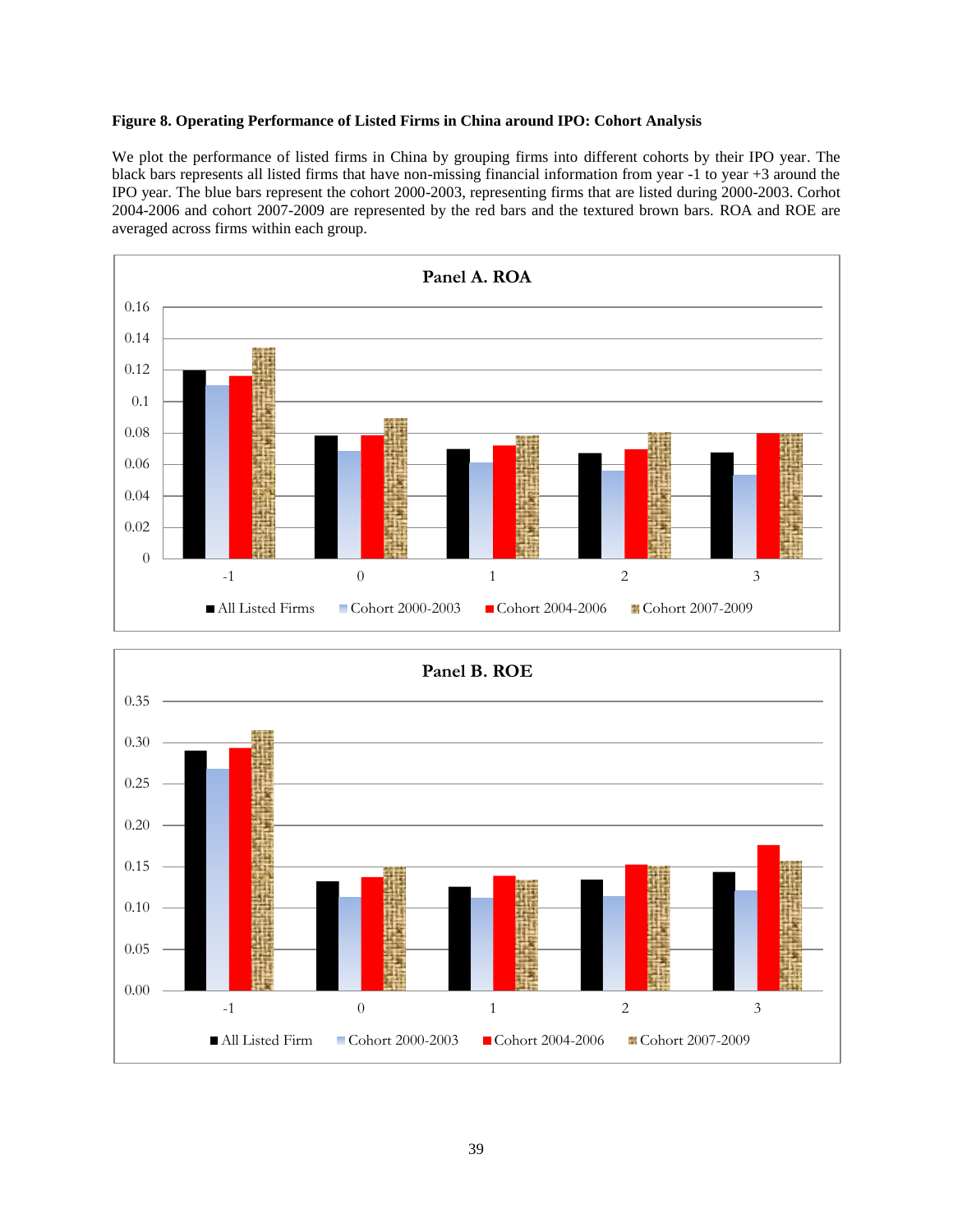### **Figure 9. Operating Performance before Delisting/Special Treatment (ST)**

This figure plots the earnings and stock returns of firms in the [-5, 0] year windows before their delisting or receiving an "ST" for listed firms in China. We plot both the average of all ST firms and all permanent ST firms. The former refers to firms that ever received "special treatment"; the latter refers to firms that received "special treatment" and never re-emerged from the special treatment later during the sample period. For countries other than China, we use delisted firms to make the plot. We define the year in which the firm has the last stock price available or the firm's stock trading becomes inactive as the delisting year, depending on which date appeared later. For ST stocks in China, we define the year when the firm became "ST" for the first time as year zero. ROA and ROE are averaged across firms by windows prior to the delisting/ST year.



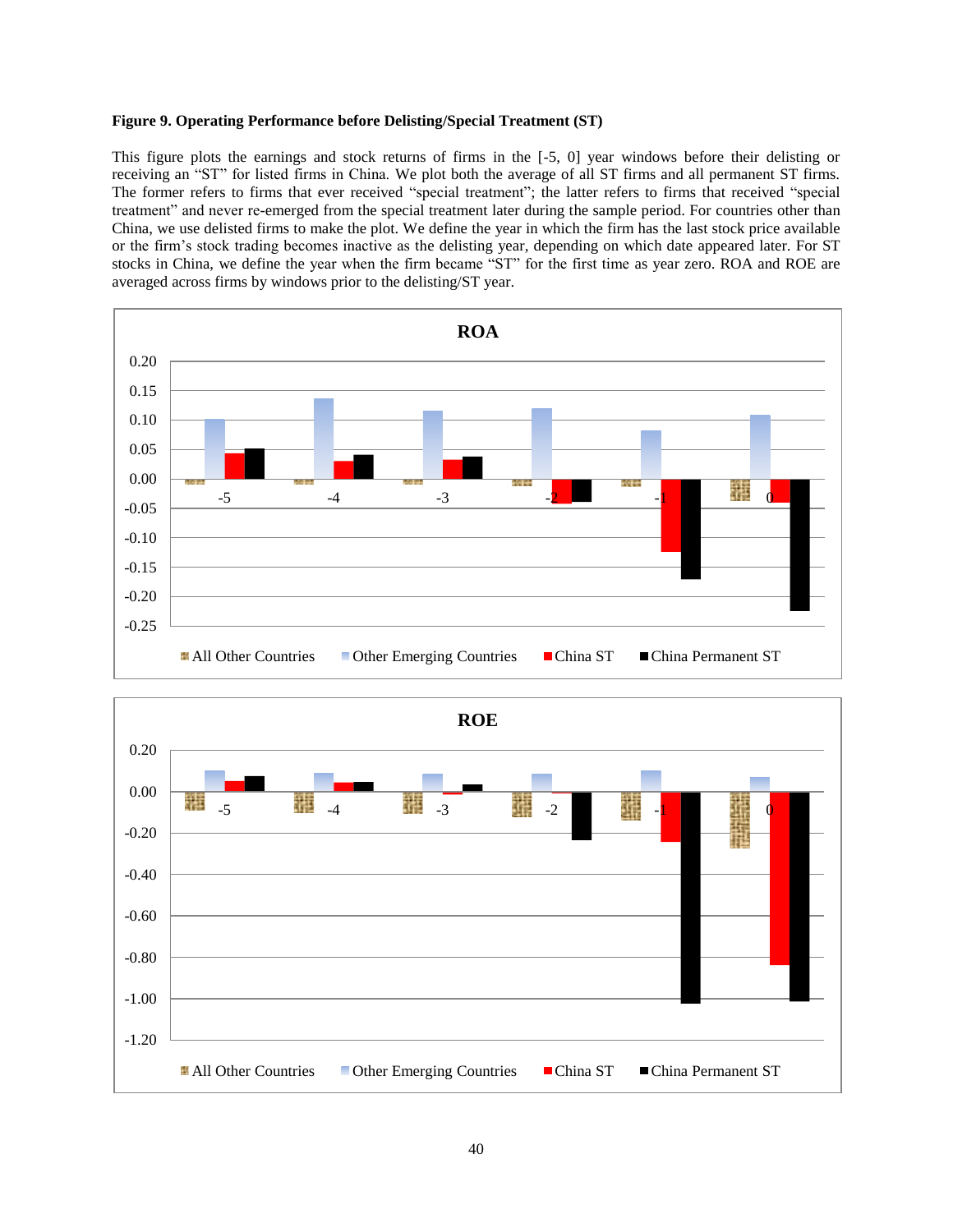## **Figure 10. Investment Made by Listed Firms in China and Other Major Countries**

This figure plots average investment size made listed firms in China by year. We use the capital expenditure in the year t scaled by the book assets in year t-1 to measure investment size. The scaled capital expenditure is averaged across firms with the book assets as the weight. Firms with missing data for capital expenditure and book assets are excluded from the sample.

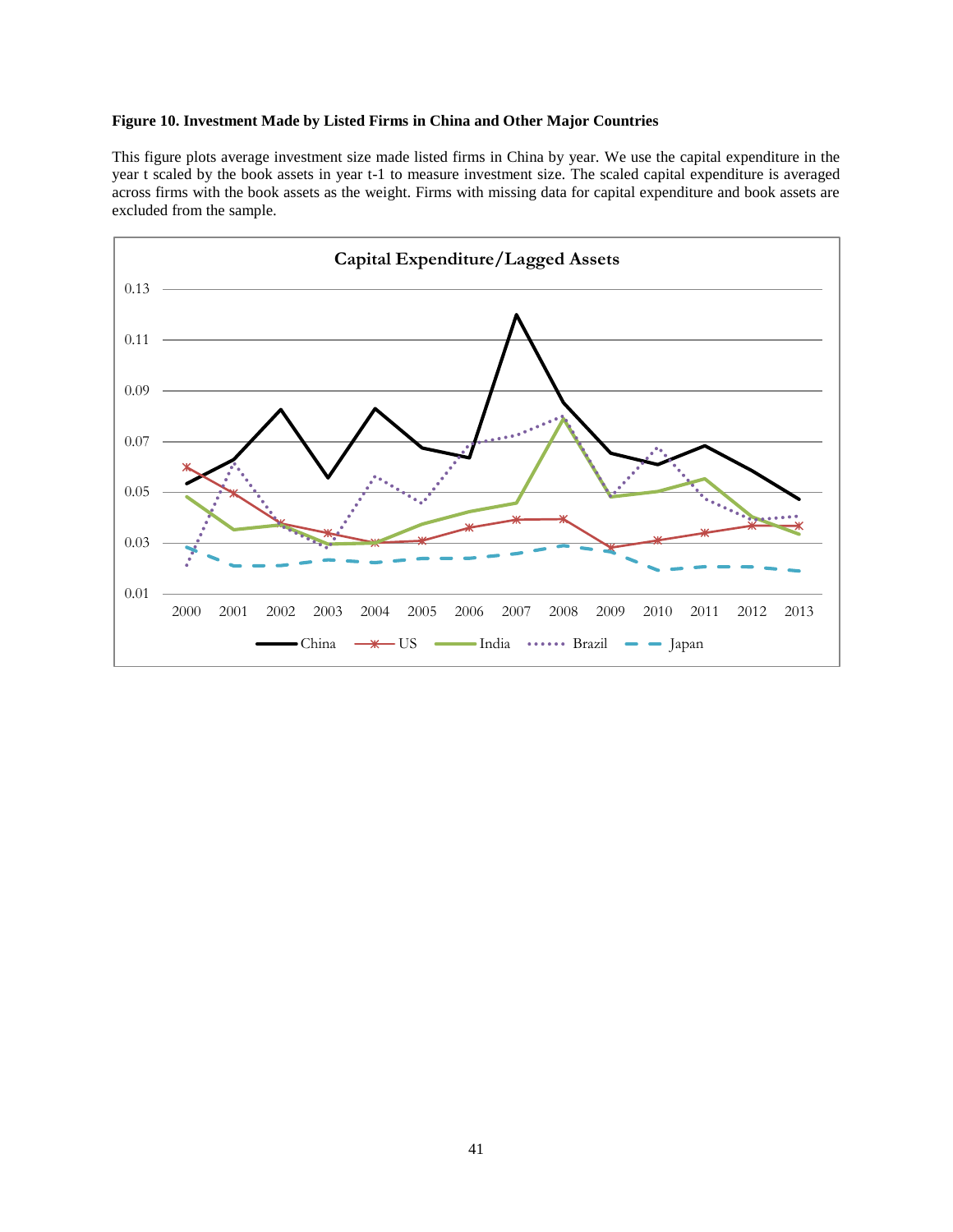## **Figure 11. Comparison of Cashflows of Listed Firms in China and Other Major Countries**

This figure plots the cashflows of listed firms in China and other major countries. Operating cashflow is calculated as EBITDA – Income Taxes. Net cashflow is calculated as EBITDA - Change in Working Capital – Capital Expenditure – Income Taxes. The cashflow measures are averaged across firms with the book assets as the weight. The sample is restricted to firms that have non-missing data on EBIT, capital expenditure, working capital, income taxes and book assets.



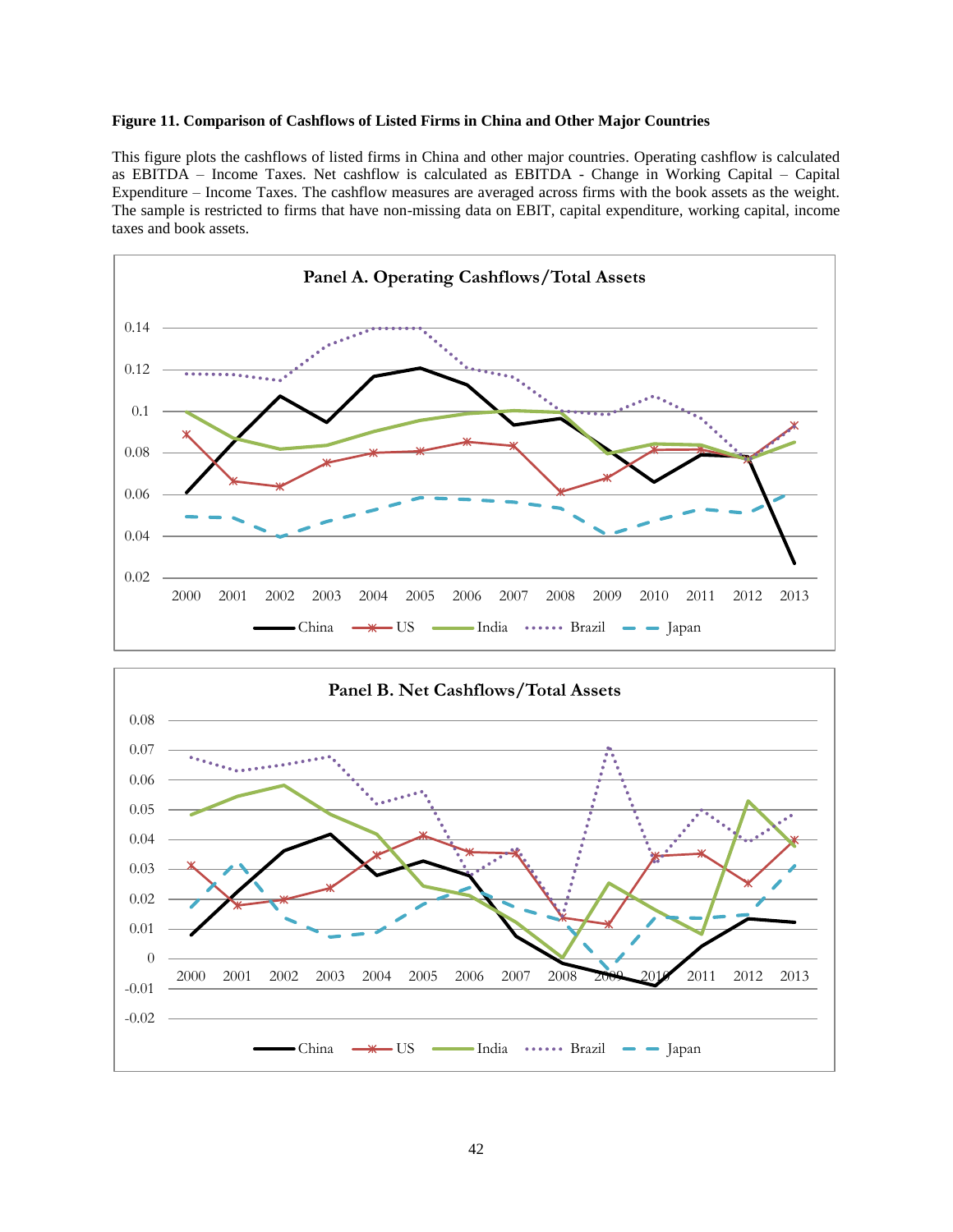### **Figure 12. Sharpe Ratio and Risk: Cross-Country Comparison**

This figure plots the average Sharpe Ratio and the standard deviation of stock returns of firms listed in China, US and other major countries. The Sharpe Ratio is calculated as the ratio of annualized excess return over the annualized stock return volatility with monthly stock return data from Bloomberg. The annual stock returns are calculated as the monthly returns multiplied by 12. We use zero as the risk-free rate to calculate the excess return. The annual stock return volatilities are calculated as the monthly standard deviations of stock returns multiplied by 12.

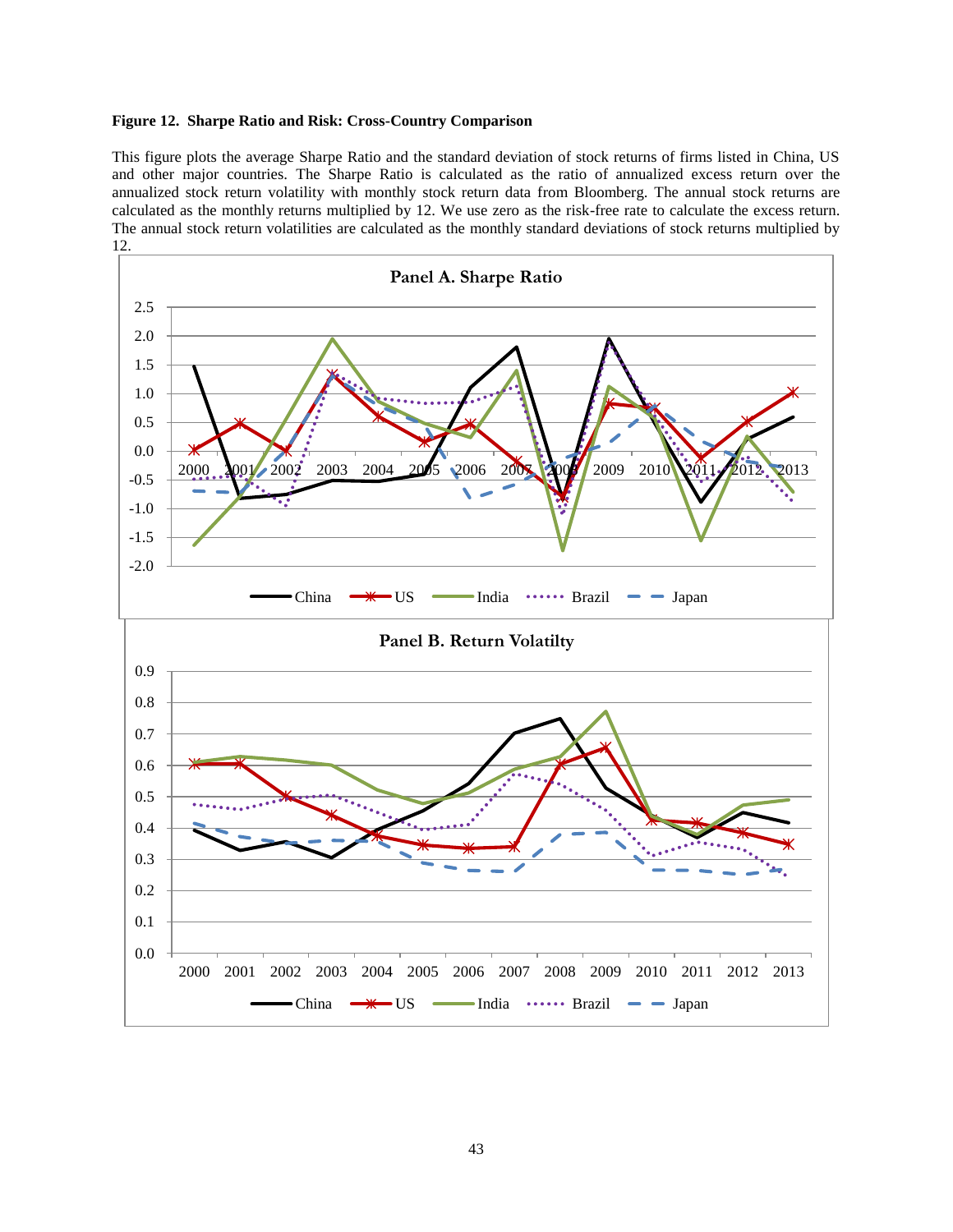### **Figure 13. Valuation of Listed Firms**

This figure plots the average valuation of all listed firms in China and other major countries, measured by the priceto-earnings (P/E) ratio (left y-axis) and the market-to-book ratio (right y-axis) in Panel A and Panel B, respectively. To ensure consistency of the calculation of the valuation measures, we use both the market value and earnings measure at the security level. We obtain the earnings for security  $j$  issued by firm  $i$  by multiply the firm-level

earnings by the ratio Market Cap of Firm<sub>i</sub> Market Cap of Security  $\frac{1}{1}$ . The book equity used for the calculation of the market-to-book ratio

is calculated in the same way. We calculate the P/E ratio by aggregating the security-level market capitalization across all firms and dividing it by the aggregated security-level net income. We calculate the market-to-book ratio by aggregating the security-level market capitalization across all firms and divide it by the aggregated security-level book equity.



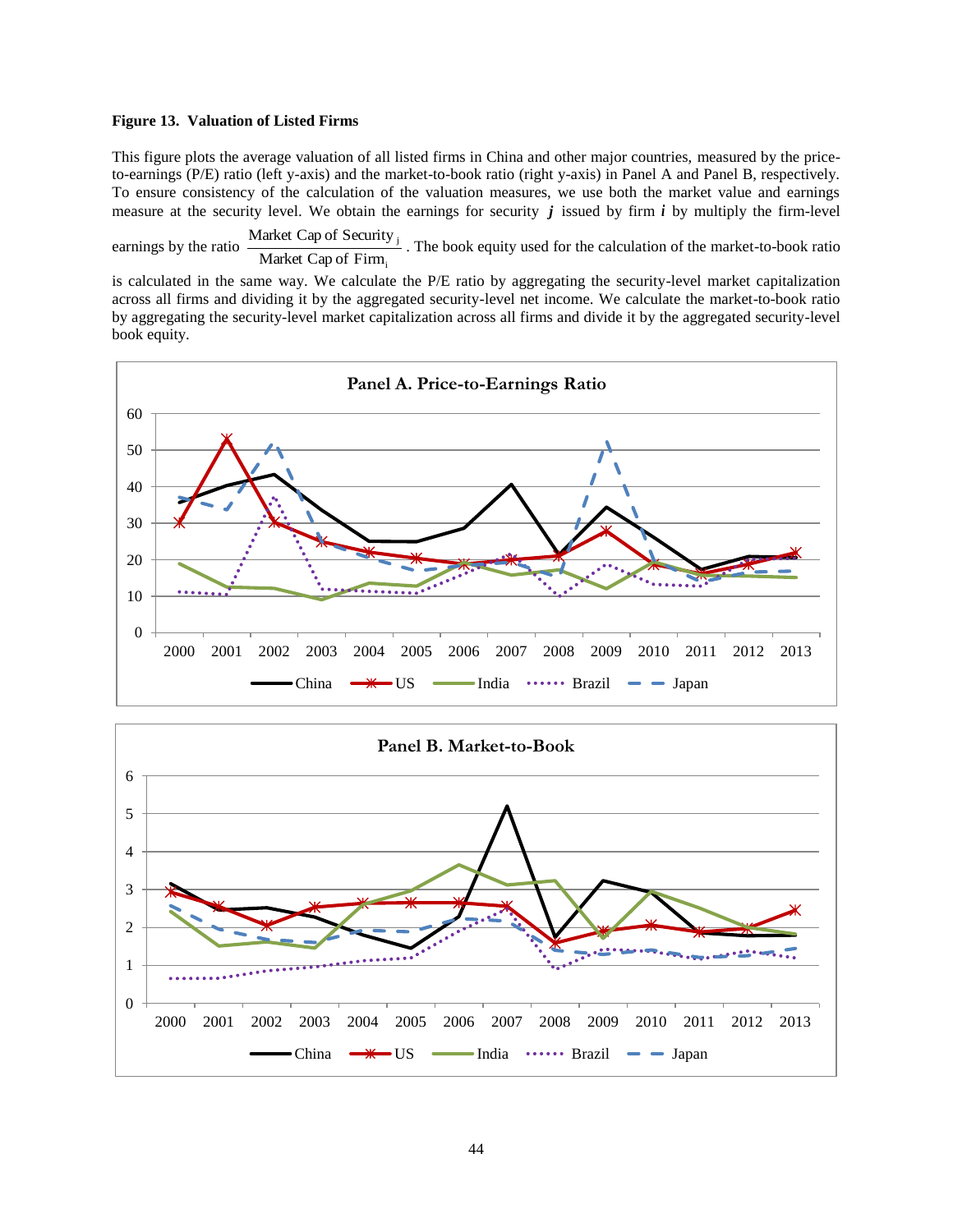## **Table I Distribution of the Sample by Year**

This table presents the summary statistics of firm and country characteristics by year Panel A presents summary statistics of firms listed in all countries. Panel B presents summary statistics of firms listed in China. The sample is restricted to firms that have non-missing stock price, total assets, net income, shareholder equity, sales and dividend data. The buy-and-hold returns are calculated as the weighted buy-and-hold returns including dividend, with the market-capitalization in the same year as the weight. Price-to-Earnings ratio is calculated by summarizing all firms' market capitalization and dividing it by the sum of the firms' book equity. Market-to-book ratio is the sum of firms' market capitalization divided by the firms' total book assets. ROA is the sum of firms' net income divided by the sum of firms' total assets. ROE is the sum of firms' net income to shareholders divided by the sum of firms' shareholder equity. Stock prices and firm financial data are extracted on annual basis from Worldscope.

|      | Summary of Listed Firms in China |            |             |             |         |           |             |  |  |  |
|------|----------------------------------|------------|-------------|-------------|---------|-----------|-------------|--|--|--|
|      | Value-<br>Value-                 |            |             |             |         |           |             |  |  |  |
|      |                                  |            | weighted    | weighted    |         |           |             |  |  |  |
|      | Number of                        | Total      | <b>BHR</b>  | <b>BHR</b>  |         |           |             |  |  |  |
|      | Listed                           | Assets (\$ | (excluding) | (including) | Sharpe  | Price-to- | Market-to-  |  |  |  |
| Year | <b>Stocks</b>                    | Billion)   | dividends)  | dividends)  | Ratio   | Earnings  | <b>Book</b> |  |  |  |
| 2000 | 1389                             | 0.21       | 1.00        | 1.00        | 1.14    | 30.04     | 3.17        |  |  |  |
| 2001 | 1410                             | 0.26       | 0.81        | 0.81        | $-0.71$ | 40.03     | 2.51        |  |  |  |
| 2002 | 1591                             | 0.31       | 0.66        | 0.66        | $-0.66$ | 42.99     | 2.56        |  |  |  |
| 2003 | 1716                             | 0.36       | 0.62        | 0.62        | 0.05    | 36.79     | 2.23        |  |  |  |
| 2004 | 1769                             | 0.41       | 0.49        | 0.49        | $-0.53$ | 25.97     | 1.78        |  |  |  |
| 2005 | 1770                             | 0.47       | 0.41        | 0.41        | $-0.31$ | 25.98     | 1.37        |  |  |  |
| 2006 | 1814                             | 0.57       | 0.67        | 0.67        | 1.25    | 27.45     | 2.16        |  |  |  |
| 2007 | 2067                             | 0.77       | 1.51        | 1.52        | 1.81    | 40.05     | 4.90        |  |  |  |
| 2008 | 2333                             | 0.86       | 0.50        | 0.51        | $-1.19$ | 22.89     | 1.75        |  |  |  |
| 2009 | 2617                             | 1.02       | 0.98        | 0.99        | 1.58    | 34.49     | 3.58        |  |  |  |
| 2010 | 2739                             | 1.23       | 0.88        | 0.88        | $-0.19$ | 25.01     | 3.30        |  |  |  |
| 2011 | 2791                             | 1.45       | 0.62        | 0.62        | $-0.72$ | 17.98     | 1.99        |  |  |  |
| 2012 | 2779                             | 1.60       | 0.61        | 0.62        | 0.17    | 20.09     | 1.97        |  |  |  |
| 2013 | 2994                             | 1.77       | 0.60        | 0.61        | 0.58    | 21.05     | 1.92        |  |  |  |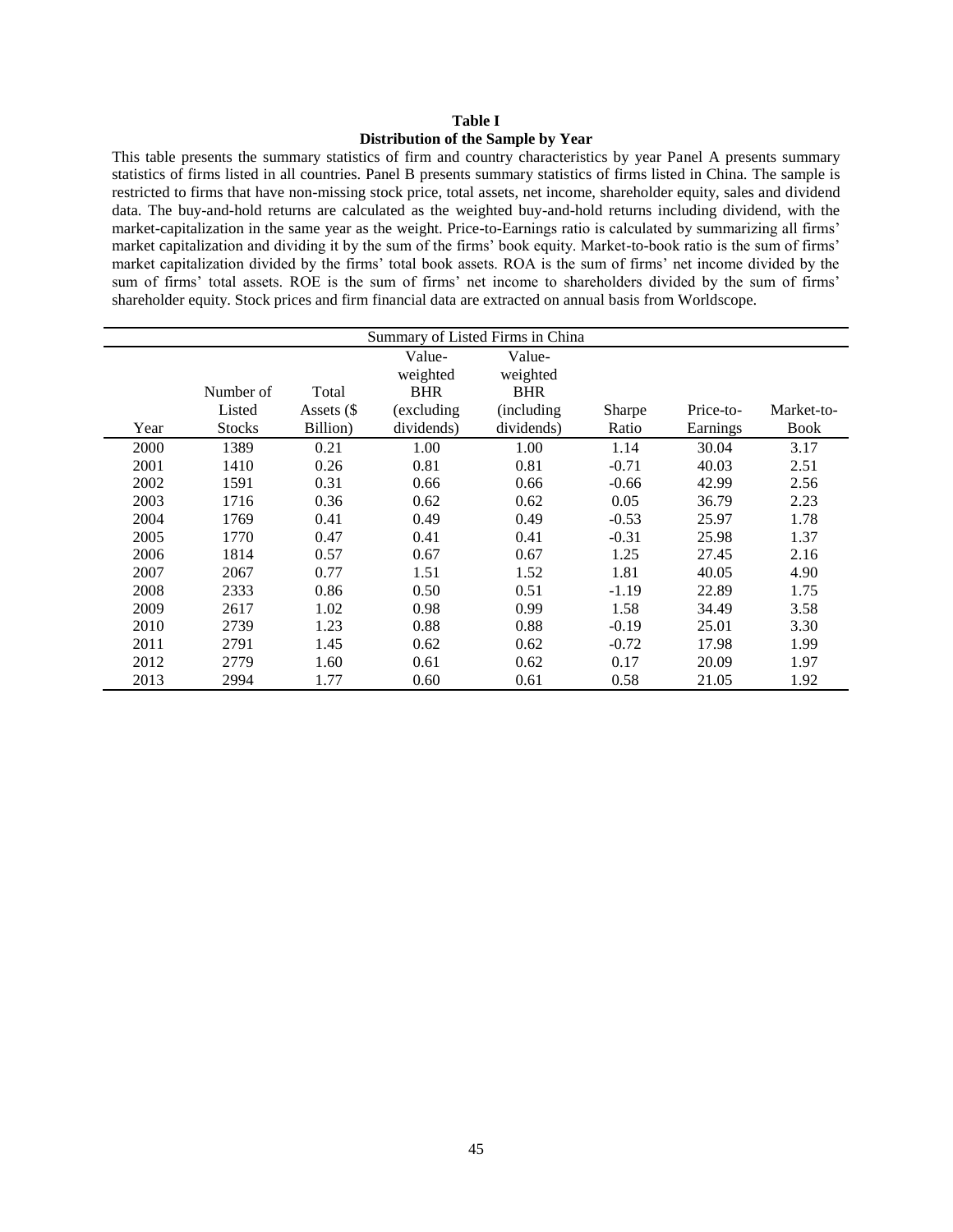# **Table II**

#### **Deposit Interest Rates, Government Bond Yield and Stock Returns**

This table shows the deposit rate, government bond yield and stock returns in both nominal and real terms in China from 2000 to 2013. Because the deposit rates are changing over time, we take the deposit rate at the end of the year. Government bond yield is the average yield of multiple bonds issued by the government within a year. Stock prices are extracted at the end of the year. The real returns are adjusted for inflation by subtracting the contemporaneous CPI rate from the nominal returns. The deposit rate and government bond yield data are from the website of the Peoples' Bank of China (PBOC). The stock returns data are from Datastream. The CPI data are from the website of World Bank.

|      | Panel A. Nominal Rate |                |                |              |             |                    |  |  |  |
|------|-----------------------|----------------|----------------|--------------|-------------|--------------------|--|--|--|
|      |                       |                |                | 3-year       | 5-year      | Value-<br>weighted |  |  |  |
|      | Demand                | 1-year         | 5-year         | Government   | Government  | <b>Stock</b>       |  |  |  |
| Year | Deposit $(\%)$        | Deposit $(\%)$ | Deposit $(\%)$ | Bond $(\% )$ | Bond $(\%)$ | Returns $(\%)$     |  |  |  |
| 2000 | 0.99                  | 2.25           | 2.88           | 2.89         | 3.14        | 59.46              |  |  |  |
| 2001 | 0.99                  | 2.25           | 2.88           | 2.89         | 3.14        | $-22.1$            |  |  |  |
| 2002 | 0.72                  | 1.98           | 2.79           | 2.21         | 2.47        | $-16.61$           |  |  |  |
| 2003 | 0.72                  | 1.98           | 2.79           | 2.24         | 2.54        | $-4.02$            |  |  |  |
| 2004 | 0.72                  | 2.25           | 3.60           | 2.59         | 2.92        | $-17.09$           |  |  |  |
| 2005 | 0.72                  | 2.25           | 3.60           | 3.32         | 3.73        | $-12.89$           |  |  |  |
| 2006 | 0.72                  | 2.52           | 4.14           | 3.24         | 3.57        | 65.26              |  |  |  |
| 2007 | 0.72                  | 4.14           | 5.85           | 4.28         | 4.82        | 107.55             |  |  |  |
| 2008 | 0.36                  | 2.25           | 3.60           | 6.61         | 6.22        | $-62.63$           |  |  |  |
| 2009 | 0.36                  | 2.25           | 3.60           | 3.73         | 4.00        | 81.6               |  |  |  |
| 2010 | 0.36                  | 2.75           | 4.55           | 3.73         | 4.00        | 2.9                |  |  |  |
| 2011 | 0.50                  | 3.50           | 5.50           | 5.40         | 5.97        | $-18.34$           |  |  |  |
| 2012 | 0.35                  | 3.00           | 4.75           | 5.59         | 6.15        | 5.61               |  |  |  |
| 2013 | 0.35                  | 3.00           | 4.75           | 5.58         | 6.15        | 0.93               |  |  |  |

#### Panel B. Real Rate

|      |                |                |                |             |              | Value-         |
|------|----------------|----------------|----------------|-------------|--------------|----------------|
|      |                |                |                | 3-year      | 5-year       | weighted       |
|      | Demand         | 1-year         | 5-year         | Government  | Government   | <b>Stock</b>   |
| Year | Deposit $(\%)$ | Deposit $(\%)$ | Deposit $(\%)$ | Bond $(\%)$ | Bond $(\% )$ | Returns $(\%)$ |
| 2000 | $-0.51$        | 0.75           | 1.38           | 1.39        | 1.64         | 57.11          |
| 2001 | 1.29           | 2.55           | 3.18           | 3.19        | 3.44         | $-21.87$       |
| 2002 | 1.12           | 2.38           | 3.19           | 2.61        | 2.87         | $-16.28$       |
| 2003 | $-2.47$        | $-1.21$        | $-0.40$        | $-0.96$     | $-0.66$      | $-6.98$        |
| 2004 | $-1.70$        | $-0.17$        | 1.18           | 0.17        | 0.50         | $-19.05$       |
| 2005 | $-0.84$        | 0.69           | 2.04           | 1.76        | 2.17         | $-14.23$       |
| 2006 | $-2.09$        | $-0.29$        | 1.33           | 0.43        | 0.76         | 60.74          |
| 2007 | $-5.79$        | $-2.37$        | $-0.66$        | $-2.23$     | $-1.69$      | 94.87          |
| 2008 | $-0.84$        | 1.05           | 2.40           | 5.41        | 5.02         | $-63.08$       |
| 2009 | $-1.50$        | 0.39           | 1.74           | 1.87        | 2.14         | 78.29          |
| 2010 | $-4.23$        | $-1.84$        | $-0.04$        | $-0.86$     | $-0.59$      | $-1.62$        |
| 2011 | $-3.57$        | $-0.57$        | 1.43           | 1.33        | 1.90         | $-21.53$       |
| 2012 | $-2.15$        | 0.50           | 2.25           | 3.09        | 3.65         | 3.03           |
| 2013 | $-2.15$        | 0.50           | 2.25           | 3.08        | 3.65         | $-3.35$        |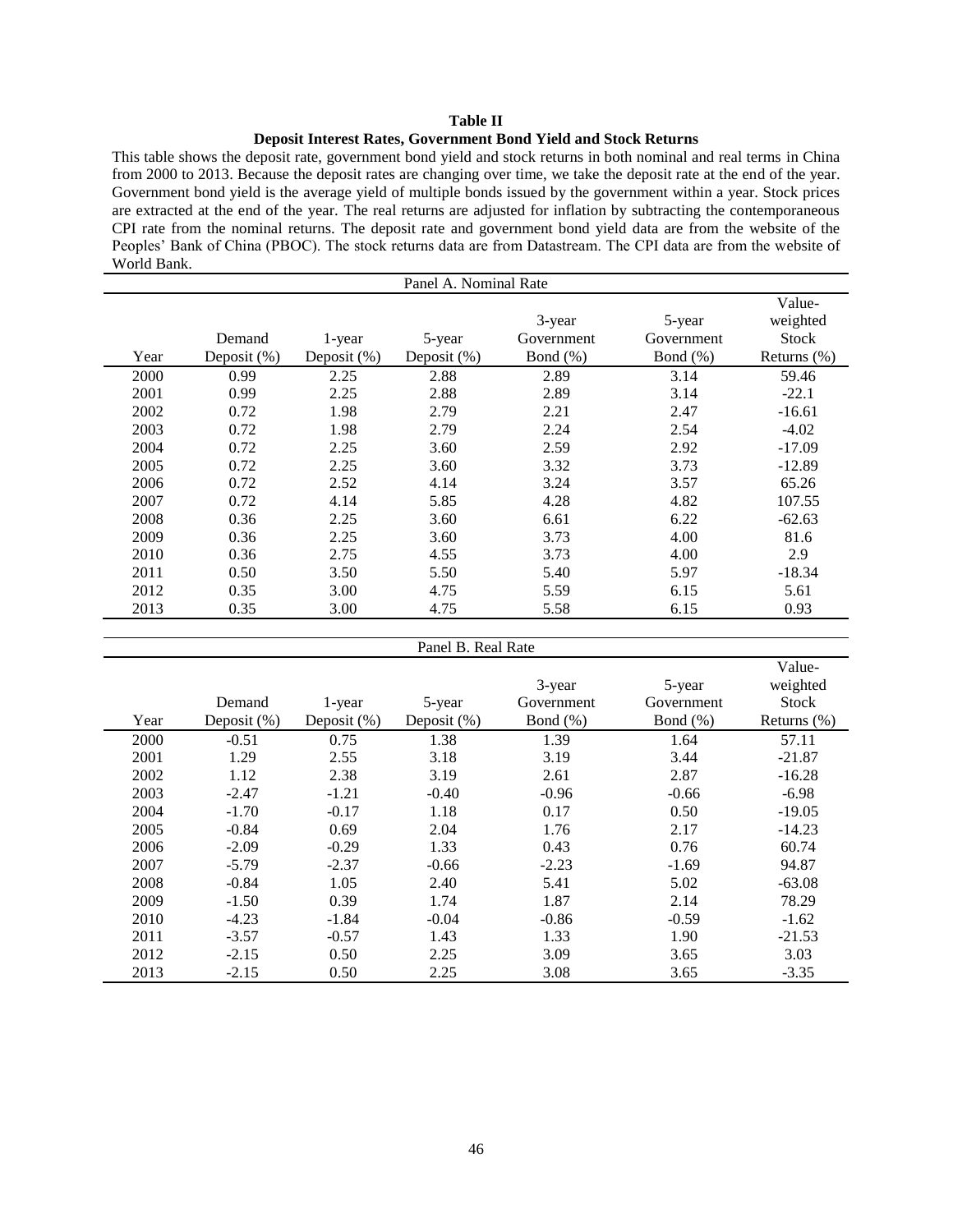# **Table III**

## **Correlation between Current Stock Return and Future GDP Growth**

This table reports the Pearson correlation between stock indices (or aggregated stock returns) in major countries and the GDP growth in the next year. Panels A and B report correlations and their statistical significance during the period 1992 (1996) – 2013 and 2000-2013, respectively. Panel C reports correlations for developed countries in a longer period from 1950. For countries which established a stock market later than 1950, we calculate the correlation from first year when its stock trading started. \*\*\*, \*\* and \* denote the statistical significance at 1%, 5% and 10% level.

| Panel A. Correlation in 1990s-2013 |                           |           |                     |                        |  |  |  |  |
|------------------------------------|---------------------------|-----------|---------------------|------------------------|--|--|--|--|
|                                    |                           |           | Pearson             |                        |  |  |  |  |
|                                    |                           |           | Correlation of      |                        |  |  |  |  |
|                                    |                           |           | <b>Stock Return</b> |                        |  |  |  |  |
|                                    |                           | Sample    | and GDP             |                        |  |  |  |  |
| Country                            | Index                     | Period    | Growth              | P Value of Correlation |  |  |  |  |
| China                              | Shanghai Composite Index  | 1992-2013 | 0.344               | 0.127                  |  |  |  |  |
| <b>United States</b>               | S&P <sub>500</sub>        | 1992-2013 | $0.720***$          | < 0.001                |  |  |  |  |
| India                              | <b>BSE SENSEX Index</b>   | 1992-2013 | 0.143               | 0.537                  |  |  |  |  |
| <b>Brazil</b>                      | <b>IBOV</b>               | 1992-2013 | $0.593***$          | 0.004                  |  |  |  |  |
| <b>Russian Federation</b>          | <b>RTS</b>                | 1996-2013 | 0.233               | 0.367                  |  |  |  |  |
| South Africa                       | South Africa TOP 40 Index | 1996-2013 | $0.724***$          | 0.001                  |  |  |  |  |
| United Kingdom                     | FT100                     | 1992-2013 | $0.553***$          | 0.009                  |  |  |  |  |
| South Korea                        | <b>KOSPI</b>              | 1992-2013 | $0.593***$          | < 0.001                |  |  |  |  |
| Taiwan                             | <b>TAIEX</b>              | 1992-2013 | $0.693***$          | < 0.001                |  |  |  |  |
|                                    |                           |           |                     |                        |  |  |  |  |

| Panel B. Correlation in 2000-2013 |                           |                                       |                     |                        |  |  |  |
|-----------------------------------|---------------------------|---------------------------------------|---------------------|------------------------|--|--|--|
| Pearson                           |                           |                                       |                     |                        |  |  |  |
|                                   |                           |                                       | Correlation of      |                        |  |  |  |
|                                   |                           |                                       | <b>Stock Return</b> |                        |  |  |  |
|                                   |                           |                                       | and GDP             |                        |  |  |  |
| Country                           | Index                     | Sample Period                         | Growth              | P Value of Correlation |  |  |  |
| China                             | Shanghai Composite Index  | 2000-2013                             | 0.434               | 0.139                  |  |  |  |
| <b>United States</b>              | S&P500                    | 2000-2013                             | $0.631**$           | 0.021                  |  |  |  |
| India                             | <b>BSE SENSEX Index</b>   | 2000-2013                             | 0.403               | 0.173                  |  |  |  |
| <b>Brazil</b>                     | <b>IBOV</b>               | 2000-2013                             | $0.949***$          | < 0.001                |  |  |  |
| <b>Russian Federation</b>         | <b>RTS</b>                | 2000-2013                             | $0.659**$           | 0.014                  |  |  |  |
| South Africa                      | South Africa TOP 40 Index | 2000-2013                             | $0.785***$          | 0.002                  |  |  |  |
| United Kingdom                    | FT100                     | 2000-2013                             | 0.466               | 0.109                  |  |  |  |
| Japan                             | Nikkei225                 | 2000-2013                             | $0.687***$          | 0.009                  |  |  |  |
| South Korea                       | <b>KOSPI</b>              | 2000-2013                             | $0.593**$           | 0.032                  |  |  |  |
| Taiwan                            | <b>TAIEX</b>              | 2000-2013                             | $0.918***$          | < 0.001                |  |  |  |
|                                   |                           |                                       |                     |                        |  |  |  |
|                                   |                           | Panel C. Correlation in Longer Period |                     |                        |  |  |  |
|                                   |                           |                                       | Pearson             |                        |  |  |  |
|                                   |                           |                                       | Correlation of      |                        |  |  |  |
|                                   |                           |                                       | <b>Stock Return</b> |                        |  |  |  |
| Country                           | Index                     | Sample Period                         | And GDP Growth      | P Value of Correlation |  |  |  |
| <b>United States</b>              | Value-weighted Returns    | 1950-2013                             | $0.567***$          | < 0.001                |  |  |  |
| United Kingdom                    | FT30                      | 1957-2013                             | $0.461***$          | < 0.001                |  |  |  |
| Japan                             | Nikkei225                 | 1972-2013                             | $0.463***$          | 0.002                  |  |  |  |
| South Korea                       | <b>KOSPI</b>              | 1982-2013                             | $0.465***$          | 0.007                  |  |  |  |
| Taiwan                            | <b>TAIEX</b>              | 1982-2013                             | $0.439***$          | 0.012                  |  |  |  |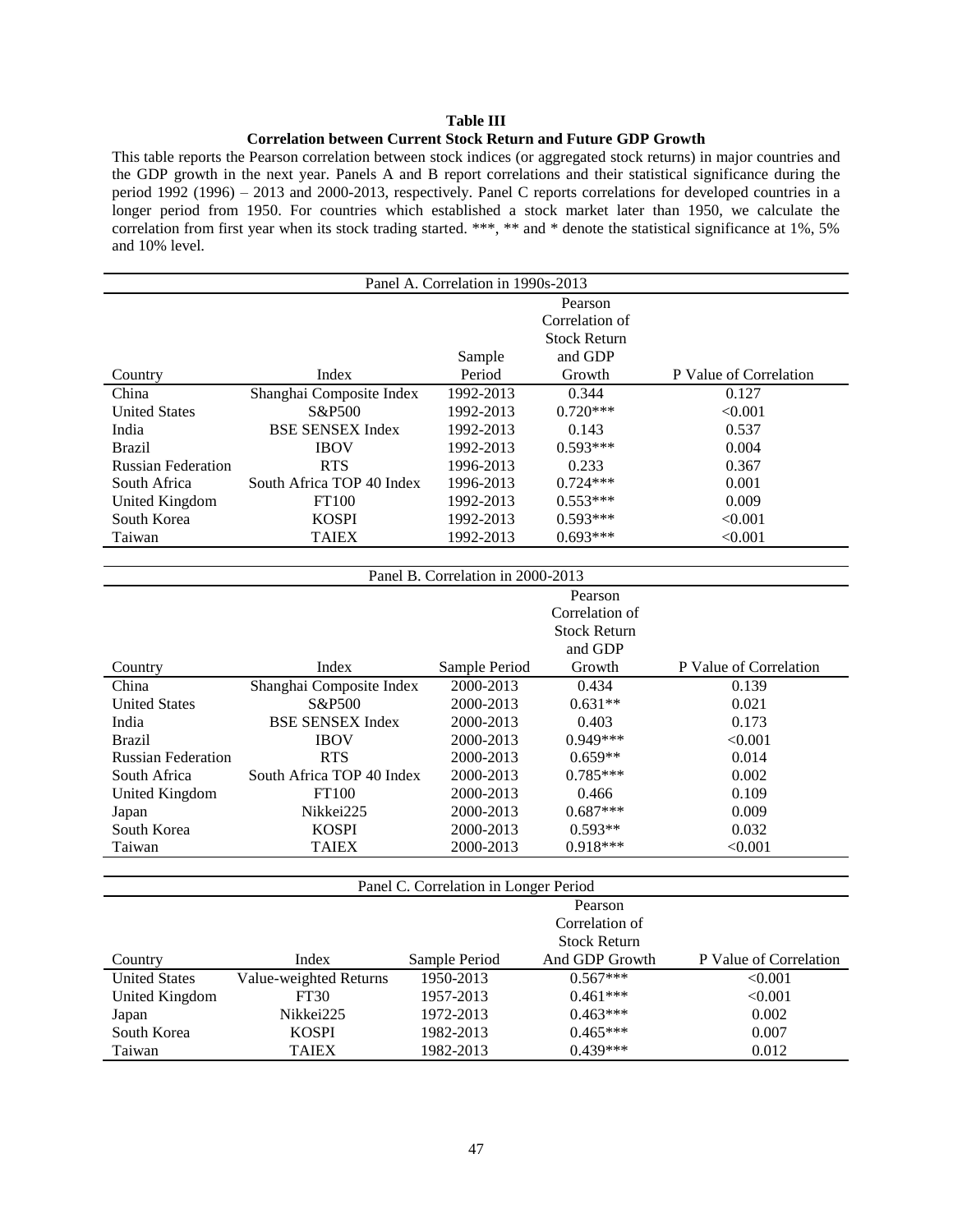#### **Table IV**

#### **Revenue and Net Income Growth by Sector**

This table summarizes the aggregated revenue and net income generated by industrial firms in China. We group firms into state-owned, non-state-owned, listed and unlisted. Within the state-owned group, we further distinguish those publicly listed in stock market. Within the unlisted group, we further distinguish those that are state-owned and non-state-owned. Industrial firms cover the following industries: Oil&Gas, Basic Materials, Industrials, Consumer Goods, Consumer Services, Healthcare, and Utilities. Panel A1 reports the percentage of revenue of firms in each group. Panel A2 reports the revenue growth rate of each group. The bottom row reports the Pearson correlation between the revenue growth rate of each group of firms and the GDP growth rate. Panel B1 reports the percentage of net income of firms in each group. Panel B2 reports the net income growth rate of each group. The bottom row reports the Pearson correlation between the net income growth of firms in each group and the GDP growth rate. We extract the aggregate data for all industrial firms and all SOE from the statistical yearbook of NBS. The firm-year data for listed firms are extracted from WIND. We distinguish listed SOE based on the ultimate controller information provided by CSMAR. Firms which are ultimately controlled by central SASAC, local SASAC, Ministry of Finance or other government agencies are defined as SOE. \*\*\*, \*\* and \* denote statistical significance at 1%, 5% and 10% level, respectively.

| Panel A1. Revenue Percentage |           |            |            |                  |  |  |  |
|------------------------------|-----------|------------|------------|------------------|--|--|--|
|                              |           |            | Listed SOE | Unlisted Non-SOE |  |  |  |
| Year                         | SOE/All   | Listed/All | Listed All | /Unlisted All    |  |  |  |
| 2000                         | 50.15%    | 12.29%     | 79.08%     | 50.21%           |  |  |  |
| 2001                         | 47.41%    | 16.02%     | 83.03%     | 53.17%           |  |  |  |
| 2002                         | 43.70%    | 16.37%     | 83.22%     | 56.96%           |  |  |  |
| 2003                         | 40.53%    | 16.84%     | 77.34%     | 60.10%           |  |  |  |
| 2004                         | 35.91%    | 16.56%     | 78.42%     | 64.80%           |  |  |  |
| 2005                         | 34.43%    | 16.01%     | 80.59%     | 66.32%           |  |  |  |
| 2006                         | 32.34%    | 15.72%     | 84.22%     | 68.49%           |  |  |  |
| 2007                         | 30.68%    | 19.56%     | 86.81%     | 70.44%           |  |  |  |
| 2008                         | 29.50%    | 18.84%     | 84.46%     | 71.56%           |  |  |  |
| 2009                         | 27.96%    | 18.76%     | 84.30%     | 73.12%           |  |  |  |
| 2010                         | 27.85%    | 20.76%     | 85.65%     | 73.37%           |  |  |  |
| 2011                         | 27.19%    | 22.30%     | 82.57%     | 74.07%           |  |  |  |
| 2012                         | <b>NA</b> | 21.80%     | 79.77%     | <b>NA</b>        |  |  |  |

|             |          |            |           | Panel A2. Revenue Growth |          |            |          |          |
|-------------|----------|------------|-----------|--------------------------|----------|------------|----------|----------|
|             |          |            |           |                          |          | Listed     | Listed   | Unlisted |
| Year        | All      | <b>SOE</b> | Non-SOE   | Listed                   | Unlisted | <b>SOE</b> | Non-SOE  | Non-SOE  |
| 2001        | 0.114    | 0.053      | 0.175     | 0.452                    | 0.110    | 0.525      | 0.178    | 0.175    |
| 2002        | 0.168    | 0.077      | 0.251     | 0.193                    | 0.168    | 0.196      | 0.180    | 0.251    |
| 2003        | 0.308    | 0.213      | 0.381     | 0.345                    | 0.307    | 0.250      | 0.816    | 0.379    |
| 2004        | 0.389    | 0.231      | 0.497     | 0.366                    | 0.390    | 0.385      | 0.302    | 0.498    |
| 2005        | 0.250    | 0.198      | 0.278     | 0.208                    | 0.250    | 0.242      | 0.086    | 0.279    |
| 2006        | 0.262    | 0.185      | 0.302     | 0.239                    | 0.262    | 0.295      | 0.007    | 0.303    |
| 2007        | 0.275    | 0.209      | 0.306     | 0.586                    | 0.270    | 0.635      | 0.326    | 0.306    |
| 2008        | 0.251    | 0.203      | 0.272     | 0.205                    | 0.252    | 0.172      | 0.419    | 0.272    |
| 2009        | 0.085    | 0.028      | 0.109     | 0.080                    | 0.085    | 0.078      | 0.092    | 0.109    |
| 2010        | 0.286    | 0.281      | 0.288     | 0.423                    | 0.283    | 0.446      | 0.301    | 0.288    |
| 2011        | 0.207    | 0.178      | 0.218     | 0.296                    | 0.205    | 0.249      | 0.573    | 0.216    |
| 2012        | 0.104    | <b>NA</b>  | <b>NA</b> | 0.079                    | 0.104    | 0.043      | 0.253    | NA       |
| Average     | 0.225    | 0.169      | 0.280     | 0.289                    | 0.224    | 0.293      | 0.294    | 0.280    |
| Correlation | $0.554*$ | 0.492      | 0.328     | $0.509*$                 | $0.546*$ | $0.554*$   | $-0.127$ | 0.331    |
| P-Value     | 0.062    | 0.125      | 0.325     | 0.090                    | 0.066    | 0.061      | 0.694    | 0.320    |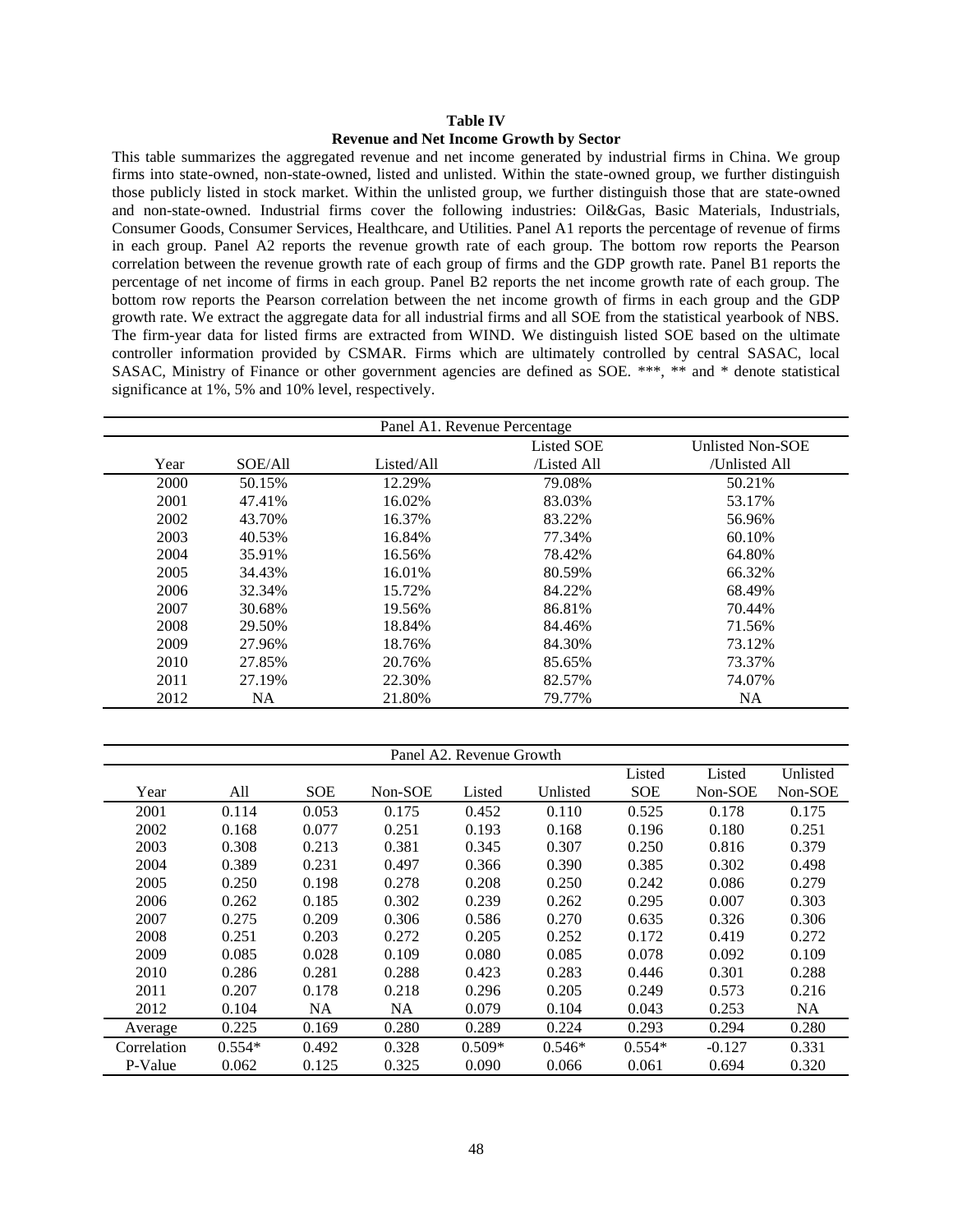| Panel B1. Net Income Percentage<br>Unlisted Non-SOE/Unlisted |         |            |                       |        |  |  |  |  |  |
|--------------------------------------------------------------|---------|------------|-----------------------|--------|--|--|--|--|--|
| Year                                                         | SOE/All | Listed/All | Listed SOE/Listed All | All    |  |  |  |  |  |
| 2000                                                         | 42.51%  | 55.42%     | 89.23%                | 65.68% |  |  |  |  |  |
| 2001                                                         | 35.80%  | 41.69%     | 86.44%                | 63.53% |  |  |  |  |  |
| 2002                                                         | 30.60%  | 41.84%     | 75.36%                | 66.73% |  |  |  |  |  |
| 2003                                                         | 35.72%  | 43.50%     | 73.57%                | 67.44% |  |  |  |  |  |
| 2004                                                         | 37.92%  | 41.65%     | 76.19%                | 68.97% |  |  |  |  |  |
| 2005                                                         | 37.25%  | 37.12%     | 76.36%                | 69.54% |  |  |  |  |  |
| 2006                                                         | 37.27%  | 33.78%     | 73.91%                | 67.91% |  |  |  |  |  |
| 2007                                                         | 33.74%  | 32.87%     | 70.96%                | 71.84% |  |  |  |  |  |
| 2008                                                         | 21.34%  | 19.54%     | 70.26%                | 77.81% |  |  |  |  |  |
| 2009                                                         | 12.09%  | 26.06%     | 64.64%                | 82.13% |  |  |  |  |  |
| 2010                                                         | 16.05%  | 25.25%     | 63.34%                | 81.07% |  |  |  |  |  |
| 2011                                                         | 15.20%  | 21.39%     | 64.91%                | 80.99% |  |  |  |  |  |
| 2012                                                         | NA.     | 19.53%     | 63.28%                | NA.    |  |  |  |  |  |

| Panel B2. Net Income Growth |           |            |           |          |           |          |          |          |
|-----------------------------|-----------|------------|-----------|----------|-----------|----------|----------|----------|
|                             |           |            |           |          |           |          |          | Non-     |
|                             |           |            |           |          | Non-      | Listed   | Listed   | listed   |
| Year                        | All       | <b>SOE</b> | Non-SOE   | Listed   | listed    | SOE      | Non-SOE  | Non-SOE  |
| 2001                        | 0.077     | $-0.008$   | 0.181     | $-0.192$ | 0.238     | $-0.217$ | 0.018    | 0.197    |
| 2002                        | 0.222     | 0.102      | 0.344     | 0.270    | 0.203     | 0.107    | 1.307    | 0.264    |
| 2003                        | 0.441     | 0.457      | 0.428     | 0.625    | 0.366     | 0.586    | 0.743    | 0.381    |
| 2004                        | 0.431     | 0.421      | 0.439     | 0.418    | 0.437     | 0.468    | 0.278    | 0.470    |
| 2005                        | 0.241     | 0.196      | 0.279     | 0.130    | 0.294     | 0.132    | 0.122    | 0.305    |
| 2006                        | 0.318     | 0.302      | 0.330     | 0.215    | 0.361     | 0.176    | 0.341    | 0.329    |
| 2007                        | 0.392     | 0.272      | 0.485     | 0.382    | 0.396     | 0.327    | 0.538    | 0.477    |
| 2008                        | 0.125     | $-0.160$   | 0.314     | $-0.355$ | 0.304     | $-0.361$ | $-0.339$ | 0.412    |
| 2009                        | 0.130     | 0.025      | 0.175     | 0.403    | 0.080     | 0.291    | 0.668    | 0.140    |
| 2010                        | 0.536     | 0.587      | 0.517     | 0.588    | 0.523     | 0.556    | 0.646    | 0.504    |
| 2011                        | 0.157     | 0.117      | 0.173     | $-0.014$ | 0.200     | 0.010    | $-0.056$ | 0.199    |
| 2012                        | 0.008     | NA.        | <b>NA</b> | $-0.111$ | 0.033     | $-0.134$ | $-0.070$ | NA.      |
| Average                     | 0.257     | 0.210      | 0.333     | 0.197    | 0.286     | 0.162    | 0.350    | 0.334    |
| Correlation                 | $0.597**$ | 0.388      | $0.531*$  | 0.390    | $0.610**$ | 0.410    | 0.170    | $0.531*$ |
| P-Value                     | 0.040     | 0.239      | 0.093     | 0.210    | 0.035     | 0.186    | 0.597    | 0.093    |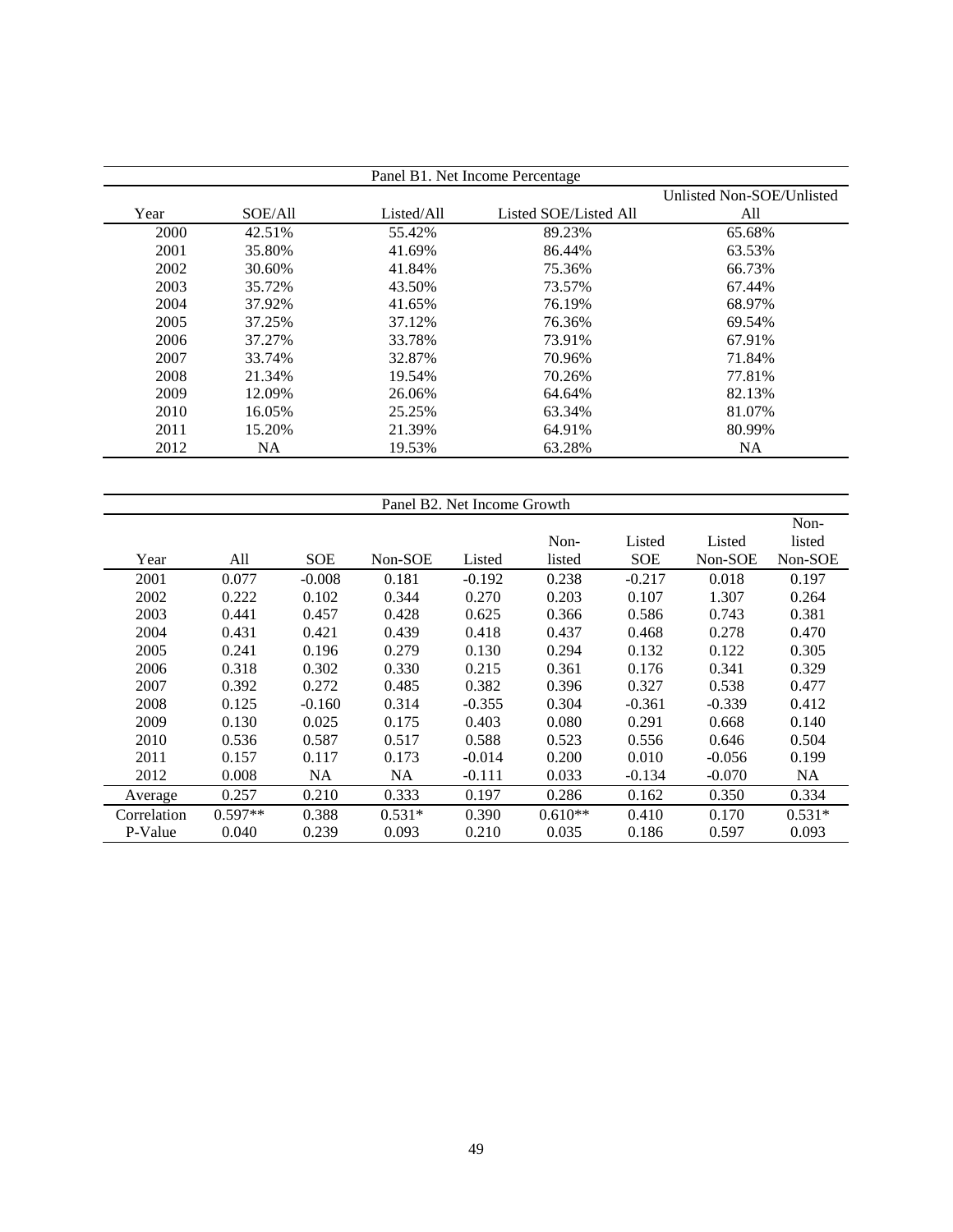#### **Table V**

#### **The Prediction Model of Buy-and-Hold Returns**

This table examines the stock performance of listed firms in China relative to listed firms in other countries. The dependent variables are buy-and-hold returns calculated from annual returns and annualized Sharpe Ratios in Panel A and B, respectively. In columns 1 to 4, firms listed in mainland China are excluded from the sample. In columns 5 and 6, China is included. We use stock prices in local currency adjusted for inflation in the listing country to calculate BHR. We use stock returns in USD and the US 3-month treasury rate as the risk-free rate to calculate the Sharpe Ratios. The buy-and-hold returns are calculated with the stock price in 2000 as the base price, and averaged at country-level with the market capitalization in the previous year as the weight. The annual Sharpe Ratio is calculated as the excess annual returns divided by the annualized stock return volatilities. The annual returns and annual volatilities are calculated as monthly returns and monthly volatilities multiplied by 12. In the BHR regressions, we control for the stock return volatilities during the holding period. In the Sharpe Ratio regressions, we control for the current-year stock return volatilities. We allow firms that have non-missing stock return and financial information to enter the regressions. We exclude firms listed in exchanges that have fewer than 20 stocks in any given year from the sample. The final sample is composed of firms listed in 45 countries. We use alternative sample period 1991-2013 and 2000 to 2013. We control for year, exchange and Datastream level-2 industry fixed effects. Tvalues calculated using the standard errors clustered by country are reported in the parentheses. \*\*\*, \*\* and \* denote the statistical significance at 1%, 5% and 10% level.

| Panel A. The Prediction Model of BHR |             |              |             |             |             |             |  |
|--------------------------------------|-------------|--------------|-------------|-------------|-------------|-------------|--|
|                                      |             | 1991-2013    |             | 2000-2013   |             | 2000-2013   |  |
| Variable                             | Model1      | Model2       | Model3      | Model4      | Model5      | Model6      |  |
| China                                |             |              |             |             | $-3.800***$ | $-2.872***$ |  |
|                                      |             |              |             |             | $(-3.262)$  | $(-6.574)$  |  |
| Log (Total Assets)                   | $0.112***$  | $0.134***$   | 0.002       | $0.002**$   | $0.060**$   | $0.057**$   |  |
|                                      | (3.632)     | (3.490)      | (1.508)     | (2.112)     | (2.346)     | (2.155)     |  |
| Leverage                             | $-0.593***$ | $-0.616***$  | $-0.017**$  | $-0.016**$  | $-0.176$    | $-0.293***$ |  |
|                                      | $(-3.448)$  | $(-3.359)$   | $(-2.289)$  | $(-2.015)$  | $(-0.870)$  | $(-2.651)$  |  |
| <b>ROA</b>                           | $0.926***$  | $0.853**$    | $0.056***$  | $0.056***$  | $0.564**$   | $0.580***$  |  |
|                                      | (2.638)     | (2.478)      | (6.953)     | (6.919)     | (2.398)     | (2.565)     |  |
| <b>ROE</b>                           | 0.001       | 0.002        | $0.000***$  | $0.000***$  | $0.319***$  | $0.338***$  |  |
|                                      | (0.873)     | (1.408)      | (4.353)     | (4.736)     | (3.449)     | (3.338)     |  |
| <b>EBIT Growth</b>                   | $0.070***$  | $0.074***$   | $0.003***$  | $0.002***$  | 0.001       | 0.001       |  |
|                                      | (5.149)     | (5.000)      | (4.283)     | (3.534)     | $(-0.862)$  | $(-0.419)$  |  |
| Sales Growth                         | 0.001       | 0.001        | 0.001       | 0.001       | $0.067***$  | $0.065***$  |  |
|                                      | (0.346)     | (1.205)      | (0.327)     | (0.699)     | (4.482)     | (4.332)     |  |
| <b>Stock Return Volatility</b>       |             |              |             |             |             |             |  |
| during the Holding Period            | $0.000**$   | $0.105*$     | 1.087***    | $1.062***$  | $-0.101$    | $-0.043$    |  |
|                                      | (1.988)     | (1.698)      | (4.006)     | (4.158)     | $(-0.230)$  | $(-0.110)$  |  |
| <b>Consumption Volatility</b>        |             |              |             |             |             |             |  |
| during the Holding Period            | 10.438**    | 35.178***    | 13.291**    | 26.304***   | 12.416**    | 17.498***   |  |
|                                      | (2.453)     | (3.592)      | (2.329)     | (3.274)     | (2.150)     | (3.493)     |  |
| <b>GDP</b> Growth                    | $0.044***$  | $0.027*$     | $-0.003$    | $-0.005*$   | $0.115***$  | $0.097***$  |  |
|                                      | (3.686)     | (1.876)      | $(-1.190)$  | $(-1.651)$  | (2.778)     | (4.061)     |  |
| GDP Per Capita                       | 0.001       | $0.001\,{*}$ | $-0.001**$  | $-0.001***$ | 8.829       | 4.121***    |  |
|                                      | (1.214)     | (1.654)      | $(-1.996)$  | $(-2.767)$  | (0.915)     | (3.947)     |  |
| <b>EBIT/GDP</b>                      | $0.003***$  | $0.003***$   | $-0.002***$ | $-0.002***$ | 0.003       | $-0.009***$ |  |
|                                      | (7.803)     | (5.825)      | $(-11.251)$ | $(-11.420)$ | (0.174)     | $(-3.775)$  |  |
| <b>Bank Credit/GDP</b>               | $-0.002$    | $-0.001**$   | $-0.001***$ | $-0.001***$ | 0.008       | 0.002       |  |
|                                      | $(-1.056)$  | $(-2.121)$   | $(-2.980)$  | $(-3.358)$  | (1.134)     | (1.332)     |  |
| Number of Listed Firms/Population    | 0.001       | $0.003**$    | 0.001       | 0.001       | $0.011***$  | $0.011***$  |  |
|                                      | (0.248)     | (2.337)      | $(-0.132)$  | (1.324)     | (4.224)     | (3.805)     |  |
| <b>Turnover Ratio</b>                | $0.210*$    | 0.015        | 0.014       | 0.008       | 0.002       | 0.000       |  |
|                                      | (1.641)     | (0.192)      | (1.450)     | (0.880)     | (0.709)     | $(-0.487)$  |  |
| Population '(Million)                | $0.002***$  | $0.001***$   | 0.001       | 0.001       | 0.693       | $0.527***$  |  |
|                                      | (3.269)     | (5.297)      | (0.897)     | $(-0.070)$  | (1.598)     | (7.626)     |  |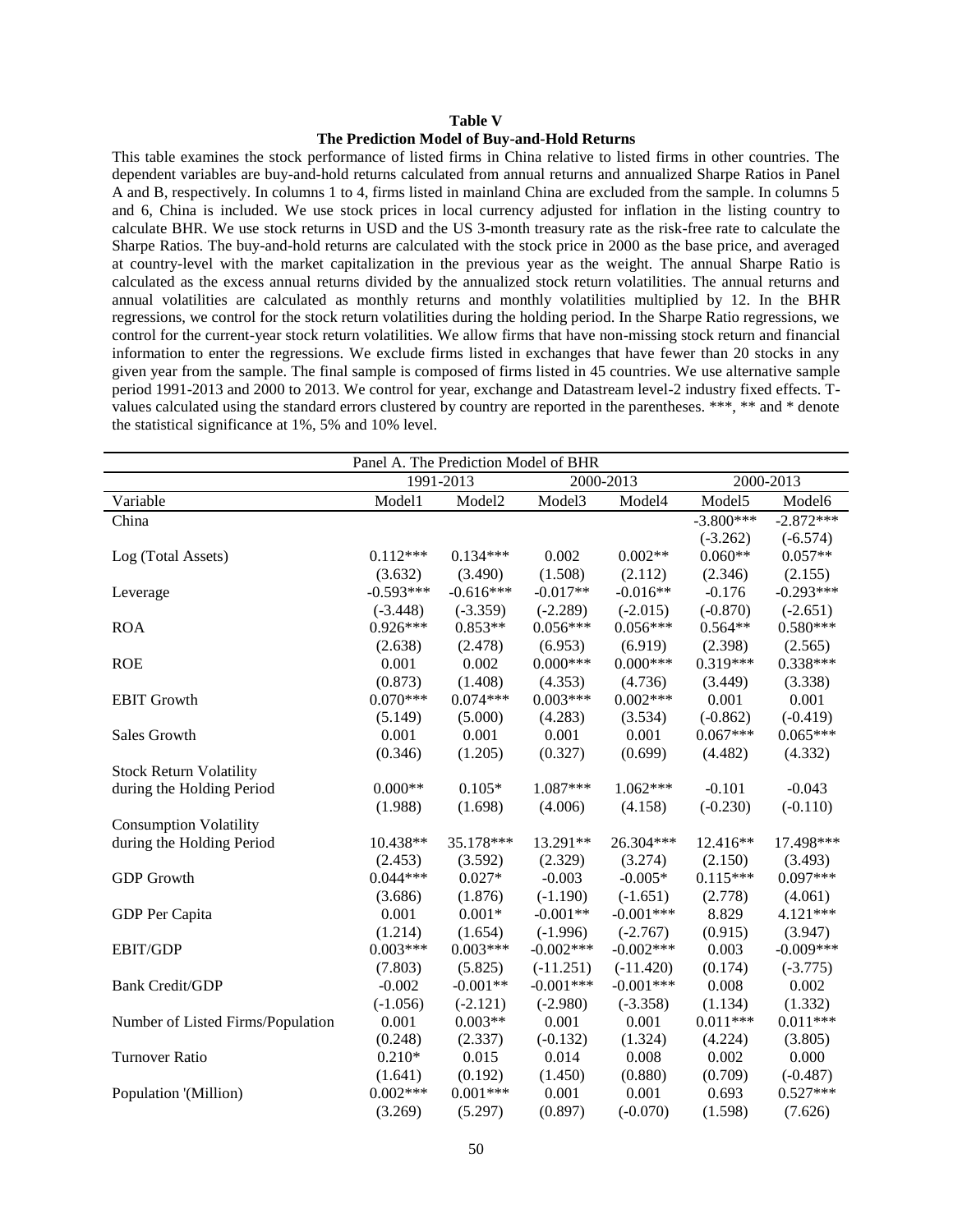| Anti-Self-Dealing Index            | $-0.071$   | $-2.064***$ | $-0.021$   | $-0.086**$  | 1.182      | 0.338       |
|------------------------------------|------------|-------------|------------|-------------|------------|-------------|
|                                    | $(-0.111)$ | $(-3.701)$  | $(-0.513)$ | $(-2.050)$  | (1.183)    | (0.640)     |
| Tax Evasion                        | $0.156*$   | 0.131       | $0.012**$  | $0.009*$    | $-0.572*$  | $-0.304***$ |
|                                    | (1.694)    | (1.539)     | (2.472)    | (1.708)     | $(-1.872)$ | (-4.489)    |
| Time to Collect on a Bounced Check | 0.177      | 0.121       | $-0.002$   | $-0.008$    | 0.281      | $-0.073$    |
|                                    | (1.410)    | (1.076)     | $(-0.309)$ | $(-1.171)$  | (0.653)    | $(-0.473)$  |
| <b>Earnings Management Score</b>   |            | $-0.068***$ |            | $-0.003***$ |            | 0.001       |
|                                    |            | $(-6.812)$  |            | $(-5.633)$  |            | (0.165)     |
| Intercept                          | $-2.912**$ | $-1.235$    | $-0.067$   | 0.076       | $-3.955$   | $-0.593$    |
|                                    | $(-2.404)$ | $(-0.974)$  | $(-1.127)$ | (1.113)     | $(-0.790)$ | $(-0.520)$  |
| <b>Year Fixed Effects</b>          | Yes        | Yes         | Yes        | <b>Yes</b>  | Yes        | <b>Yes</b>  |
| <b>Industry Fixed Effects</b>      | Yes        | Yes         | Yes        | <b>Yes</b>  | Yes        | <b>Yes</b>  |
| R-squared $\%$ )                   | 14.15      | 18.83       | 25.21      | 25.06       | 14.38      | 15.98       |
| <b>Observations</b>                | 506970     | 486392      | 506970     | 486392      | 417509     | 404828      |

| Panel B. The Prediction Model of Sharpe Ratio |            |                    |             |             |             |             |
|-----------------------------------------------|------------|--------------------|-------------|-------------|-------------|-------------|
|                                               |            | 1991-2013          |             | 2000-2013   | 2000-2013   |             |
| Variable                                      | Model1     | Model <sub>2</sub> | Model3      | Model4      | Model5      | Model6      |
| China                                         |            |                    |             |             | $-0.515***$ | $-0.534*$   |
|                                               |            |                    |             |             | $(-2.837)$  | $(-1.950)$  |
| Log (Total Assets)                            | $0.058**$  | $0.056**$          | $0.016**$   | $0.014*$    | $0.018**$   | $0.017**$   |
|                                               | (2.261)    | (2.066)            | (2.057)     | (1.817)     | (2.210)     | (1.998)     |
| Leverage                                      | $-0.170$   | $-0.290***$        | $-0.146***$ | $-0.152***$ | $-0.151***$ | $-0.153***$ |
|                                               | $(-0.834)$ | $(-2.620)$         | $(-4.713)$  | $(-4.683)$  | $(-4.678)$  | $(-4.665)$  |
| <b>ROA</b>                                    | $0.559**$  | $0.575***$         | $0.515***$  | $0.515***$  | $0.522***$  | $0.527***$  |
|                                               | (2.390)    | (2.551)            | (7.080)     | (7.218)     | (6.974)     | (6.928)     |
| <b>ROE</b>                                    | $0.313***$ | $0.332***$         | $0.206***$  | $0.207***$  | $0.210***$  | $0.212***$  |
|                                               | (3.435)    | (3.322)            | (9.757)     | (9.330)     | (8.989)     | (8.525)     |
| <b>EBIT Growth</b>                            | $0.065***$ | $0.062***$         | $0.060***$  | $0.059***$  | $-0.001***$ | $-0.001***$ |
|                                               | (4.356)    | (4.223)            | (9.399)     | (9.150)     | $(-4.814)$  | $(-4.386)$  |
| Sales Growth                                  | 0.001      | 0.001              | $-0.001***$ | $-0.001***$ | $0.061***$  | $0.060***$  |
|                                               | $(-0.853)$ | $(-0.395)$         | $(-4.664)$  | $(-4.237)$  | (9.361)     | (9.140)     |
| <b>GDP</b> Growth                             | $0.118***$ | $0.098***$         | $0.037***$  | $0.041**$   | $0.053***$  | $0.061***$  |
|                                               | (2.687)    | (3.756)            | (2.757)     | (2.507)     | (2.755)     | (2.536)     |
| GDP Per Capita                                | 8.830      | 4.156***           | 0.005       | $-0.027$    | $-0.033$    | $-0.481$    |
|                                               | (0.914)    | (3.915)            | (0.112)     | $(-0.045)$  | $(-0.531)$  | $(-0.615)$  |
| EBIT/GDP                                      | 0.003      | $-0.008***$        | $-0.001$    | $-0.001$    | $-0.002$    | $-0.003$    |
|                                               | (0.198)    | $(-3.413)$         | $(-0.667)$  | $(-0.651)$  | $(-1.008)$  | $(-0.987)$  |
| <b>Bank Credit/GDP</b>                        | 0.008      | 0.002              | 0.001       | 0.001       | 0.001       | 0.000       |
|                                               | (1.136)    | (1.335)            | (0.803)     | (1.005)     | (0.943)     | (0.829)     |
| Number of Listed Firms/Population             | $0.011***$ | $0.011***$         | $-0.002*$   | $-0.002*$   | $-0.003**$  | $-0.003*$   |
|                                               | (4.154)    | (3.699)            | $(-1.953)$  | $(-1.665)$  | $(-2.163)$  | $(-1.892)$  |
| <b>Turnover Ratio</b>                         | 0.002      | $-0.001$           | $0.001**$   | $0.001*$    | $0.002**$   | $0.002**$   |
|                                               | (0.652)    | $(-0.724)$         | (2.101)     | (1.871)     | (2.310)     | (2.133)     |
| Population '(Million)                         | 0.693      | $0.532***$         | $-0.064*$   | $-0.069$    | $-0.077**$  | $-0.101$    |
|                                               | (1.600)    | (7.534)            | $(-1.736)$  | $(-1.250)$  | $(-1.980)$  | $(-1.587)$  |
| Anti-Self-Dealing Index                       | 1.179      | 0.317              | 0.118       | 0.081       | 0.053       | 0.004       |
|                                               | (1.163)    | (0.595)            | (0.444)     | (0.259)     | (0.200)     | (0.013)     |
| <b>Tax Evasion</b>                            | $-0.572*$  | $-0.302***$        | $-0.006$    | $-0.009$    | 0.003       | 0.006       |
|                                               | $(-1.843)$ | $(-4.351)$         | $(-0.191)$  | $(-0.375)$  | (0.086)     | (0.201)     |
| Time to Collect on a Bounced Check            | 0.281      | $-0.078$           | 0.091       | 0.110       | $0.103*$    | 0.113       |
|                                               | (0.652)    | $(-0.503)$         | (1.568)     | (1.555)     | (1.737)     | (1.621)     |
| <b>Earnings Management Score</b>              |            | 0.001              |             | $-0.001$    |             | 0.001       |
|                                               |            | (0.088)            |             | $(-0.183)$  |             | $(-0.019)$  |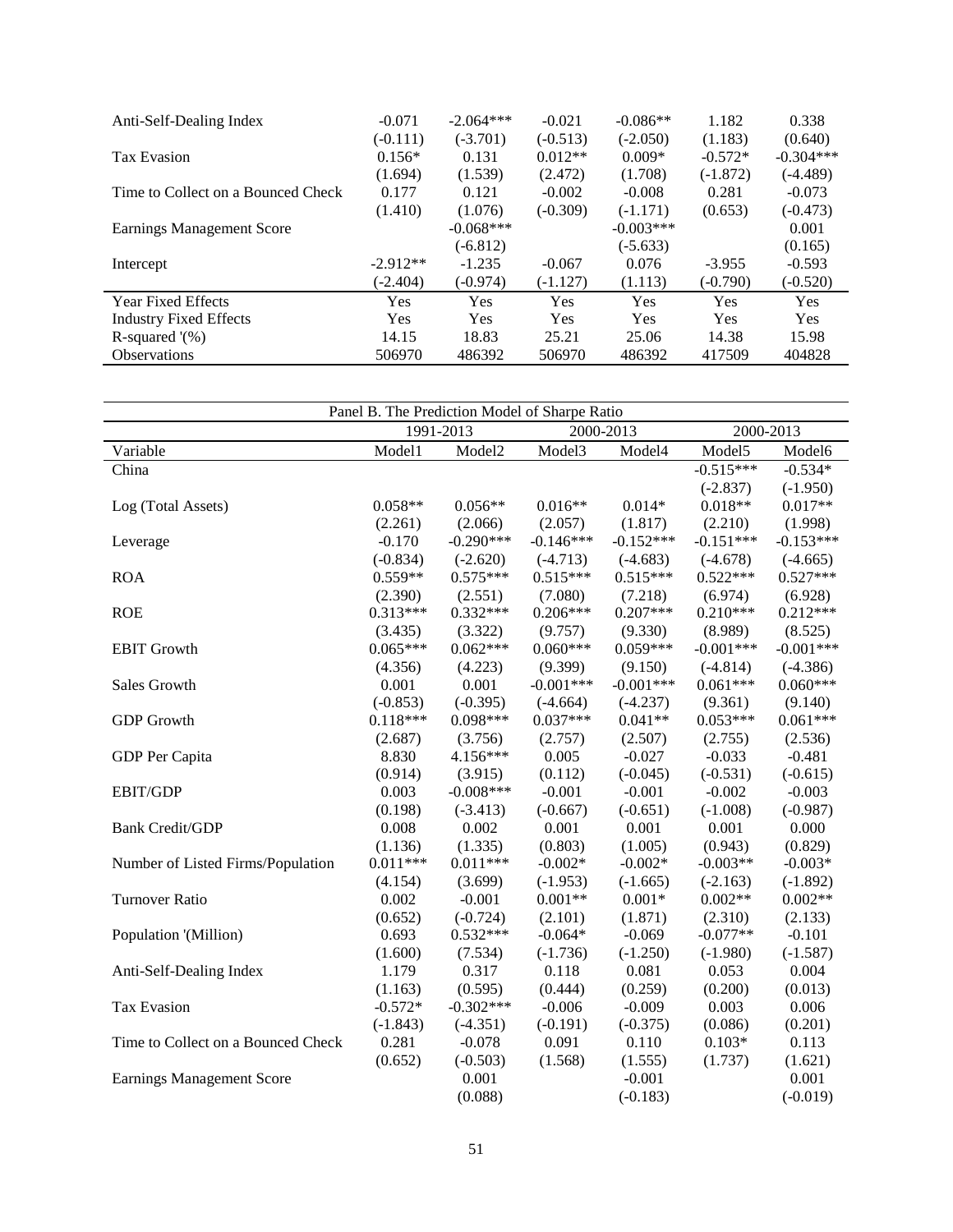| Intercept                     | $-3.947$<br>$(-0.790)$ | $-0.565$<br>$(-0.502)$ | $-0.566*$<br>$(-1.738)$ | $-0.541$<br>(-1.113) | $-0.660*$<br>(-1.867) | $-0.495$<br>(-0.969) |
|-------------------------------|------------------------|------------------------|-------------------------|----------------------|-----------------------|----------------------|
| <b>Year Fixed Effects</b>     | Yes                    | Yes                    | Yes                     | Yes                  | Yes                   | Yes                  |
| <b>Industry Fixed Effects</b> | Yes                    | Yes                    | Yes                     | Yes                  | Yes                   | Yes                  |
| R-squared $\%$ )              | 22.79                  | 22.81                  | 15.95                   | 15.98                | 22.94                 | 22.97                |
| <b>Observations</b>           | 384698                 | 365748                 | 384698                  | 365748               | 417509                | 404828               |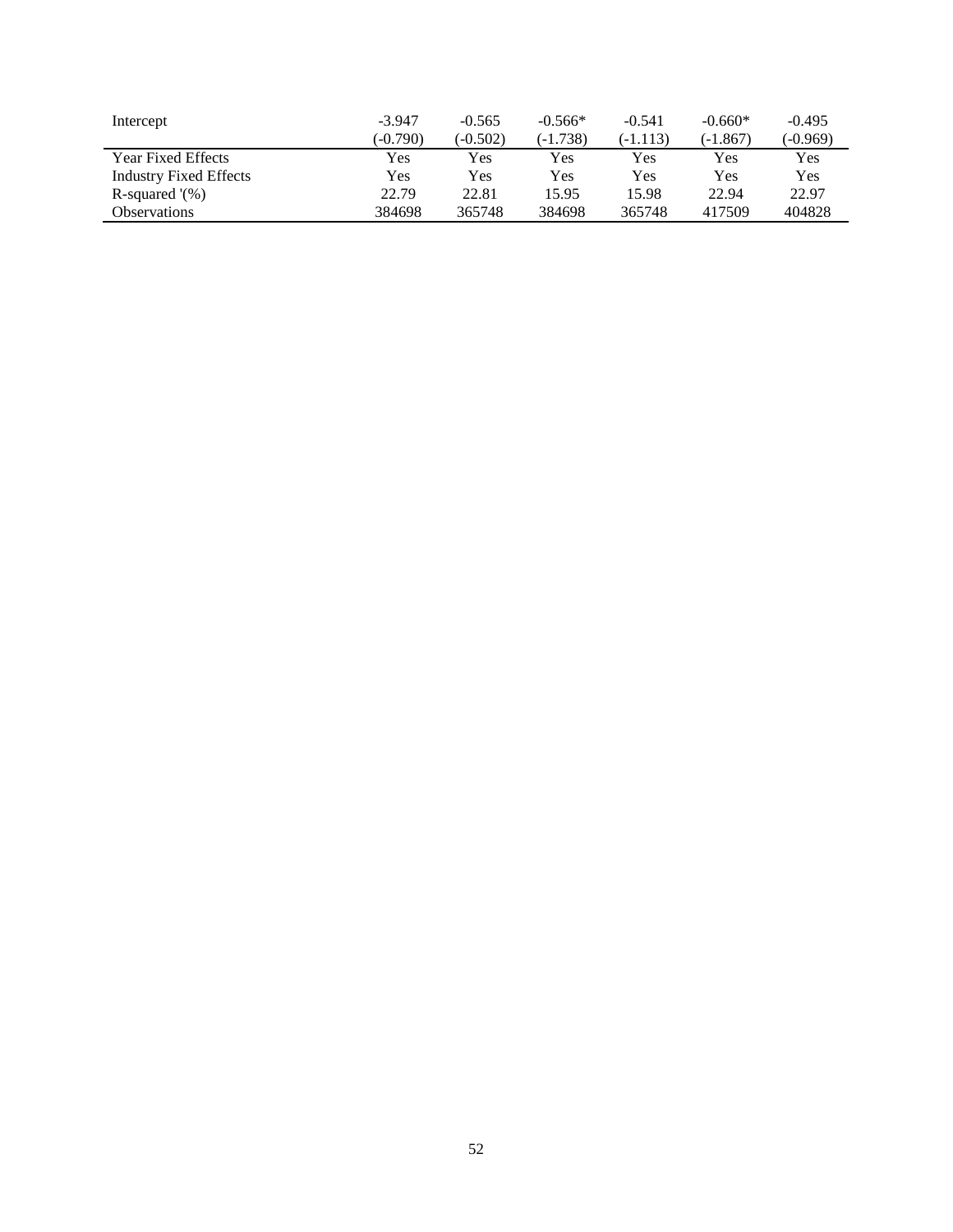#### **Table VI**

#### **Operating Performance of Chinese Listed Firms: Cross-Country Evidence**

This table presents multivariate regression results for changes in ROA, ROE, ROS and sales for the time period t-2 to t+3 for all listed firms. For ROA, ROE and ROS we calculated the absolute changes. For sales we calculate the percentage changes. Year t represents the IPO year. The regression is conducted on a panel of firm-year from 54 countries over the period 2000 to 2012. The independent variable of interest is the China dummy. Other explanatory variables are constructed by firm-year and lagged one year in the regressions. We also control for the country-level IPO proceeds (*average proceeds*) and the difference between the actual number of shares sold and expected number of shares sold (*average allotment*). IPO proceeds and allotment are averaged across firms within each country. We control for country and year fixed effects in all specifications. T-values calculated using the standard errors clustered by country are reported in the parentheses. \*\*\*, \*\* and \* denote the statistical significance at 1%, 5% and 10% level.

|                               |                   | $\triangle$ ROA  |                   | $\triangle$ ROE   | $\triangle$ ROS    |                    |
|-------------------------------|-------------------|------------------|-------------------|-------------------|--------------------|--------------------|
|                               | $\Delta$ [-1, +1] | $\Delta[-2, +2]$ | $\Delta$ [-1, +1] | $\Delta$ [-2, +2] | $\Delta[-1,+1]$    | $\Delta[-2, +2]$   |
| Variable                      | Model1            | Model2           | Model4            | Model3            | Model <sub>5</sub> | Model <sub>6</sub> |
| China                         | $-0.030***$       | $-0.035***$      | $-0.022**$        | $-0.009$          | $-0.005$           | $-0.015$           |
|                               | $(-4.885)$        | $(-4.081)$       | $(-2.114)$        | $(-0.641)$        | $(-0.264)$         | $(-0.495)$         |
| <b>ROA</b>                    | $-0.244***$       | $-0.339***$      |                   |                   |                    |                    |
|                               | $(-14.006)$       | $(-18.327)$      |                   |                   |                    |                    |
| <b>ROE</b>                    |                   |                  | $-0.564***$       | $-0.767***$       |                    |                    |
|                               |                   |                  | $(-30.400)$       | $(-29.211)$       |                    |                    |
| <b>ROS</b>                    |                   |                  |                   |                   | $-0.212***$        | $-0.735***$        |
|                               |                   |                  |                   |                   | $(-18.252)$        | $(-33.175)$        |
| <b>EBIT Growth</b>            | $-0.006***$       | $-0.005***$      | $-0.006***$       | $-0.006***$       | $-0.009***$        | $-0.011***$        |
|                               | $(-5.795)$        | $(-4.759)$       | $(-3.840)$        | $(-3.040)$        | $(-6.307)$         | $(-2.582)$         |
| <b>Total Assets</b>           | $0.001***$        | $0.001***$       | $0.002**$         | $0.001***$        | 0.001              | $0.001**$          |
|                               | (2.789)           | (2.537)          | (2.228)           | (3.590)           | $(-0.423)$         | (2.052)            |
| Leverage                      | $0.057***$        | $0.056***$       | $0.051***$        | $0.072***$        | $0.061***$         | $0.131***$         |
|                               | (23.378)          | (14.808)         | (3.702)           | (4.405)           | (7.251)            | (12.287)           |
| Average Allotment             | $0.176**$         | $-0.052$         | 0.228             | 0.081             | $0.515**$          | $-0.153$           |
|                               | (2.323)           | $(-0.457)$       | (0.993)           | (0.390)           | (2.140)            | $(-0.291)$         |
| <b>Average Proceeds</b>       | $-0.003$          | $0.005***$       | 0.004             | 0.001             | $-0.004$           | $-0.005$           |
|                               | $(-1.410)$        | (3.680)          | (0.699)           | (0.220)           | $(-0.833)$         | $(-0.606)$         |
| <b>GDP</b> Growth             | 0.000             | $0.003*$         | $-0.003$          | 0.002             | $-0.001$           | $0.014**$          |
|                               | $(-0.333)$        | (1.957)          | $(-0.204)$        | (1.125)           | $(-0.398)$         | (2.517)            |
| GDP Per Capita                | $-0.001**$        | 0.001            | $-0.001***$       | $-0.001***$       | $-0.001**$         | 0.001              |
|                               | $(-2.169)$        | $(-0.574)$       | $(-4.858)$        | $(-4.798)$        | $(-2.327)$         | $(-1.054)$         |
| Intercept                     | $-0.020*$         | $-0.012$         | $-0.028*$         | $-0.022$          | 0.001              | 0.034              |
|                               | $(-1.703)$        | $(-1.031)$       | $(-1.761)$        | $(-1.269)$        | (0.059)            | (0.704)            |
| Year Fixed Effects            | Yes               | Yes              | Yes               | Yes               | Yes                | Yes                |
| <b>Industry Fixed Effects</b> | Yes               | Yes              | Yes               | Yes               | Yes                | Yes                |
| R-squared $(\% )$             | 17.62             | 27.51            | 28.31             | 36.32             | 21.97              | 55.53              |
| Observations                  | 26915             | 17577            | 27237             | 17798             | 24754              | 16206              |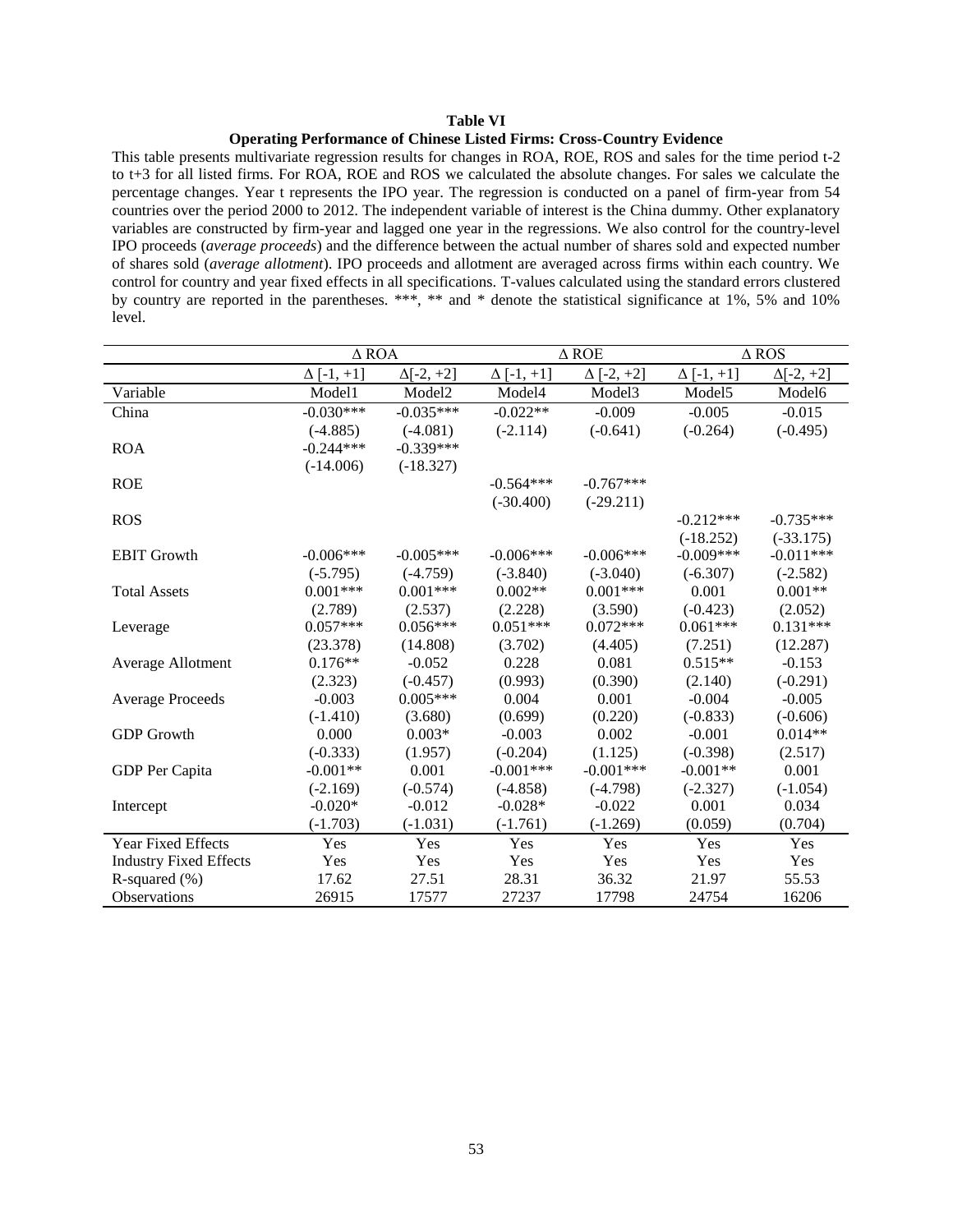## **Table VII Earnings Management of Chinese Firms in IPO**

This table compares the earnings management measures for listed firms in China and US around IPO. We construct the earnings management measures following Aharony et al (2000). Total accruals is defined as current assets - cash - [current liabilities - current maturity of long-term debt] - depreciation expense. Operating cash flows is defined as net income minus total accruals. The data for firms in China and US are extracted from WIND and Compustat, respectively. We calculate the changes in the earnings management measures in the IPO year and the 1, 3 and 5 years after IPO. \*\*\*, \*\* and \* denote the statistical significance at 1%, 5% and 10% level.

| Panel A. IPO Year                              |                      |      |           |      |             |  |  |
|------------------------------------------------|----------------------|------|-----------|------|-------------|--|--|
| Variable                                       | China                | N    | <b>US</b> | N    | Difference  |  |  |
| $\triangle$ Accruals/Current Sales             | $-0.318$             | 99   | $-0.013$  | 1250 | $-0.305***$ |  |  |
| $\triangle$ Accounts Receivables/Current Sales | $-0.066$             | 885  | 0.035     | 1778 | $-0.100***$ |  |  |
| $\Delta$ Inventory/Current Sales               | $-0.018$             | 885  | 0.012     | 1778 | $-0.030***$ |  |  |
| $\Delta$ Operating Cash Flow/Current Sales     | 0.002                | 180  | $-0.032$  | 1540 | $0.034***$  |  |  |
|                                                | Panel B. IPO Year +1 |      |           |      |             |  |  |
| Variable                                       | China                | N    | <b>US</b> | N    | Difference  |  |  |
| $\Delta$ Accruals/Current Sales                | $-0.475$             | 765  | $-0.036$  | 1591 | $-0.439***$ |  |  |
| ∆ Accounts Receivables/Current Sales           | $-0.003$             | 1564 | 0.021     | 2125 | $-0.024***$ |  |  |
| $\Delta$ Inventory/Current Sales               | 0.050                | 1564 | 0.010     | 2125 | $0.040***$  |  |  |
| ∆ Operating Cash Flow/Current Sales            | 0.001                | 1319 | $-0.034$  | 1814 | $0.035***$  |  |  |
|                                                | Panel C. IPO Year +3 |      |           |      |             |  |  |
| Variable                                       | China                | N    | US        | N    | Difference  |  |  |
| $\triangle$ Accruals/Current Sales             | $-0.147$             | 1203 | $-0.022$  | 2027 | $-0.126***$ |  |  |
| $\triangle$ Accounts Receivables/Current Sales | $-0.022$             | 1538 | 0.017     | 2553 | $-0.039***$ |  |  |
| $\Delta$ Inventory/Current Sales               | 0.035                | 1538 | 0.007     | 2553 | $0.028***$  |  |  |
| $\Delta$ Operating Cash Flow/Current Sales     | 0.002                | 1213 | 0.011     | 2219 | $-0.009**$  |  |  |
|                                                | Panel D. IPO Year +5 |      |           |      |             |  |  |
| Variable                                       | China                | N    | <b>US</b> | N    | Difference  |  |  |
| ∆ Accruals/Current Sales                       | $-0.063$             | 1413 | $-0.011$  | 2058 | $-0.052***$ |  |  |
| ∆ Accounts Receivables/Current Sales           | $-0.017$             | 1544 | 0.015     | 2383 | $-0.032***$ |  |  |
| $\Delta$ Inventory/Current Sales               | 0.024                | 1544 | 0.009     | 2383 | $0.015***$  |  |  |
| $\Delta$ Operating Cash Flow/Current Sales     | 0.001                | 1415 | 0.004     | 2157 | $-0.004$    |  |  |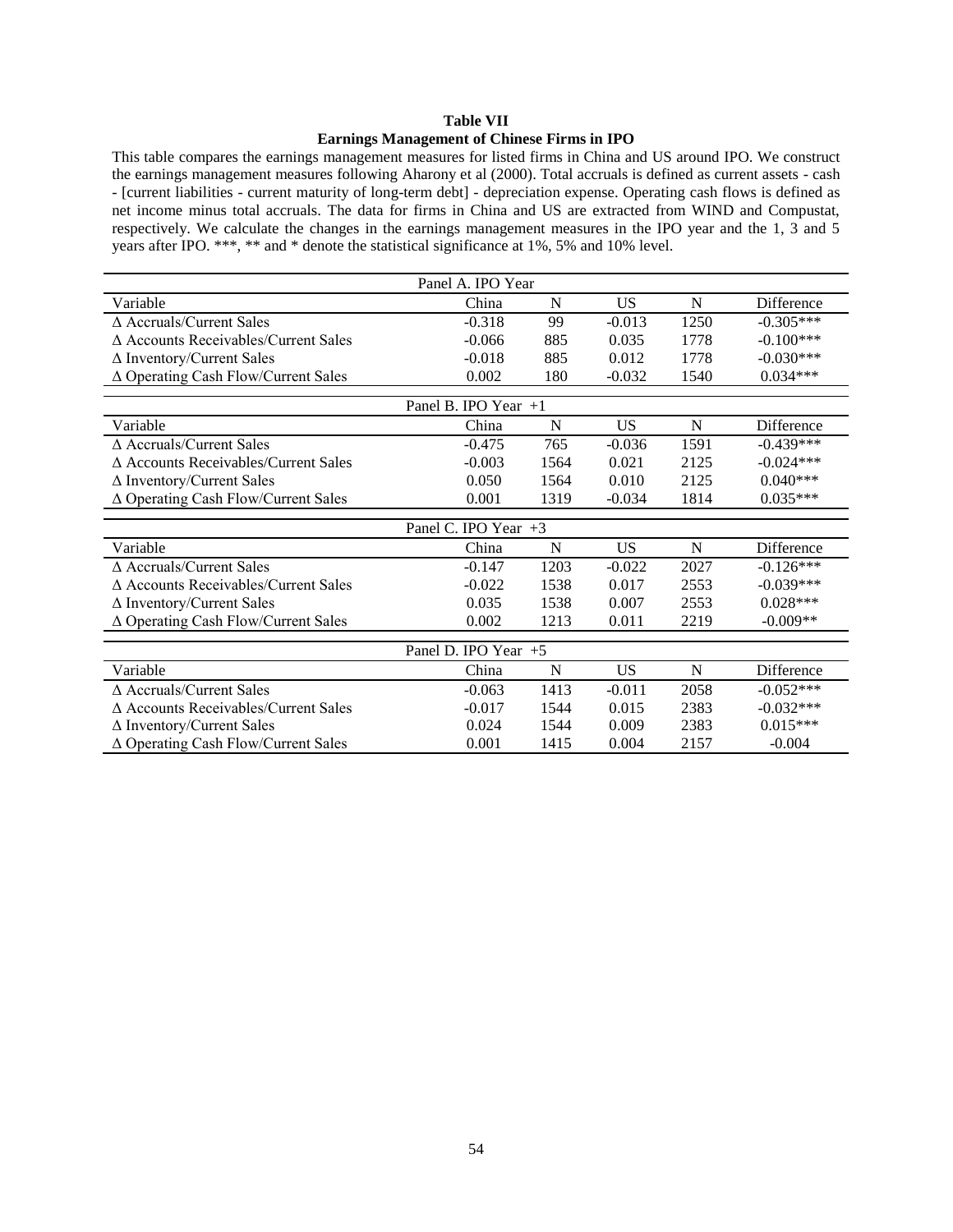## **Table VIII**

#### **Regressions of Earnings and Cashflows of Listed Firms in China and Other Major Countries**

This table reports weighted-least-squares (WLS) estimates of regressions that examine the operating cashflows and net cashflows of listed firms in China and other major countries (including US, India, Brazil and Japan). The dependent variables are operating cashflows and net cashflows scaled by book assets in the same year. The independent variable of interest is the indicator representing whether the firm is listed in mainland China. Panel A reports regression results of the whole sample of listed firms. Panel B and C report the regression results by industry. We use the book assets in the same year as the weight. Specifications in Panel A controls for both the year and industry fixed effects. Panel B controls for year fixed effects. T-values calculated using the standard errors clustered by country are reported in the parentheses. \*\*\*, \*\* and \* denote the statistical significance at 1%, 5% and 10% level.

| Panel A. All Listed Firms     |                                         |                            |  |  |  |  |  |
|-------------------------------|-----------------------------------------|----------------------------|--|--|--|--|--|
|                               | <b>Operating Cashflows/Total Assets</b> | Net Cashflows/Total Assets |  |  |  |  |  |
| Variable                      | (1)                                     | (2)                        |  |  |  |  |  |
| China                         | $-0.002$                                | $-0.006***$                |  |  |  |  |  |
|                               | $(-0.936)$                              | $(-2.775)$                 |  |  |  |  |  |
| <b>Total Assets</b>           | $-0.010$                                | $0.012**$                  |  |  |  |  |  |
|                               | $(-4.640)$                              | (2.419)                    |  |  |  |  |  |
| <b>ROA</b>                    | $0.562***$                              | $0.401***$                 |  |  |  |  |  |
|                               | (10.679)                                | (36.262)                   |  |  |  |  |  |
| Leverage                      | $0.083***$                              | $0.054***$                 |  |  |  |  |  |
|                               | (9.527)                                 | (3.310)                    |  |  |  |  |  |
| <b>EBIT Growth</b>            | $-0.001***$                             | $-0.001**$                 |  |  |  |  |  |
|                               | $(-2.573)$                              | $(-2.506)$                 |  |  |  |  |  |
| Sales Growth                  | $0.027***$                              | 0.017                      |  |  |  |  |  |
|                               | (3.177)                                 | (0.756)                    |  |  |  |  |  |
| Intercept                     | $0.034***$                              | $-0.003$                   |  |  |  |  |  |
|                               | (4.372)                                 | $(-0.777)$                 |  |  |  |  |  |
| <b>Year Fixed Effects</b>     | Yes                                     | Yes                        |  |  |  |  |  |
| <b>Industry Fixed Effects</b> | Yes                                     | Yes                        |  |  |  |  |  |
| R-squared $(\%)$              | 39.73                                   | 14.73                      |  |  |  |  |  |
| <b>Observations</b>           | 147460                                  | 119263                     |  |  |  |  |  |

| Panel B. Operating Cashflows/Total Assets |             |             |                  |       |  |  |  |  |  |  |
|-------------------------------------------|-------------|-------------|------------------|-------|--|--|--|--|--|--|
| China                                     |             |             |                  |       |  |  |  |  |  |  |
| Industry                                  | Coefficient | T-value     | R-squared $(\%)$ | N     |  |  |  |  |  |  |
| <b>BMATR</b>                              | $0.027***$  | (3.574)     | 22.08            | 12235 |  |  |  |  |  |  |
| <b>CNSMG</b>                              | $-0.010**$  | $(-2.486)$  | 39.85            | 17959 |  |  |  |  |  |  |
| <b>CNSMS</b>                              | 0.004       | (0.513)     | 27.17            | 15943 |  |  |  |  |  |  |
| <b>FINAN</b>                              | $-0.052***$ | $(-25.736)$ | 44.52            | 22998 |  |  |  |  |  |  |
| <b>HLTHC</b>                              | $-0.010***$ | $(-7.380)$  | 45.49            | 11181 |  |  |  |  |  |  |
| <b>INDUS</b>                              | $-0.022***$ | $(-3.821)$  | 31.87            | 33264 |  |  |  |  |  |  |
| <b>OILGS</b>                              | 0.000       | (0.018)     | 27.19            | 6067  |  |  |  |  |  |  |
| <b>TECNO</b>                              | $-0.037***$ | $(-9.581)$  | 35.05            | 14099 |  |  |  |  |  |  |
| <b>TELCM</b>                              | $0.081***$  | (4.999)     | 22.85            | 2123  |  |  |  |  |  |  |
| <b>UTILS</b>                              | $0.020***$  | (11.877)    | 22.04            | 4103  |  |  |  |  |  |  |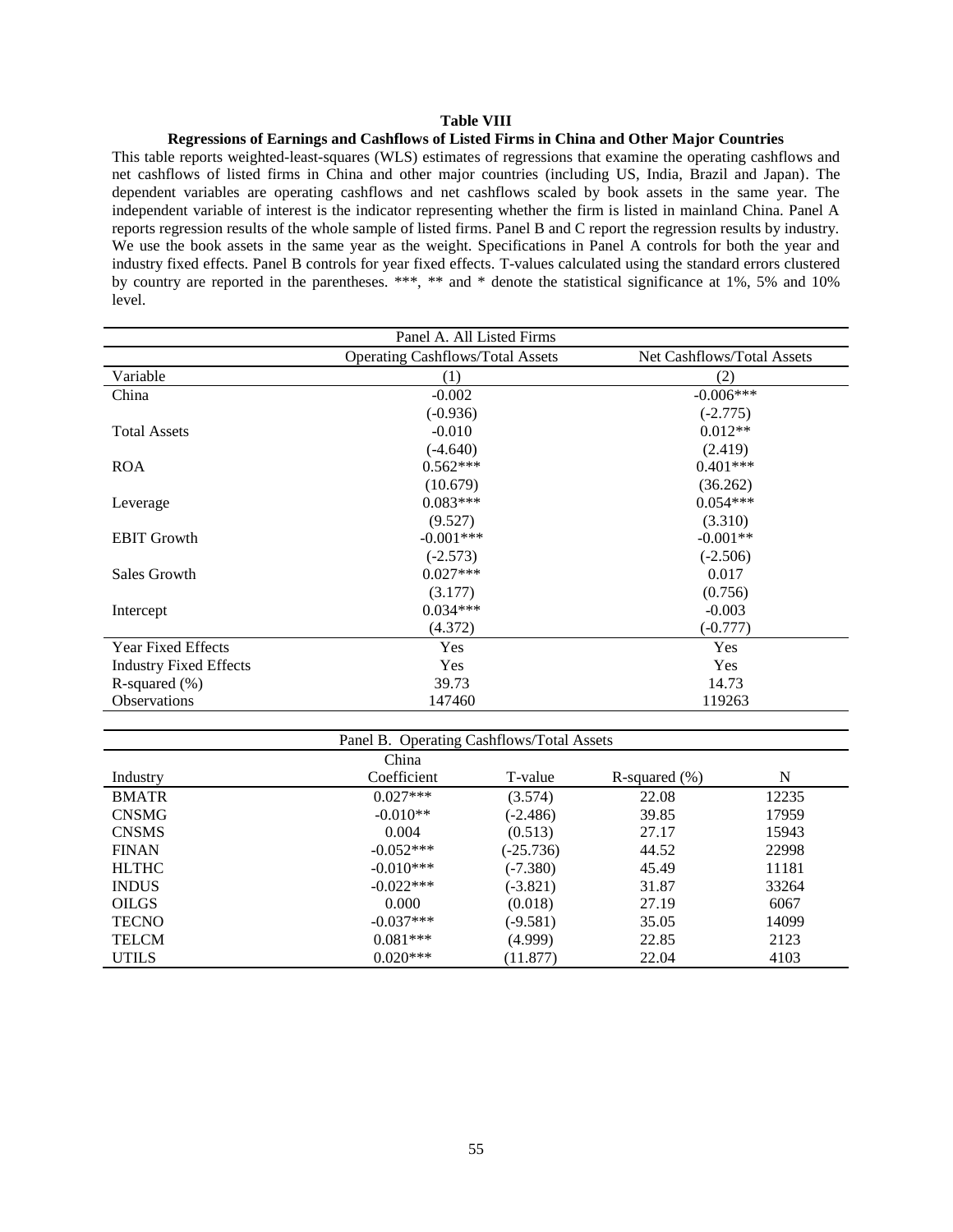|              | Panel C. Net Cashflows/Total Assets |             |                   |       |  |  |  |  |  |
|--------------|-------------------------------------|-------------|-------------------|-------|--|--|--|--|--|
|              | China                               |             |                   |       |  |  |  |  |  |
| Industry     | Coefficient                         | T-value     | R-squared $(\% )$ | N     |  |  |  |  |  |
| <b>BMATR</b> | $0.022*$                            | (1.904)     | 12.81             | 10948 |  |  |  |  |  |
| <b>CNSMG</b> | $-0.002$                            | (-0.442)    | 22.55             | 16135 |  |  |  |  |  |
| <b>CNSMS</b> | 0.002                               | (0.475)     | 16.81             | 13371 |  |  |  |  |  |
| <b>FINAN</b> | $-0.057***$                         | $(-12.177)$ | 28.81             | 15575 |  |  |  |  |  |
| <b>HLTHC</b> | 0.005                               | (0.578)     | 28.87             | 9659  |  |  |  |  |  |
| <b>INDUS</b> | $-0.013***$                         | $(-3.536)$  | 12.14             | 29790 |  |  |  |  |  |
| <b>OILGS</b> | $0.032*$                            | (1.806)     | 12.21             | 5026  |  |  |  |  |  |
| <b>TECNO</b> | $-0.001$                            | $(-0.316)$  | 14.52             | 12281 |  |  |  |  |  |
| <b>TELCM</b> | $0.095***$                          | (11.834)    | 24.39             | 1658  |  |  |  |  |  |
| <b>UTILS</b> | $-0.002$                            | $(-0.442)$  | 14.93             | 3572  |  |  |  |  |  |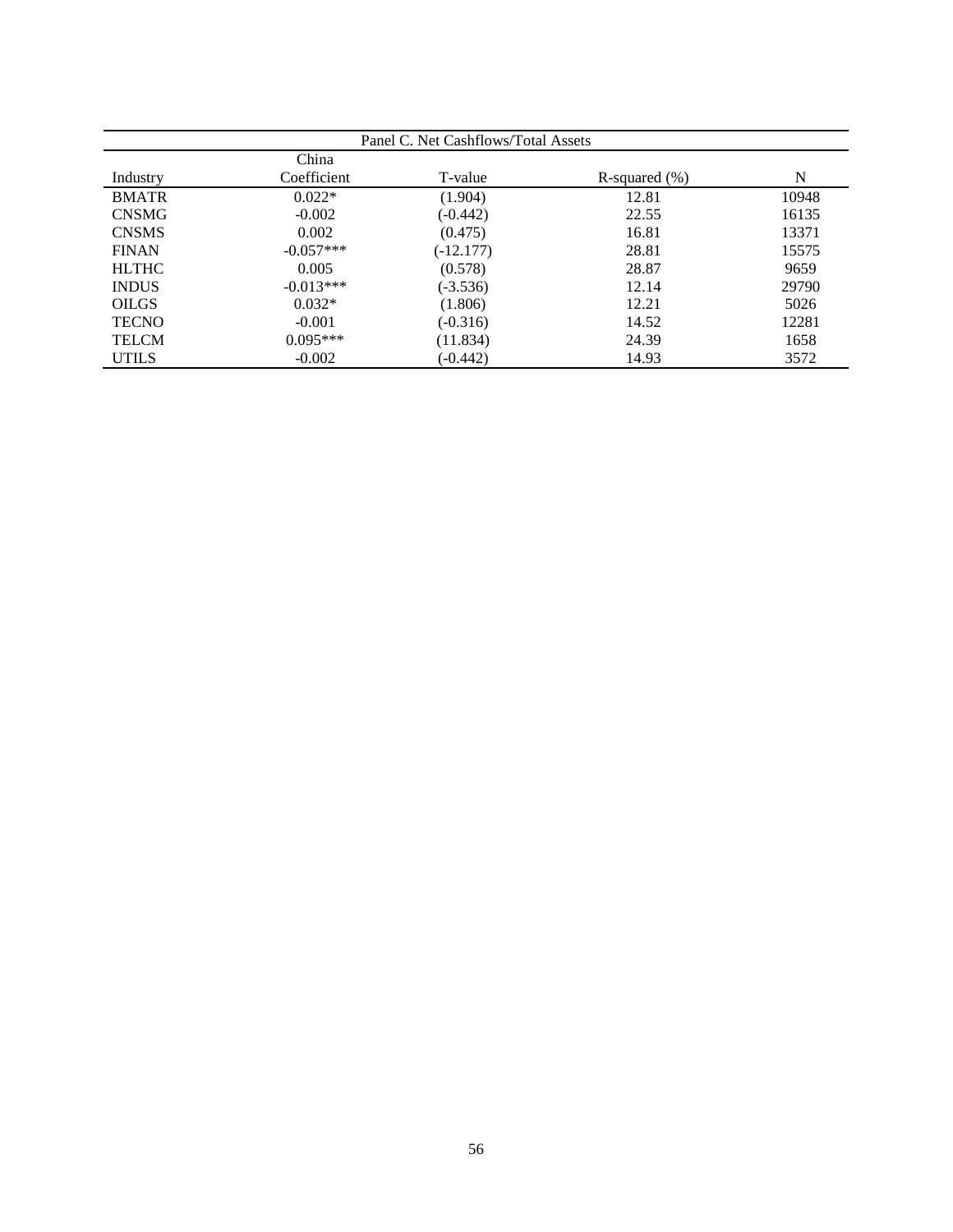#### **Table IX**

#### **Related-Party Transactions, Net Cash Flows and Investment of Listed Firms in China**

This table reports effects of related party transactions (RPTs) on net cash flows of listed firms in China. Panel A describes the summary statistics of the number of firms that are involved in related-party transactions, and the average size of transactions by year. Panel B summarizes the RPTs by industry. Panel C reports the regression results of firm net cashflows on the amount of RPTs. The independent variables of interest are (1) total amount of outflow in RPTs, and (2) net amount of outflow in RPTs. For each firm, we aggregate the amount of each transaction by year. Then we less the total amount of inflow from the total amount of outflow to obtain the net amount of outflow in each year, and scale it by the total book assets in the prior year. In Panel C, we conduct the regressions for state-owned firms (SOE) and non-state-owned firms (non-SOE) separately. We control for other firm characteristics in the prior year. We control for year and industry fixed effects in all specifications. T-values calculated using the standard errors clustered by industry are reported in the parentheses. \*\*\*, \*\* and \* denote the statistical significance at 1%, 5% and 10% level. Panel B reports the relation between related-party transactions and investment of listed firms in China. The dependent variable, investment, is measured by the capital expenditure scaled by the total assets in the prior year. The independent variables of interest are (1) total amount of outflow in RPTs, and (2) net amount of outflow in RPTs. We control for other firm characteristics in the prior year. We control for year and industry fixed effects in all specifications. T-values calculated using the standard errors clustered by industry are reported in the parentheses. \*\*\*, \*\* and \* denote the statistical significance at 1%, 5% and 10% level.

| Panel A. RPT and Net Cash Flow  |             |                    |                    |              |                    |                    |  |  |
|---------------------------------|-------------|--------------------|--------------------|--------------|--------------------|--------------------|--|--|
|                                 | All         | <b>SOE</b>         | Non-SOE            | All          | <b>SOE</b>         | Non-SOE            |  |  |
| Variable                        | Model1      | Model <sub>2</sub> | Model <sub>3</sub> | Model4       | Model <sub>5</sub> | Model <sub>6</sub> |  |  |
| <b>Total RPT Outflow/Assets</b> | $-0.001$    | $-0.007$           | $-0.002$           |              |                    |                    |  |  |
|                                 | $(-0.153)$  | $(-0.680)$         | $(-0.150)$         |              |                    |                    |  |  |
| Net RPT Outflow/Assets          |             |                    |                    | $-0.022**$   | $-0.022**$         | $-0.026$           |  |  |
|                                 |             |                    |                    | $(-2.261)$   | $(-2.070)$         | $(-1.150)$         |  |  |
| Log '(Total Assets)             | $0.001***$  | 0.001              | 0.001              | 0.001        | 0.001              | 0.001              |  |  |
|                                 | (3.604)     | $(-0.615)$         | (1.482)            | (0.769)      | $(-0.539)$         | (1.444)            |  |  |
| <b>ROA</b>                      | $0.238***$  | $0.248***$         | $0.304***$         | $0.391***$   | $0.247***$         | $0.202***$         |  |  |
|                                 | (6.254)     | (10.985)           | (6.615)            | (8.892)      | (10.980)           | (6.620)            |  |  |
| Leverage                        | $-0.137***$ | $-0.062***$        | $-0.039***$        | $-0.135***$  | $-0.061***$        | $-0.041**$         |  |  |
|                                 | $(-3.869)$  | $(-6.840)$         | $(-2.364)$         | $(-4.462)$   | $(-6.686)$         | $(-2.440)$         |  |  |
| <b>EBIT Growth</b>              | $-0.002***$ | $-0.001$           | 0.003              | $-0.002$ *** | $-0.001$           | 0.003              |  |  |
|                                 | $(-3.738)$  | $(-0.688)$         | (1.151)            | $(-3.523)$   | $(-0.634)$         | (1.110)            |  |  |
| Sales Growth                    | $0.011**$   | $0.008***$         | $-0.008*$          | $-0.012**$   | $0.008***$         | $-0.009*$          |  |  |
|                                 | (2.475)     | (2.758)            | (1.810)            | $(-2.105)$   | (2.733)            | $(-1.869)$         |  |  |
| Intercept                       | $-0.008*$   | $-0.01$            | 0.016              | $-0.053***$  | $-0.009$           | 0.017              |  |  |
|                                 | $(-0.732)$  | $(-1.559)$         | (1.423)            | $(-3.477)$   | $(-1.437)$         | (1.540)            |  |  |
| <b>Year Fixed Effects</b>       | Yes         | Yes                | Yes                | Yes          | Yes                | Yes                |  |  |
| <b>Industry Fixed Effects</b>   | Yes         | Yes                | Yes                | <b>Yes</b>   | <b>Yes</b>         | Yes                |  |  |
| R-squared $\%$ )                | 16.17       | 13.12              | 8.48               | 17.11        | 13.39              | 8.62               |  |  |
| <b>Observations</b>             | 3503        | 2275               | 1228               | 3503         | 2275               | 1228               |  |  |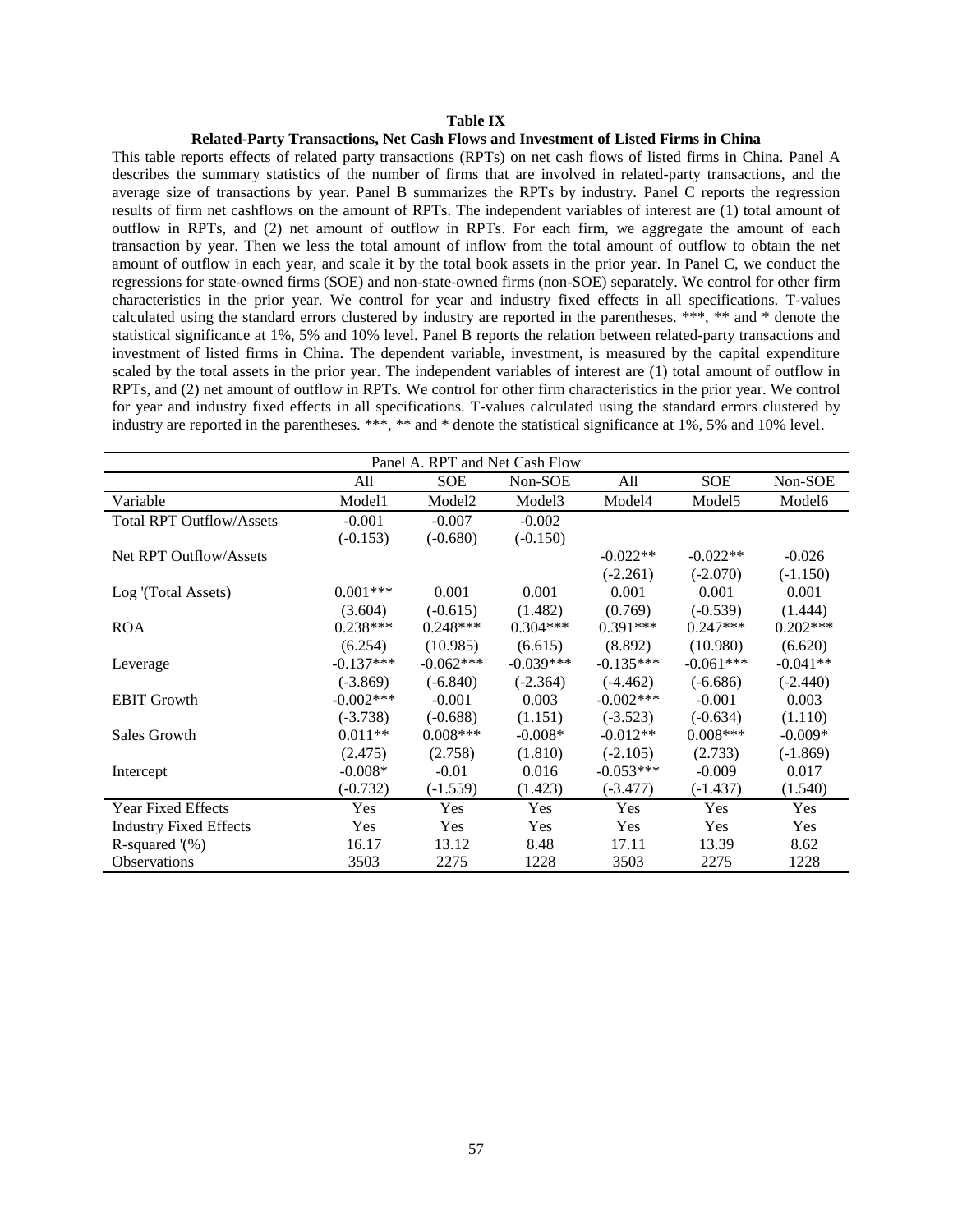| Panel B. RPT and Capital Expenditure |            |                    |                    |            |                    |                    |  |
|--------------------------------------|------------|--------------------|--------------------|------------|--------------------|--------------------|--|
|                                      | All        | <b>SOE</b>         | Non-SOE            | All        | <b>SOE</b>         | Non-SOE            |  |
| Variable                             | Model1     | Model <sub>2</sub> | Model <sub>3</sub> | Model4     | Model <sub>5</sub> | Model <sub>6</sub> |  |
| Net RPT Outflow/Assets               | 0.053      | $0.044**$          | 0.062              |            |                    |                    |  |
|                                      | (0.982)    | (2.180)            | (1.646)            |            |                    |                    |  |
| <b>Total RPT Outflow/Assets</b>      |            |                    |                    | 0.041      | $0.039**$          | 0.045              |  |
|                                      |            |                    |                    | (1.120)    | (2.152)            | (1.248)            |  |
| Log (Total Assets)                   | $-0.001$   | 0.001              | $-0.000$ ***       | $-0.001**$ | 0.001              | $-0.000$ ***       |  |
|                                      | $(-0.460)$ | $(-0.439)$         | $(-6.923)$         | $(-2.098)$ | $(-0.399)$         | $(-6.895)$         |  |
| <b>ROA</b>                           | $0.314***$ | $0.281***$         | $0.244***$         | $-0.572$   | $0.280***$         | $0.244***$         |  |
|                                      | (6.561)    | (7.974)            | (4.959)            | $(-1.495)$ | (7.966)            | (4.934)            |  |
| Leverage                             | $0.131***$ | $0.170***$         | $0.085**$          | $-0.088$   | $0.173***$         | $0.084**$          |  |
|                                      | (4.834)    | (9.599)            | (2.350)            | $(-0.763)$ | (9.862)            | (2.344)            |  |
| Sales Growth                         | $0.020***$ | $0.016***$         | $0.032***$         | $-0.003$   | $0.016***$         | $0.032***$         |  |
|                                      | (3.273)    | (2.898)            | (3.937)            | $(-0.198)$ | (2.911)            | (4.032)            |  |
| <b>EBIT Growth</b>                   | $0.001***$ | 0.002              | 0.006              | 0.002      | 0.002              | 0.006              |  |
|                                      | (2.570)    | (0.594)            | (1.045)            | (0.633)    | (0.623)            | (1.059)            |  |
| Intercept                            | $0.086***$ | $0.034***$         | 0.01               | $0.147***$ | $0.033***$         | 0.008              |  |
|                                      | (5.626)    | (2.737)            | (0.666)            | (5.429)    | (2.708)            | (0.501)            |  |
| <b>Year Fixed Effects</b>            | Yes        | Yes                | Yes                | Yes        | Yes                | Yes                |  |
| R-squared $(\% )$                    | 6.33       | 10.56              | 9.27               | 6.54       | 10.54              | 9.18               |  |
| <b>Observations</b>                  | 3540       | 2291               | 1249               | 3540       | 2291               | 1249               |  |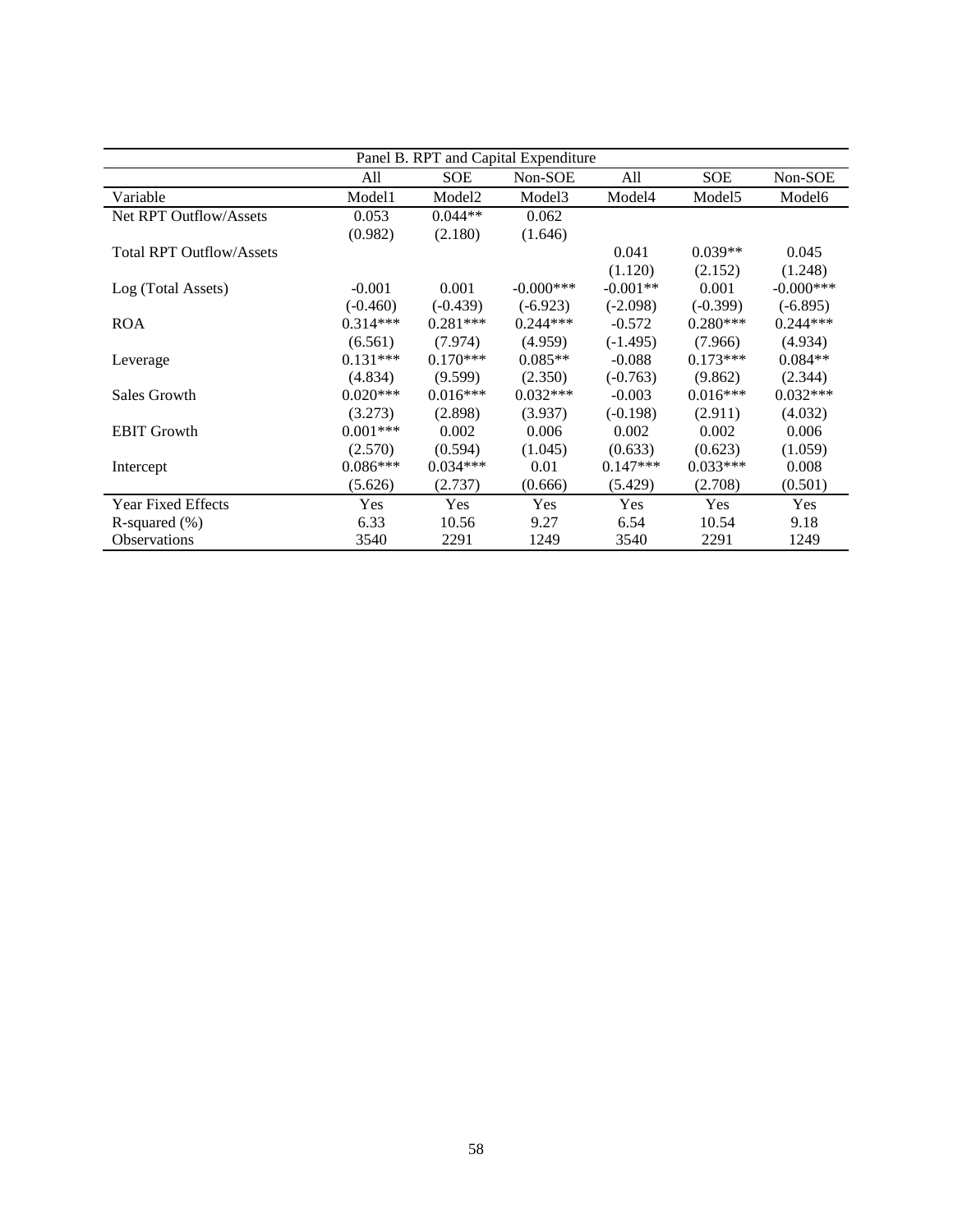#### **Table X**

### **Stock Performance of Listed State-Owned Firms in China**

This table compares the stock return and operating performance of state-owned and non-state-owned firms in China over the period 2000 to 2013. State-owned firms are defined as firms that are ultimately controlled by the government agencies, based on the ownership information provided by CSMAR. The buy-and-hold returns are calculated by cumulating annual returns over years, including cash dividends. All variables are constructed following the approach described in Table I. This sample confines to firms that have non-missing "ultimate control" information in CSMAR. The dummy "SOE" refers to firms controlled by any of the below agent (1) central SASAC; (2) local SASAC; (3) Ministry of Finance; (4) other government agency. Central SOE refers to firms that are ultimately controlled by central SASAC or Ministry of Finance. Local SOE refers to firms that are ultimately controlled by local SASAC. T-values calculated using the standard errors clustered by country are reported in the parentheses. \*\*\*, \*\* and \* denote the statistical significance at 1%, 5% and 10% level.

| Panel A. BHR                  |             |                    |             |             |  |  |  |  |
|-------------------------------|-------------|--------------------|-------------|-------------|--|--|--|--|
| Variable                      | Model1      | Model <sub>2</sub> | Model3      | Model4      |  |  |  |  |
| <b>SOE</b>                    | $-0.057***$ |                    |             |             |  |  |  |  |
|                               | $(-5.301)$  |                    |             |             |  |  |  |  |
| <b>Central SOE</b>            |             | $-0.050**$         |             |             |  |  |  |  |
|                               |             | $(-2.039)$         |             |             |  |  |  |  |
| <b>Local SOE</b>              |             |                    | $-0.068***$ |             |  |  |  |  |
|                               |             |                    | $(-4.646)$  |             |  |  |  |  |
| Other SOE                     |             |                    |             | $-0.006$    |  |  |  |  |
|                               |             |                    |             | $(-0.646)$  |  |  |  |  |
| Log (Total Assets)            | $0.096***$  | $0.094***$         | $0.104***$  | $0.104**$   |  |  |  |  |
|                               | (4.626)     | (3.145)            | (3.411)     | (2.344)     |  |  |  |  |
| Leverage                      | $-0.205***$ | $-0.295***$        | $-0.195**$  | $-0.212***$ |  |  |  |  |
|                               | $(-2.919)$  | $(-3.084)$         | $(-2.281)$  | $(-2.628)$  |  |  |  |  |
| <b>ROA</b>                    | $1.060***$  | $0.844***$         | $1.130***$  | $0.932***$  |  |  |  |  |
|                               | (4.525)     | (3.464)            | (4.001)     | (3.339)     |  |  |  |  |
| <b>ROE</b>                    | $0.126***$  | $0.092***$         | $0.108***$  | $0.133***$  |  |  |  |  |
|                               | (15.680)    | (12.508)           | (13.430)    | (10.897)    |  |  |  |  |
| <b>EBIT Growth</b>            | $0.056***$  | $0.056***$         | $0.060***$  | $0.065***$  |  |  |  |  |
|                               | (8.953)     | (9.563)            | (8.163)     | (8.291)     |  |  |  |  |
| Sales Growth                  | $0.416***$  | $0.392***$         | $0.404***$  | $0.381***$  |  |  |  |  |
|                               | (14.253)    | (13.157)           | (13.785)    | (14.055)    |  |  |  |  |
| Intercept                     | $0.428***$  | $0.478***$         | $0.431***$  | $0.473***$  |  |  |  |  |
|                               | (5.893)     | (6.269)            | (5.451)     | (5.844)     |  |  |  |  |
| <b>Year Fixed Effects</b>     | Yes         | Yes                | Yes         | Yes         |  |  |  |  |
| <b>Industry Fixed Effects</b> | Yes         | Yes                | Yes         | Yes         |  |  |  |  |
| R-squared $(\%)$              | 40.36       | 38.41              | 39.41       | 38.40       |  |  |  |  |
| <b>Observations</b>           | 22206       | 15642              | 16420       | 12651       |  |  |  |  |